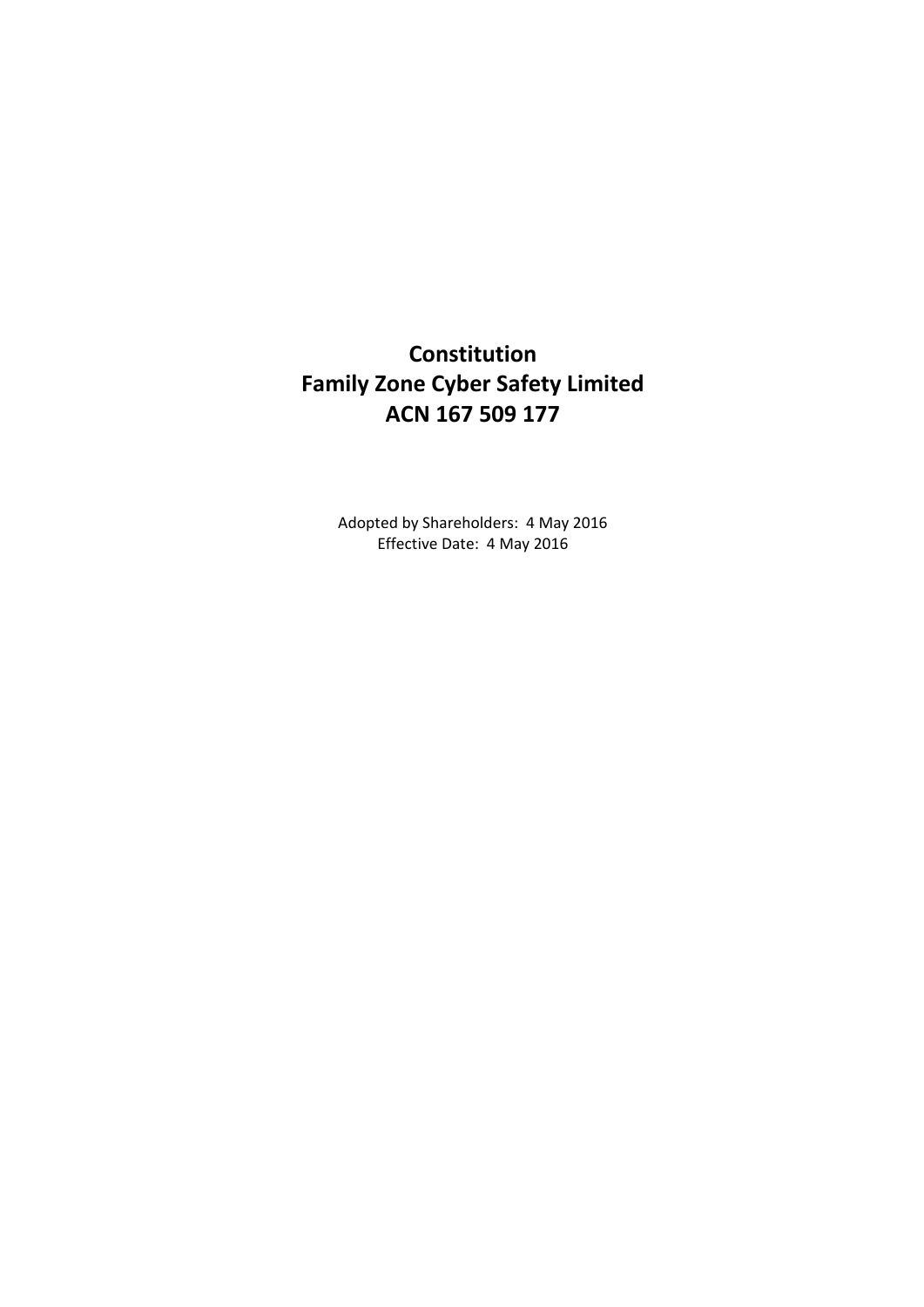## **Table of Contents**

## **Clause**

## Page No

| 1.   |  |
|------|--|
| 1.1  |  |
| 1.2  |  |
| 1.3  |  |
|      |  |
| 2.   |  |
| 2.1  |  |
| 2.2  |  |
| 2.3  |  |
| 2.4  |  |
| 2.5  |  |
| 2.6  |  |
| 2.7  |  |
| 2.8  |  |
| 3.   |  |
| 4.   |  |
| 4.1  |  |
| 4.2  |  |
| 4.3  |  |
| 4.4  |  |
| 4.5  |  |
| 4.6  |  |
| 4.7  |  |
|      |  |
| 5.   |  |
| 5.1  |  |
| 5.2  |  |
| 5.3  |  |
| 5.4  |  |
| 5.5  |  |
| 5.6  |  |
| 5.7  |  |
| 5.8  |  |
| 5.9  |  |
| 5.10 |  |
| 5.11 |  |
| 5.12 |  |
| 5.13 |  |
| 5.14 |  |
| 6.   |  |
| 6.1  |  |
| 6.2  |  |
| 6.3  |  |
| 6.4  |  |
| 6.5  |  |
| 6.6  |  |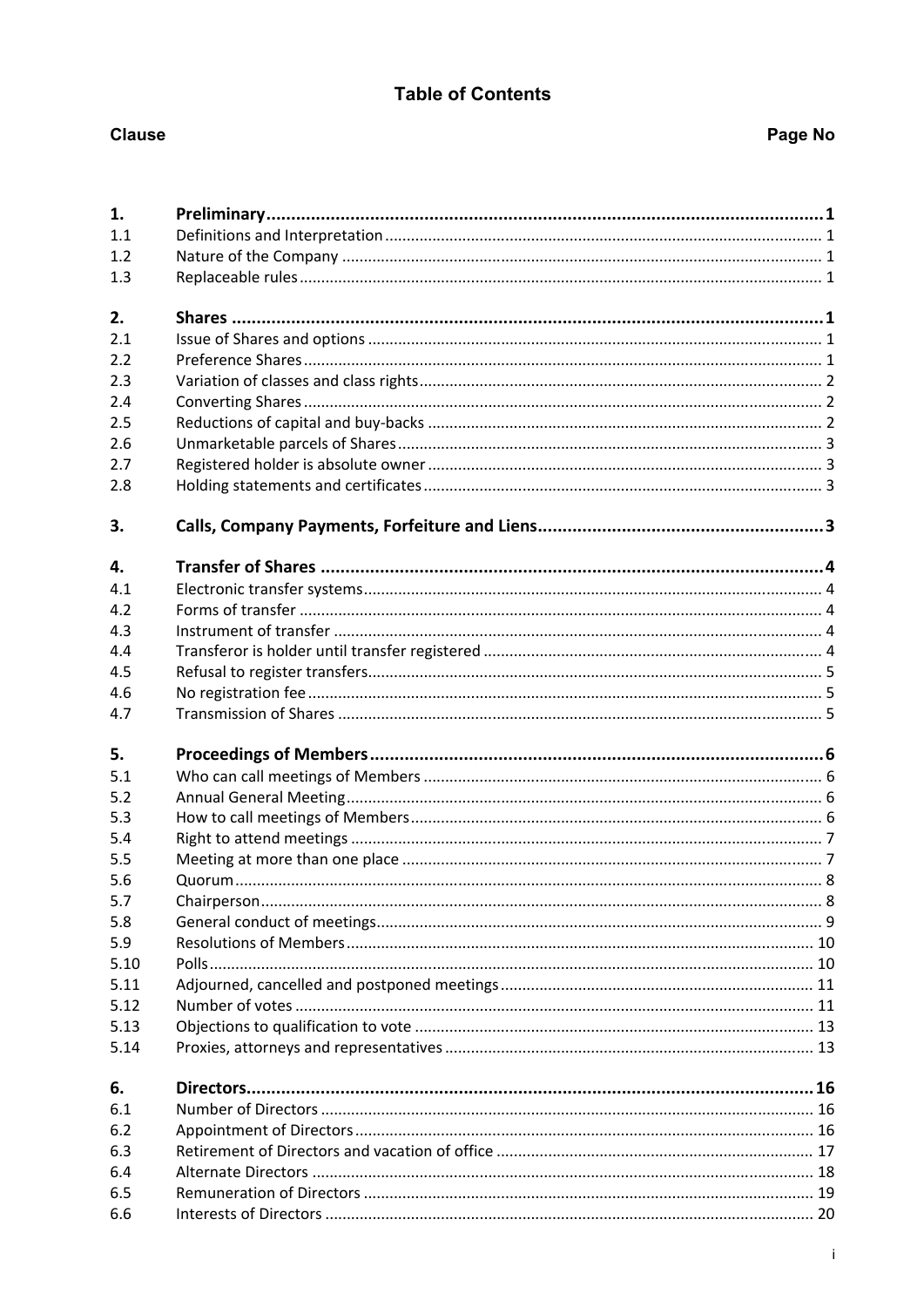## **Table of Contents**

| 7.           |  |  |  |  |
|--------------|--|--|--|--|
| 7.1          |  |  |  |  |
| 7.2          |  |  |  |  |
| 7.3          |  |  |  |  |
|              |  |  |  |  |
| 8.           |  |  |  |  |
| 8.1          |  |  |  |  |
| 8.2          |  |  |  |  |
| 8.3          |  |  |  |  |
| 8.4          |  |  |  |  |
| 9.           |  |  |  |  |
| 9.1          |  |  |  |  |
| 9.2          |  |  |  |  |
| 9.3          |  |  |  |  |
| 9.4          |  |  |  |  |
| 9.5          |  |  |  |  |
| 9.6          |  |  |  |  |
| 9.7          |  |  |  |  |
| 10.          |  |  |  |  |
| 10.1         |  |  |  |  |
| 10.2         |  |  |  |  |
| 10.3         |  |  |  |  |
|              |  |  |  |  |
| 10.4<br>10.5 |  |  |  |  |
| 10.6         |  |  |  |  |
| 10.7         |  |  |  |  |
| 10.8         |  |  |  |  |
| 10.9         |  |  |  |  |
|              |  |  |  |  |
| 11.          |  |  |  |  |
| 11.1         |  |  |  |  |
| 11.2         |  |  |  |  |
| 11.3         |  |  |  |  |
| 11.4         |  |  |  |  |
| 11.5         |  |  |  |  |
| 11.6         |  |  |  |  |
| 12.          |  |  |  |  |
| 12.1         |  |  |  |  |
| 12.2         |  |  |  |  |
|              |  |  |  |  |
|              |  |  |  |  |
|              |  |  |  |  |
|              |  |  |  |  |
|              |  |  |  |  |

**Clause** 

# Page No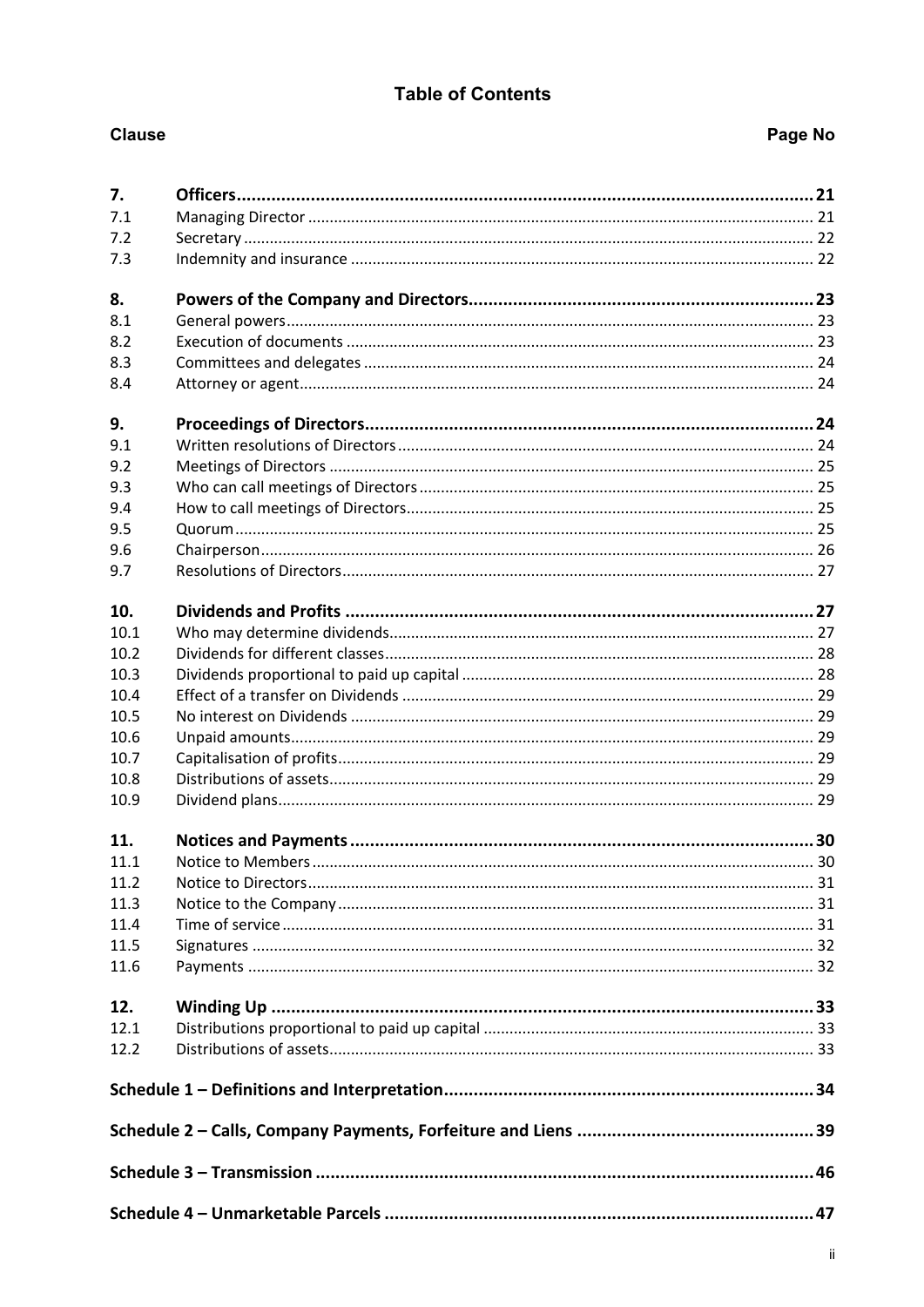## **Table of Contents**

| <b>Clause</b> | Page No |
|---------------|---------|
|               |         |
|               |         |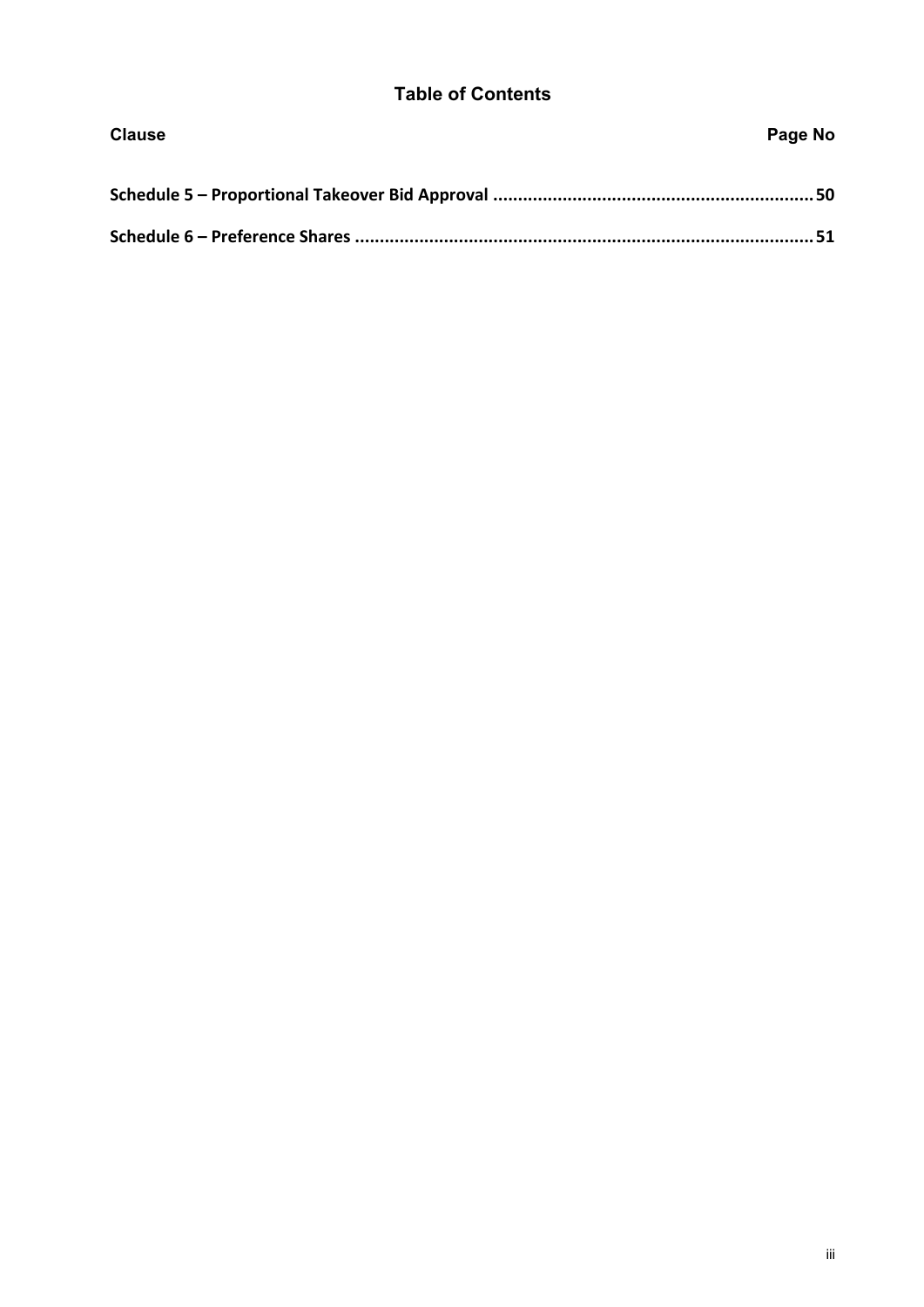## **Family Zone Cyber Safety Limited ACN 167 509 177**

# **Constitution**

## **1. Preliminary**

## **1.1 Definitions and Interpretation**

Schedule 1 applies and forms part of this Constitution.

## **1.2 Nature of the Company**

The Company is a public company limited by shares.

## **1.3 Replaceable rules**

The replaceable rules in the Corporations Act do not apply to the Company.

## **2. Shares**

### **2.1 Issue of Shares and options**

- (a) Subject to any rights and restrictions attached to a class of Shares, the Company may:
	- (i) allot and issue unissued Shares; and
	- (ii) grant options over unissued Shares,

on any terms, at any time and for any consideration, as the Directors resolve.

(b) The powers of the Company under Article 2.1(a) may only be exercised by the Directors.

## **2.2 Preference Shares**

- (a) The Company may issue any Shares as preference Shares including:
	- (i) preference Shares which are liable to be redeemed in a manner permitted by the Corporations Act; and
	- (ii) preference Shares in accordance with the terms of Schedule 6.
- (b) Holders of preference Shares have the same rights as holders of ordinary Shares in relation to receiving notices, reports and audited accounts, and attending meetings of Members.
- (c) A holder of a preference Share only has the right to vote:
	- (i) during a period during which a dividend (or part of a dividend) in respect of the Share is in arrears;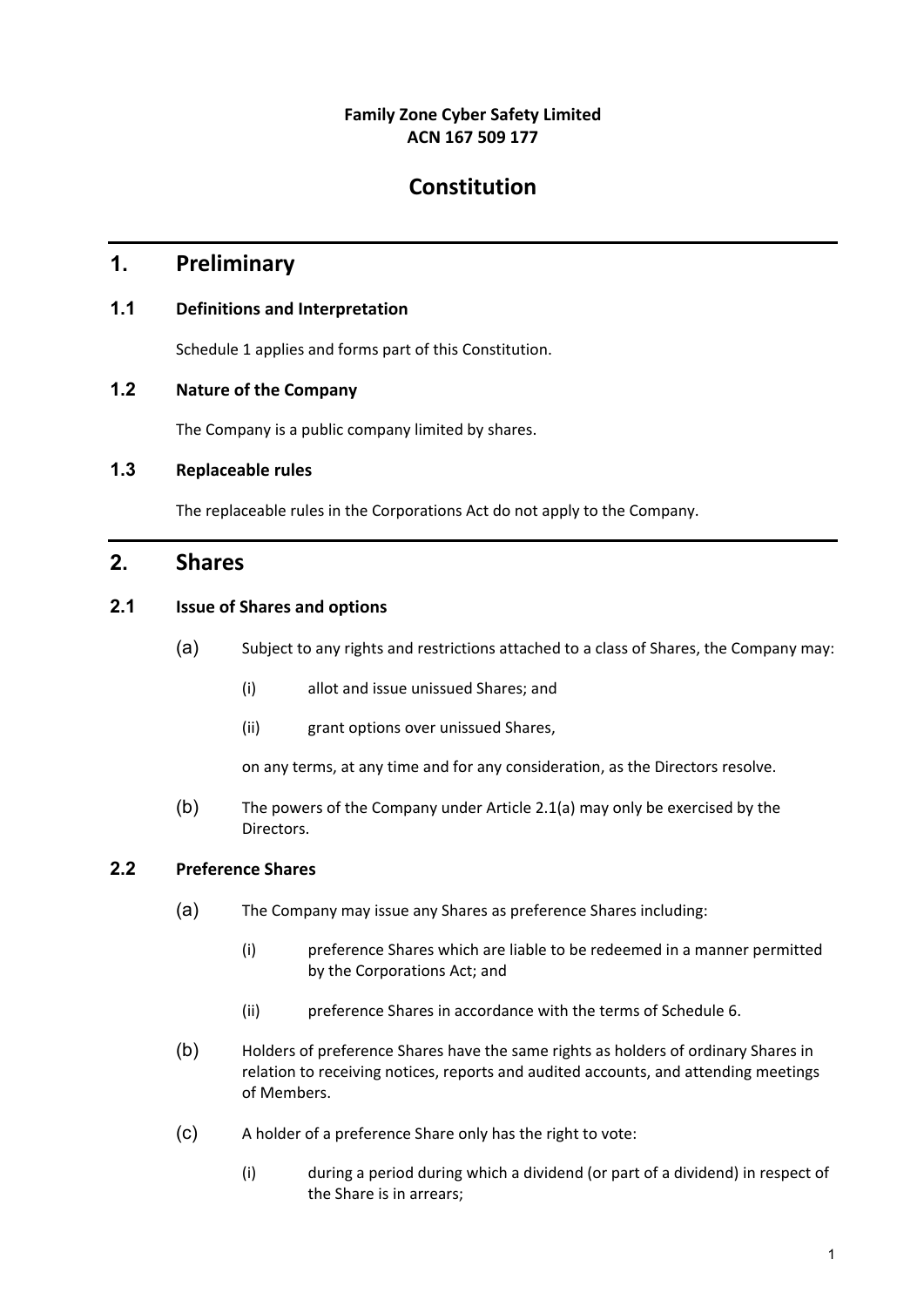- (ii) on a proposal to reduce the share capital of the Company;
- (iii) on a resolution to approve the terms of a buy-back agreement;
- (iv) on a proposal that affects rights attached to the Share;
- (v) on a proposal to wind up the Company;
- (vi) on a proposal for the disposal of the whole of the property, business and undertaking of the Company; and
- (vii) during the winding up of the Company.

#### **2.3 Variation of classes and class rights**

- (a) Subject to the terms of issue of Shares in a particular class, the Company may:
	- (i) vary or cancel rights attached to Shares in that class; or
	- (ii) convert Shares from one class to another,

by a special resolution of the Company and:

- (iii) a special resolution passed at a meeting of the Members holding Shares in that class; or
- (iv) the written consent of Members who are entitled to at least 75% of the votes that may be cast in respect of Shares in that class.
- (b) The provisions in this Constitution concerning meetings of Members (with the necessary changes) apply to a meeting held under Article 2.3(a)(iii).

### **2.4 Converting Shares**

The Company may by ordinary resolution passed at a general meeting convert all or any of its Shares into a larger or smaller number of Shares.

#### **2.5 Reductions of capital and buy‐backs**

- (a) The Company may:
	- (i) reduce its share capital; and
	- (ii) buy‐back Shares in itself,

on any terms and at any time.

- (b) The method of distribution of a reduction of the share capital of the Company may include any or all of the payment of cash, the issue of shares, the grant of Company options or other Company securities, the transfer of shares or any other securities in any other body corporate or units in any unit trust or the transfer of any other assets..
- (c) If a distribution of a reduction of the share capital of the Company includes an issue or transfer of shares in a body corporate, each Member: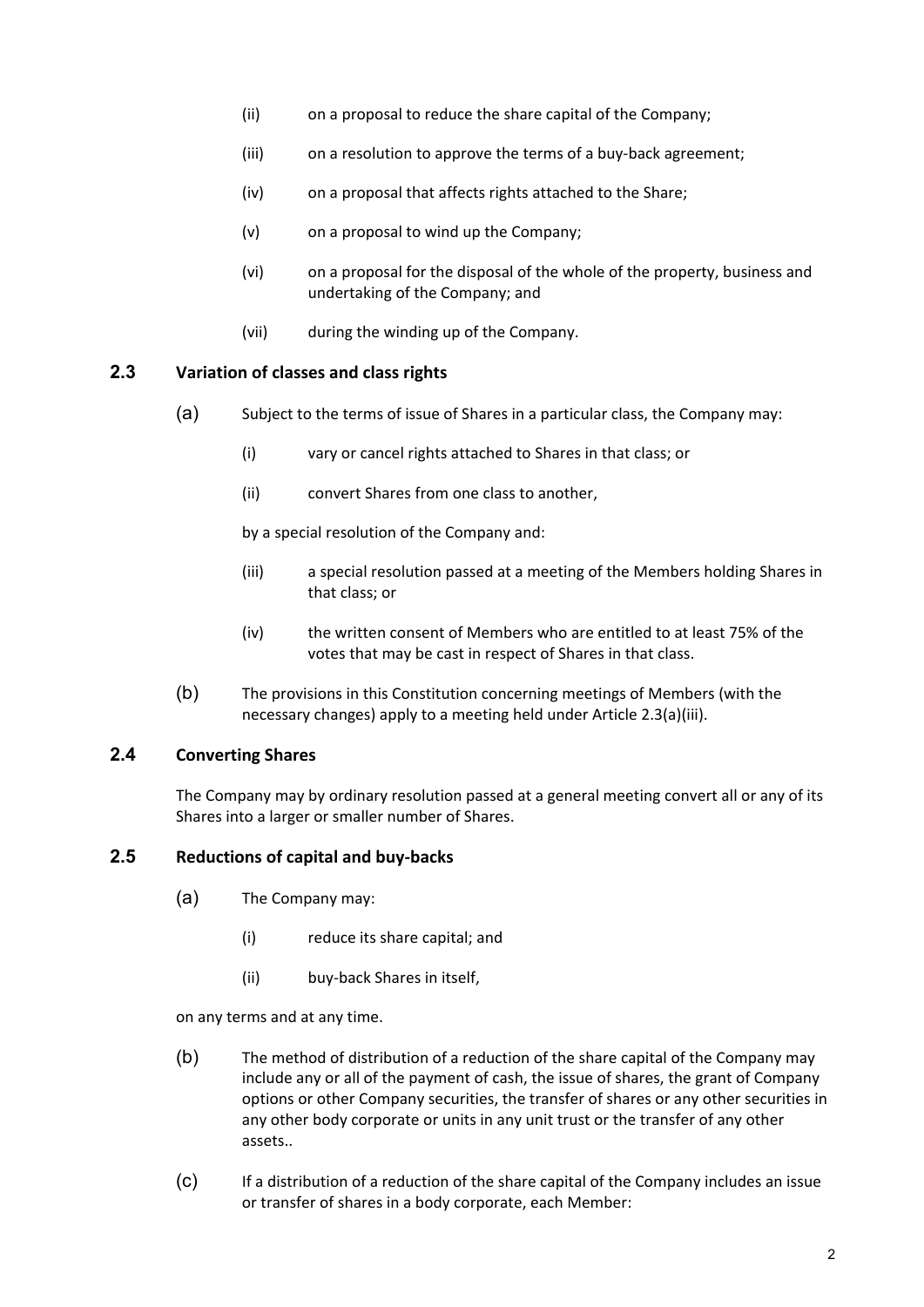- (i) agrees to become a member of that body corporate; and
- (ii) in the case of transfer, appoints the Company and each Director as its agent to execute an instrument of transfer or other document required to transfer those shares to that Member.

#### **2.6 Unmarketable parcels of Shares**

Schedule 4 applies and forms part of this Constitution.

#### **2.7 Registered holder is absolute owner**

Except as required by law, the ASX Settlement Operating Rules or this Constitution, the Company is not required to recognise any interest in, or right in respect of, a Share except an absolute right of legal ownership of the Member registered as the holder of that Share.

#### **2.8 Holding statements and certificates**

- (a) The Company may not issue certificates for Shares, or cancel existing certificates for Shares without issuing any replacement certificate, if the Directors so resolve.
- (b) The Company must issue to each Member, in accordance with the Applicable Law, statements of the holdings of Shares registered in the Member's name.
- (c) Subject to Article 2.8(a) the Company must issue to each Member, free of charge and in accordance with the Applicable Law, one certificate in respect of each class of Shares registered in the Member's name.
- (d) If a Share is jointly held:
	- (i) the Company is not required to issue more than one certificate for the Share; and
	- (ii) delivery of a certificate for the Share to any one of the joint holders of the Share is delivery to all the joint holders.
- (e) Subject to Article 2.8(a) the Company must issue a replacement certificate for a Share if:
	- (i) the Company receives and cancels the existing certificate; or
	- (ii) the Company is satisfied that the existing certificate is lost or destroyed, and the Member complies with all conditions set out in the Corporations Act and pays any fee as the Directors resolve.

## **3. Calls, Company Payments, Forfeiture and Liens**

Schedule 2 applies and forms part of this Constitution.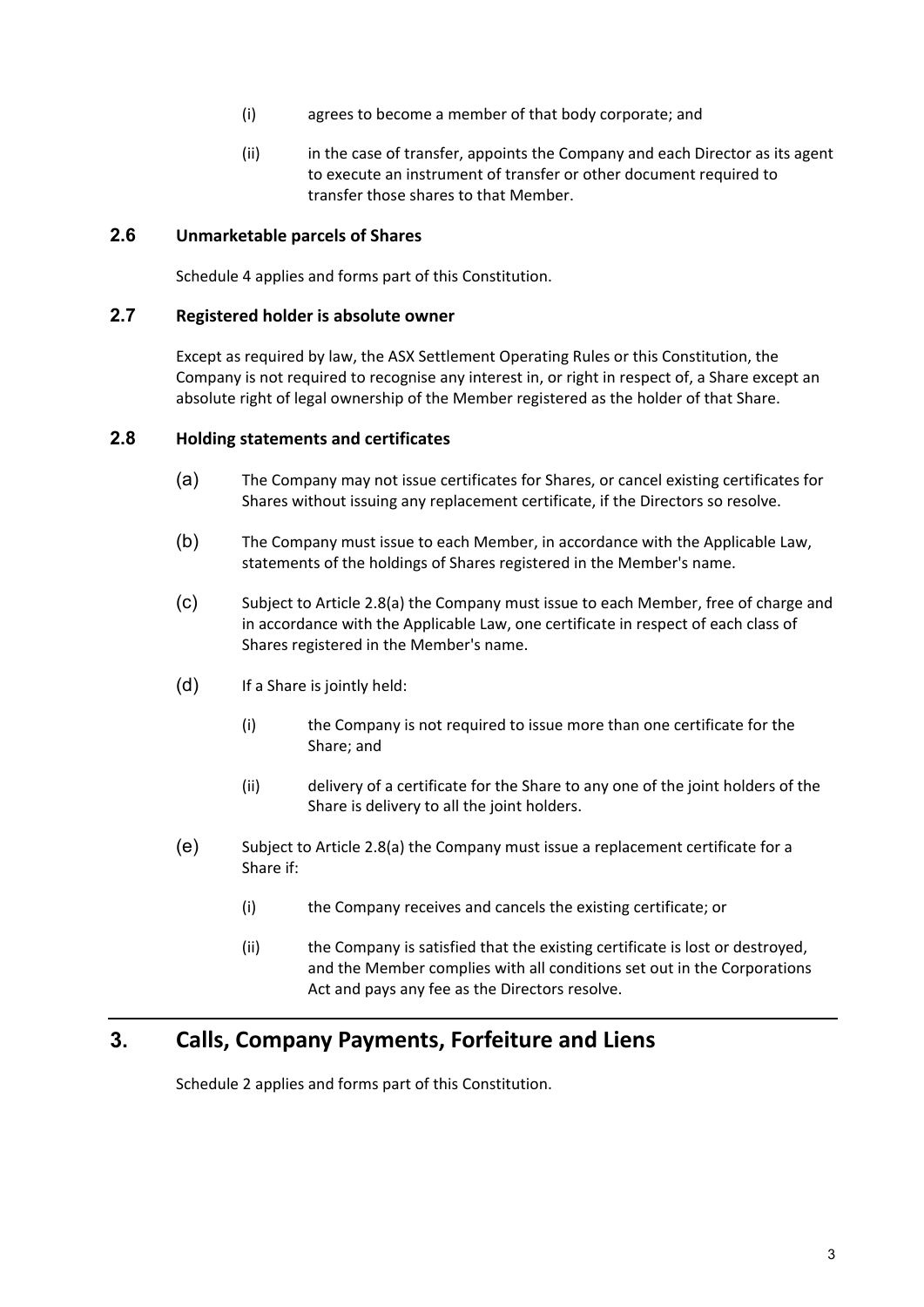## **4. Transfer of Shares**

### **4.1 Electronic transfer systems**

The Company may do any act, matter or thing permitted under the Applicable Law to facilitate involvement by the Company in any clearing and settlement facility provided under the Applicable Law for the transfer of securities.

### **4.2 Forms of transfer**

- (a) Subject to this Constitution, a Member may transfer one or more Shares the Member holds by:
	- (i) a proper ASX Settlement transfer;
	- (ii) an instrument of transfer in compliance with this Constitution; or
	- (iii) any other method permitted by the Applicable Law.
- (b) Excepted as permitted by the Listing Rules or ASX, a Member must not dispose of restricted securities during the escrow period for those securities.

### **4.3 Instrument of transfer**

An instrument of transfer of a Share referred to in Article 4.2(a)(ii) must be:

- (a) in writing;
- (b) in any usual form or in any other form approved by the Directors that is otherwise permitted by law;
- (c) subject to the Corporations Act, executed by or on behalf of the transferor, and if required by the Company, the transferee;
- (d) stamped, if required by a law about stamp duty; and
- (e) delivered to the Company, at the place where the Register is kept, together with the certificate (if any) of the Share to be transferred and any other evidence as the Directors require to prove:
	- (i) the title of the transferor to that Share;
	- (ii) the right of the transferor to transfer that Share; and
	- (iii) the proper execution of the instrument of transfer.

#### **4.4 Transferor is holder until transfer registered**

Subject to the ASX Settlement Operating Rules, a person transferring a Share remains the registered holder of that Share until the transfer for that Share is registered and the name of the person to whom the Share is being transferred is entered in the Register as the holder of that Share.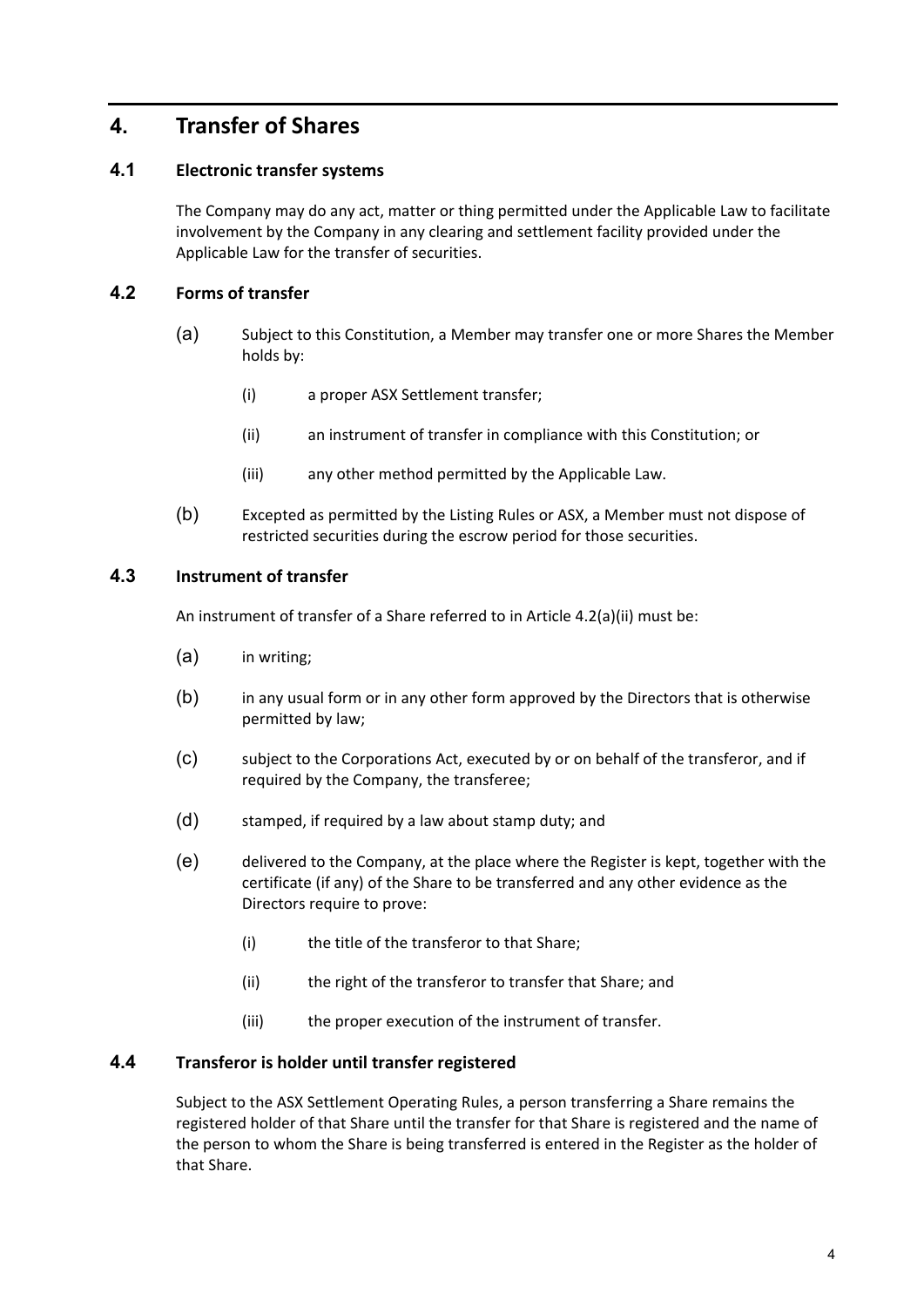## **4.5 Refusal to register transfers**

- (a) Subject to:
	- (i) the Applicable Law;
	- (ii) Article 4.3 and this Article 4.5; and
	- (iii) paragraph 2.1(c) of Schedule 2,

the Company must not refuse or fail to register a transfer of Shares.

- (b) The Company may refuse to register a transfer of Shares where the Applicable Law permits the Company to do so.
- (c) The Company must refuse to register a transfer of Shares where the Applicable Law or a law about stamp duty requires the Company to do so.
- (d) Except as permitted by the Listing Rules or ASX, the Company must refuse to acknowledge a disposal (including registering a transfer) of restricted securities during the escrow period for those securities.
- (e) Schedule 5 applies and forms part of the Constitution.
- (f) The Company may apply, or may ask ASX Settlement to apply, a holding lock (including to prevent a transfer, or to refuse to register a paper‐based transfer document) where the Applicable Law permits the Company to do so.
- (g) The Company must give notice in writing of any refusal to register a transfer of Shares, and the reasons for the refusal, to the person transferring those Shares and the person who lodged the transfer (if not the same person) within 5 Business Days after the date on which the transfer was lodged with the Company.
- (h) The Company must give notice in writing of any holding lock, and the reasons for the holding lock, to the Member of those Shares within 5 Business Days after the date on which the Company asked for the holding lock.
- (i) Failure by the Company to give notice under Article 4.5(g) or 4.5(h) does not invalidate the refusal to register the transfer or the holding lock.
- (j) The powers of the Company under Articles 4.5(b) and 4.5(f) may only be exercised by the Directors.

#### **4.6 No registration fee**

The Company must not charge a fee to register a transfer of a Share in compliance with this Constitution except as permitted by the Applicable Law.

### **4.7 Transmission of Shares**

Schedule 3 applies and forms part of this Constitution.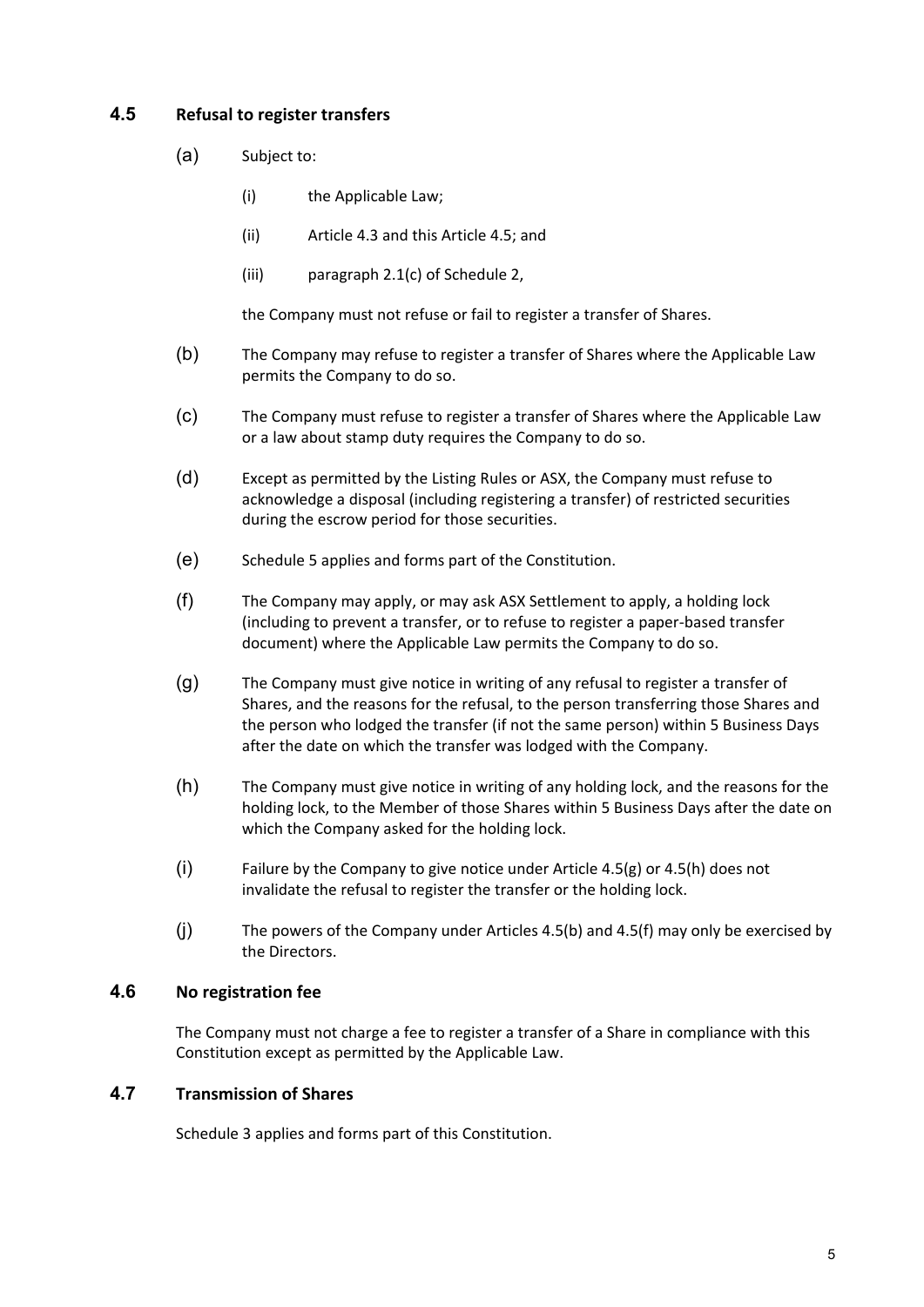## **5. Proceedings of Members**

### **5.1 Who can call meetings of Members**

- (a) The Directors may call a meeting of Members at a time and place as the Directors resolve.
- (b) Subject to the Corporations Act, a Director may call a meeting of Members at a time and place as that Director determines.
- (c) The Directors must call and arrange to hold a general meeting of the Company on the request of Members made in accordance with the Corporations Act.
- (d) The Members may call and arrange to hold a general meeting of the Company as provided by the Corporations Act.

### **5.2 Annual General Meeting**

The Company must hold an AGM if required by, and in accordance with, the Applicable Law.

#### **5.3 How to call meetings of Members**

- (a) The Company must give not less than Prescribed Notice of a meeting of Members.
- (b) Notice of a meeting of Members must be given to ASX, each Member, each Director, each Alternate Director and any auditor of the Company.
- (c) Holders of preference Shares have the same rights as holders of ordinary Shares to:
	- (i) receive notice of a meeting of Members; and
	- (ii) receive notices, reports and financial reports of the Company.
- (d) Subject to Article 5.11(h), a notice of a meeting of Members must include:
	- (i) date and time for the meeting (and if the meeting is to be held in 2 or more places, the technology that will be used to facilitate this);
	- (ii) the general nature of the business of the meeting;
	- (iii) the date and time (being not more than 48 hours before the meeting) at which persons will be taken for the purposes of the meeting to hold Shares; and
	- (iv) any other information or documents specified by the Applicable Law.
- (e) A person may waive notice of any meeting of Members by notice in writing to the Company to that effect.
- (f) Anything done (including the passing of a resolution) at a meeting of Members is not invalid because either or both a person does not receive notice of the meeting or the Company accidentally does not give notice of the meeting to a person.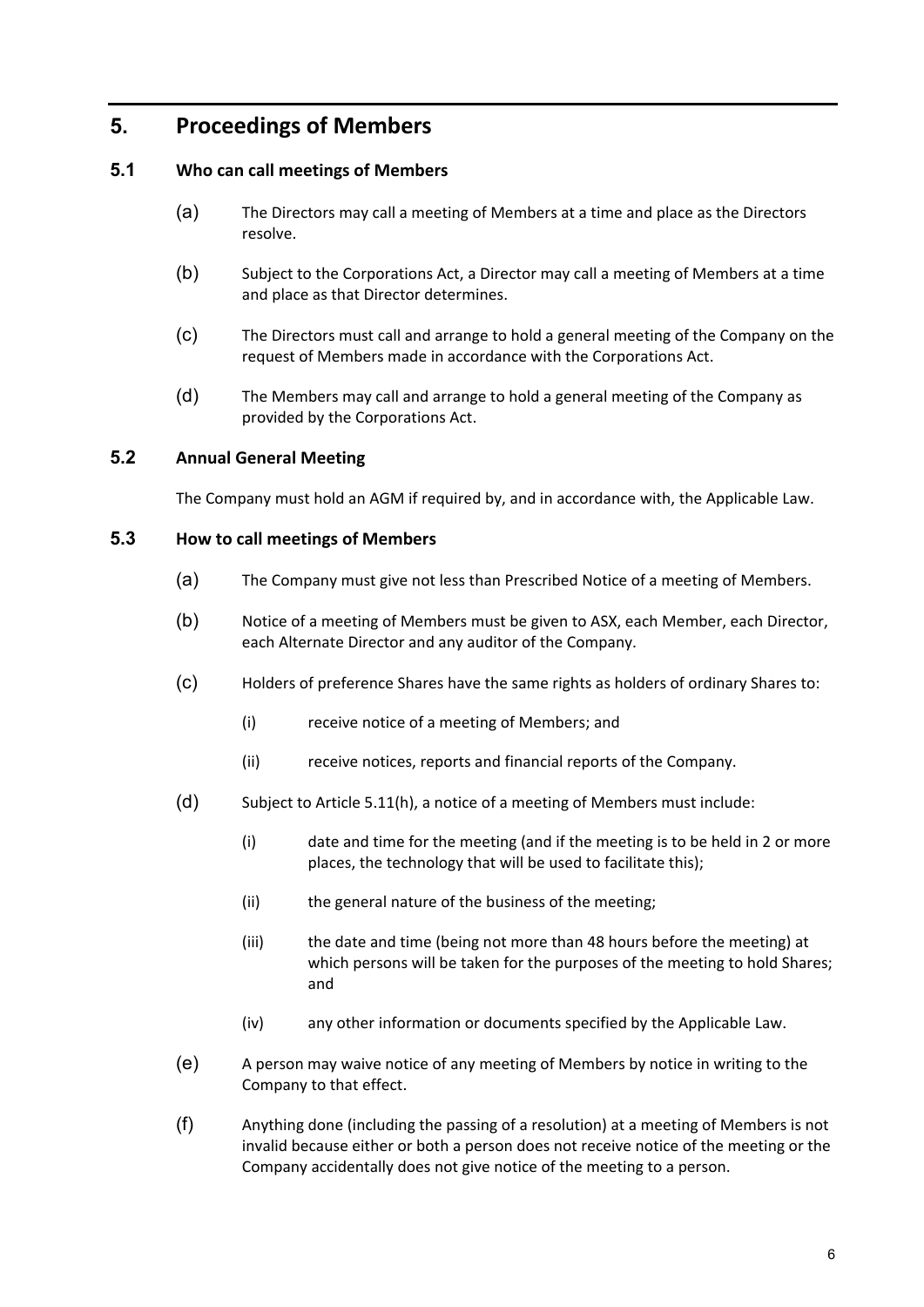### **5.4 Right to attend meetings**

- (a) Each Eligible Member and any auditor of the Company is entitled to attend any meetings of Members.
- (b) Holders of preference Shares have the same rights as holders of ordinary Shares to attend a meeting of Members.
- (c) Subject to this Constitution, each Director is entitled to attend and speak at all meetings of Members.
- (d) The chairperson of a meeting of Members may refuse any person admission to, or require a person to leave and remain out of, the meeting if that person:
	- (i) in the opinion of the chairperson, is not complying with the reasonable directions of the chairperson;
	- (ii) has any audio or visual recording device;
	- (iii) has a placard or banner;
	- (iv) has an article the chairperson considers to be dangerous, offensive or liable to cause disruption;
	- (v) refuses to produce or to permit examination of any article, or the contents of any article, in the person's possession;
	- (vi) behaves or threatens to behave in a dangerous, offensive or disruptive manner; or
	- (vii) is not:
		- (A) an Eligible Member;
		- (B) a proxy, attorney or representative of an Eligible Member;
		- (C) a Director; or
		- (D) an auditor of the Company.

#### **5.5 Meeting at more than one place**

- (a) A meeting of Members may be held in 2 or more places linked together by any technology that:
	- (i) gives the Eligible Members as a whole in those places a reasonable opportunity to participate in proceedings;
	- (ii) enables the chairperson to be aware of proceedings in each place; and
	- (iii) enables the Eligible Members in each place to vote on a show of hands and on a poll.
- (b) If a meeting of Members is held in 2 or more places under Article 5.5(a):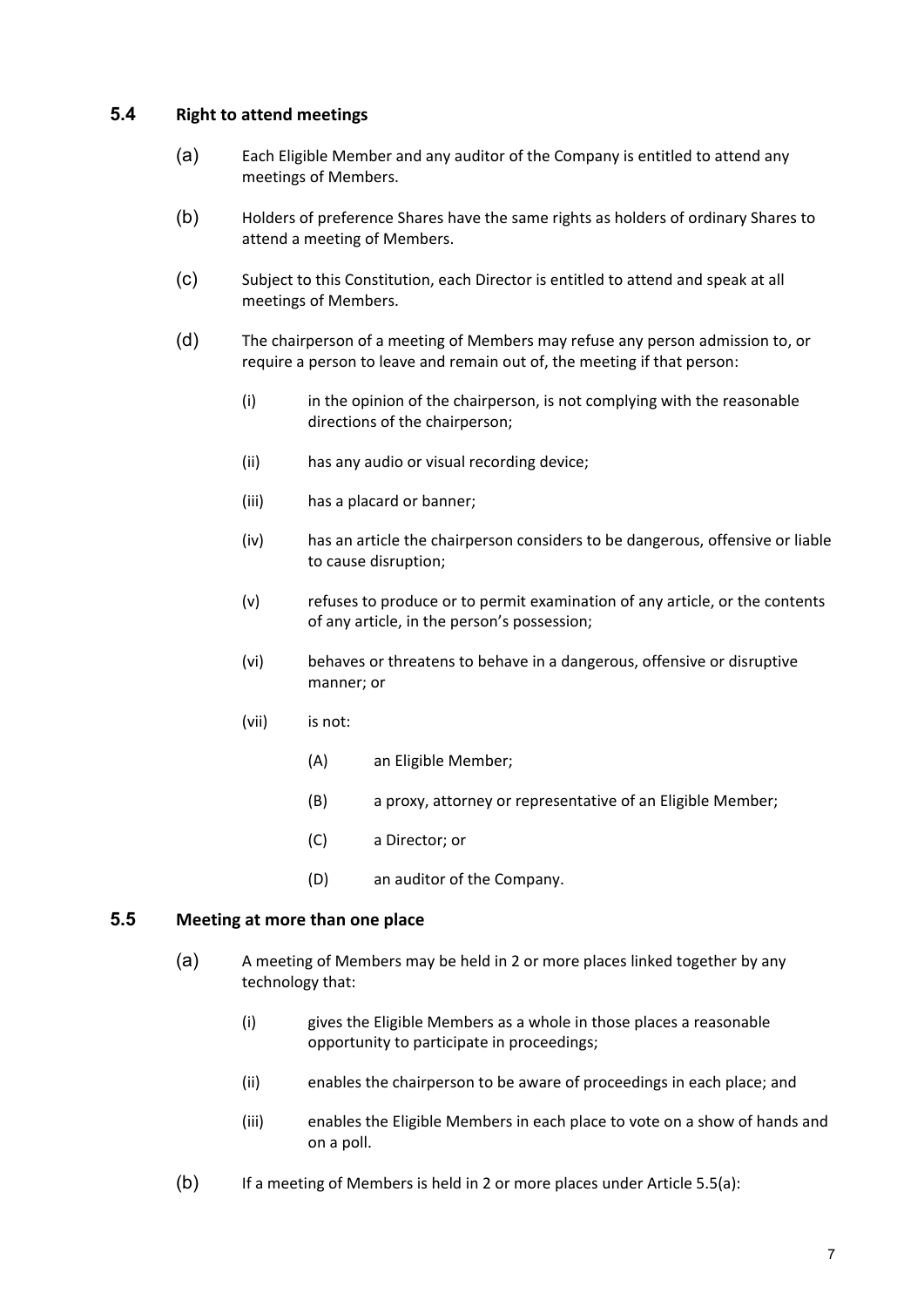- (i) an Eligible Member present at one of the places is taken to be present at the meeting; and
- (ii) the chairperson of that meeting may determine at which place the meeting is taken to have been held.

#### **5.6 Quorum**

- (a) A quorum for a meeting of Members is 2 Eligible Members entitled to vote at that meeting.
- (b) In determining whether a quorum for a meeting of Members is present:
	- (i) where more than one proxy, attorney or representative of an Eligible Member is present, only one of those persons is counted;
	- (ii) where a person is present as an Eligible Member and as a proxy, attorney or representative of another Eligible Member, that person is counted separately for each appointment provided that there is at least one other Eligible Member present; and
	- (iii) where a person is present as a proxy, attorney or representative for more than one Eligible Member, that person is counted separately for each appointment provided that there is at least one other Eligible Member present.
- (c) A quorum for a meeting of Members must be present at the commencement of the meeting. If a quorum is present at the commencement of a meeting of Members, it is taken to be present throughout the meeting unless the chairperson otherwise determines.
- (d) If a quorum is not present within 30 minutes after the time appointed for a meeting of Members:
	- (i) if the meeting was called under Article 5.1(c) or Article 5.1(d), the meeting is dissolved; and
	- (ii) any other meeting is adjourned to the date, time and place as the Directors may by notice to the Members appoint, or failing any appointment, to the same day in the next week at the same time and place as the meeting adjourned.
- (e) If a quorum is not present within 30 minutes after the time appointed for an adjourned meeting of Members, the meeting is dissolved.

#### **5.7 Chairperson**

- (a) The chairperson of Directors (if any) must (if present within 15 minutes after the time appointed for the holding of the meeting and willing to act) chair each meeting of Members.
- (b) If there is no chairperson of Directors or the chairperson of Directors will be unable to attend a meeting of Members or not willing to chair the meeting, the Directors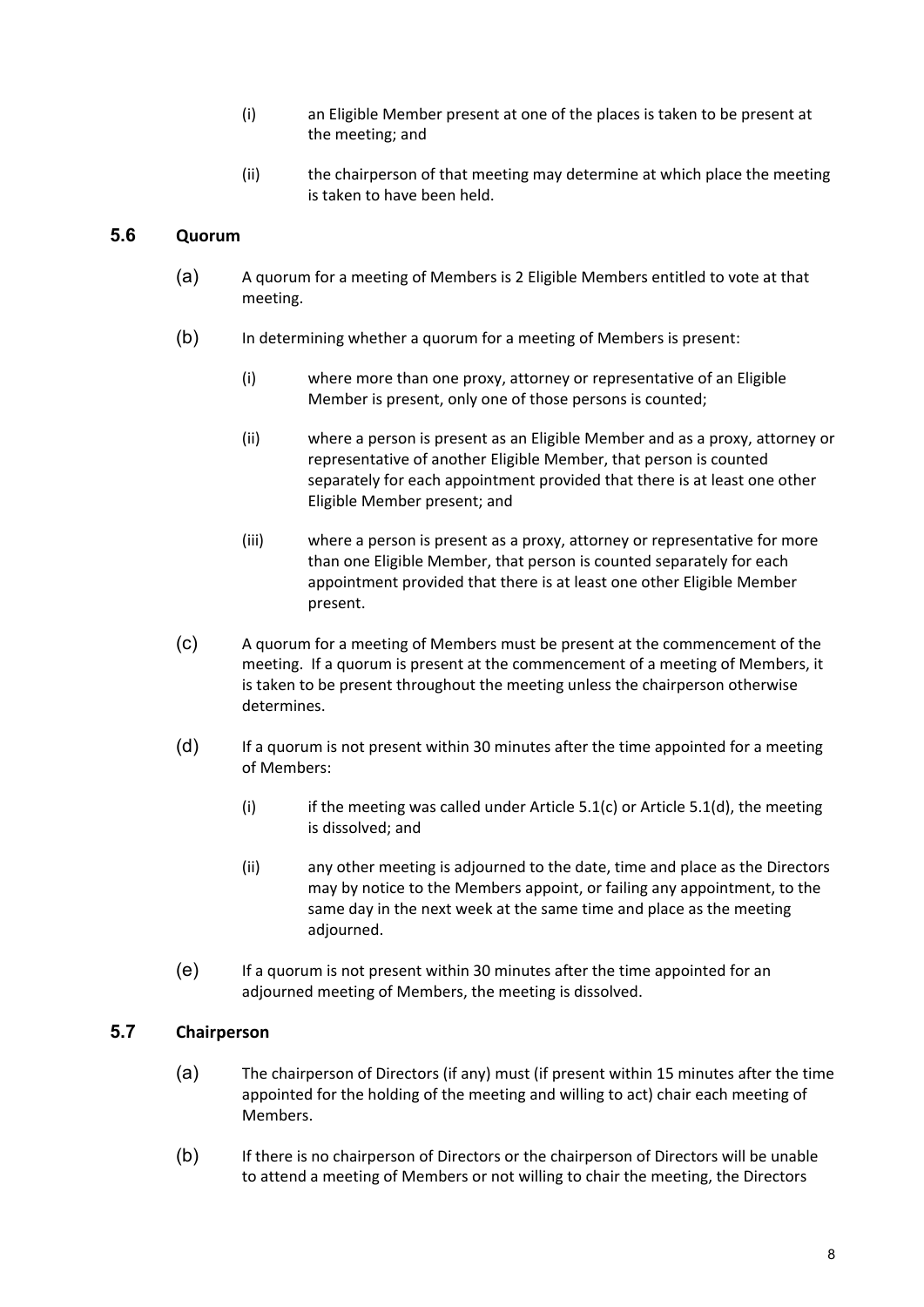may, by majority vote at any time prior to a meeting of Members, elect a person to chair a meeting of Members.

- (c) If at a meeting of Members:
	- (i) there is no chairperson of Directors;
	- (ii) the chairperson of Directors is not present within 15 minutes after the time appointed for the holding of a meeting of Members; or
	- (iii) the chairperson of Directors is present within that time but is not willing to chair all or part of that meeting,

the Directors present may, by majority vote, elect a person present to chair all or part of the meeting of Members.

- (d) Subject to Article 5.7(a), Article 5.7(b) or Article 5.7(c), if at a meeting of Members:
	- (i) a chairperson of that meeting has not been elected by the Directors under Article 5.7(a), Article 5.7(b) or Article 5.7(c); or
	- (ii) the chairperson elected by the Directors is not willing to chair all or part of a meeting of Members,

the Eligible Members present must elect another person present and willing to act to chair all or part of that meeting.

#### **5.8 General conduct of meetings**

- (a) The chairperson of a meeting of Members is responsible for the general conduct of that meeting and for the procedures to be adopted at that meeting.
- (b) The chairperson of a meeting of Members may:
	- (i) make rulings or adjourn a meeting of Members without putting the question (or any question) to the vote if that action is required to ensure the orderly conduct of the meeting;
	- (ii) determine the procedures to be adopted for the casting or recording of votes;
	- (iii) determine any dispute concerning the admission, validity or rejection of a vote at a meeting of Members;
	- (iv) terminate debate or discussion on any matter being considered at the meeting and require that matter be put to a vote;
	- (v) refuse to allow debate or discussion on any matter which is not business referred to in the notice of that meeting or is not business allowed to be discussed in accordance with the Corporations Act;
	- (vi) subject to the Corporations Act, refuse to allow any amendment to be moved to a resolution set out in the notice of that meeting; or
	- (vii) determine who may speak at Meetings of Members.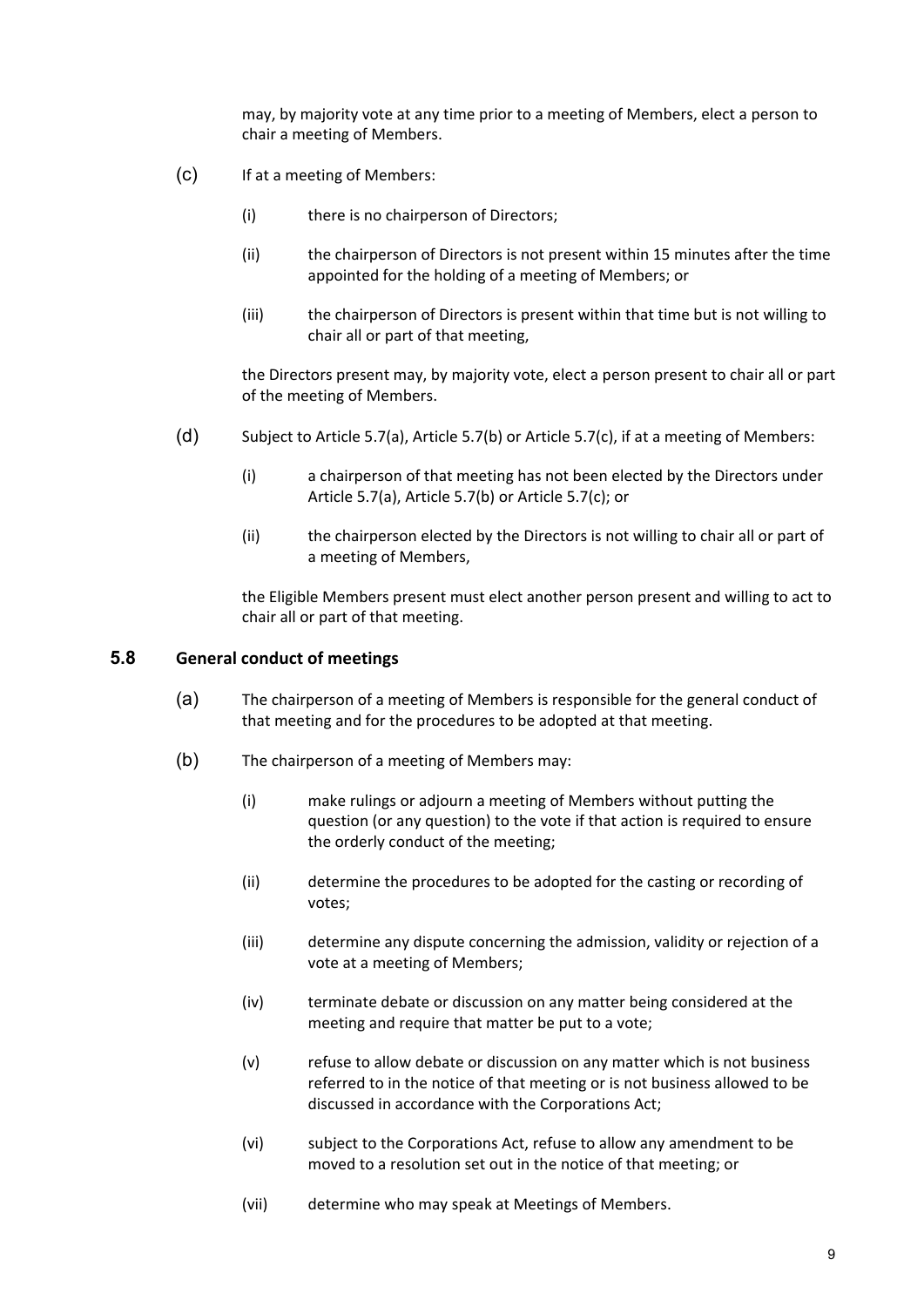- (c) The chairperson of a meeting of Members may delegate any power conferred by this Article to any person.
- (d) The powers conferred on the chairperson of a meeting of Members under this Article 5.8 do not limit the powers conferred by law.

#### **5.9 Resolutions of Members**

- (a) A resolution at a meeting of Members is passed if the number of votes cast in favour of the resolution by Members entitled to vote on the resolution exceeds the number of votes cast against the resolution by Members entitled to vote on the resolution.
- (b) Unless a poll is requested in accordance with Article 5.10, a resolution put to the vote at a meeting of Members must be decided on a show of hands.
- (c) A declaration by the chairperson of a meeting of Members that a resolution on a show of hands is passed, passed by a particular majority, or not passed, and an entry to that effect in the minutes of the meeting, are sufficient evidence of that fact, unless proved incorrect.

### **5.10 Polls**

- (a) A poll may be demanded on any resolution at a meeting of Members.
- (b) A poll on a resolution at a meeting of Members may be demanded by:
	- (i) at least 5 Eligible Members present and entitled to vote on that resolution;
	- (ii) one or more Eligible Members present and who are together entitled to at least 5% of the votes that may be cast on that resolution on a poll; or
	- (iii) the chairperson of that meeting.
- (c) A poll on a resolution at a meeting of Members may be demanded:
	- (i) before a vote on that resolution is taken; or
	- (ii) before or immediately after the results of the vote on that resolution on a show of hands are declared.
- (d) A demand for a poll may be withdrawn.
- (e) A poll demanded on a resolution at a meeting of Members other than for the election of a chairperson of that meeting or the adjournment of that meeting must be taken in the manner and at the time and place the chairperson directs.
- (f) A poll demanded on a resolution at a meeting of Members for the election of a chairperson of that meeting or the adjournment of that meeting must be taken immediately.
- (g) The result of a poll demanded on a resolution of a meeting of Members is a resolution of that meeting.
- (h) A demand for a poll on a resolution of a meeting of Members does not prevent the continuance of that meeting or that meeting dealing with any other business.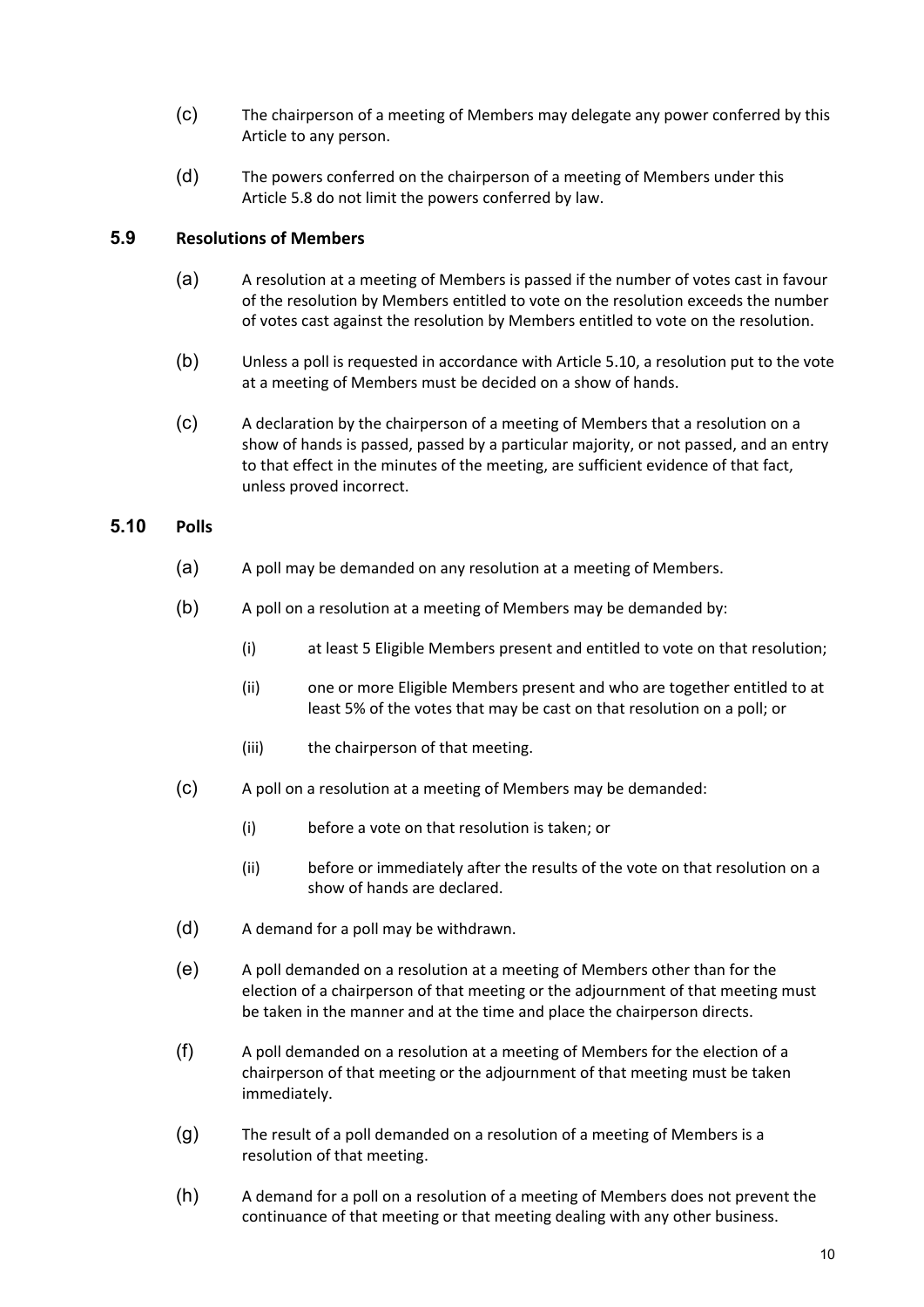## **5.11 Adjourned, cancelled and postponed meetings**

- (a) The chairperson:
	- (i) may adjourn a meeting of Members to any day, time and place; and
	- (ii) must adjourn a meeting of Members if the Eligible Members present with a majority of votes that may be cast at that meeting agree or direct the chairperson to do so. The chairperson may adjourn that meeting to any day, time and place.
- (b) No person other than the chairperson of a meeting of Members may adjourn that meeting.
- (c) The Company is only required to give notice of a meeting of Members resumed from an adjourned meeting if the period of adjournment exceeds 28 days.
- (d) Only business left unfinished is to be transacted at a meeting of Members resumed after an adjournment.
- (e) Subject to this Article 5.11, the Directors may at any time postpone or cancel a meeting of Members by giving notice not less than 5 Business Days before the time at which the meeting was to be held to ASX and each person who is, at the date of the notice:
	- (i) a Member;
	- (ii) a Director or Alternate Director; or
	- (iii) an auditor of the Company.
- (f) A general meeting called under Article 5.1(c) must not be cancelled by the Directors without the consent of the Members who requested the meeting.
- (g) A general meeting called under Article 5.1(d) must not be cancelled or postponed by the Directors without the consent of the Members who called the meeting.
- (h) A notice under Article 5.11(c) of a meeting of Members resumed from an adjourned meeting and a notice postponing a meeting of Members must set out the place, date and time for the revised meeting (and if the revised meeting is to be held in 2 or more places, the technology that will be used to facilitate this).

## **5.12 Number of votes**

- (a) Subject to this Constitution and any rights or restrictions attached to a class of Shares, on a show of hands at a meeting of Members, every Eligible Member present has one vote.
- (b) Subject to this Constitution and any rights or restrictions attached to a class of Shares, on a poll at a meeting of Members, every Eligible Member present has:
	- (i) one vote for each fully paid up Share (whether the issue price of the Share was paid up or credited or both) that the Eligible Member holds; and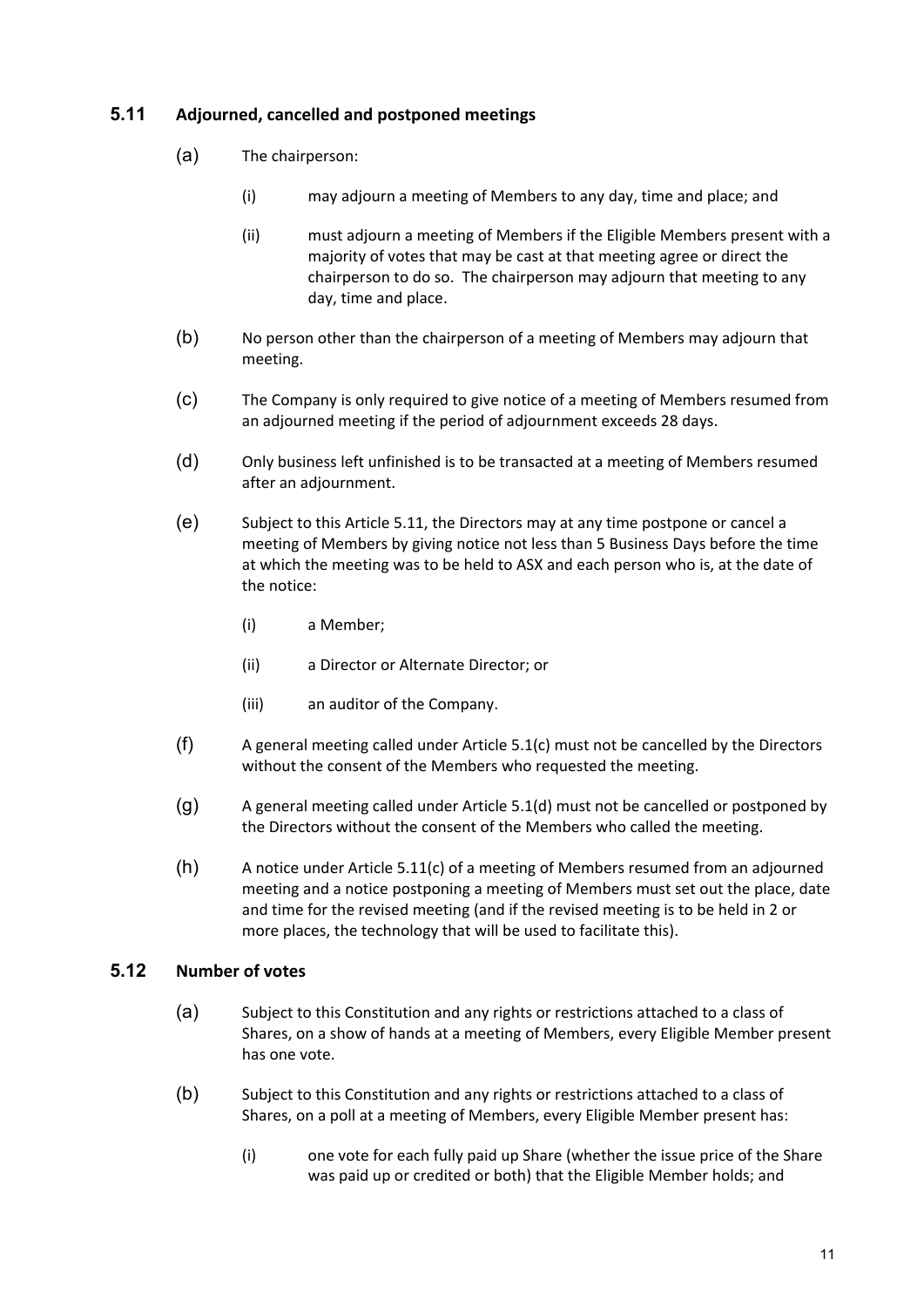- (ii) a fraction of one vote for each partly paid up Share that the Eligible Member holds. The fraction is equal to the proportion which the amount paid up on that Share (excluding amounts credited) is to the total amounts paid up and payable (excluding amounts credited) on that Share.
- (c) Amounts paid in advance of a call on a Share are ignored when calculating the proportion under Article 5.12(b)(ii).
- (d) If the total number of votes to which an Eligible Member is entitled on a poll does not constitute a whole number, the Company must disregard the fractional part of that total.
- (e) A holder of a preference Share has the right to vote in the following circumstances only:
	- (i) during a period during which a Dividend (or part of a Dividend) in respect of the Share is in arrears;
	- (ii) on a proposal to reduce the share capital of the Company;
	- (iii) on a resolution to approve the terms of a buy‐back agreement;
	- (iv) on a proposal that affects rights attached to the Share;
	- (v) on a proposal to wind up the Company;
	- (vi) on a proposal for the disposal of the whole of the property, business and undertaking of the Company; and
	- (vii) during the winding up of the Company.
- (f) If a Share is held jointly and more than one Member votes in respect of that Share, only the vote of the Member whose name appears first in the Register counts.
- (g) A person may vote in respect of a Share at a meeting of Members if:
	- (i) the person is entitled to be registered as the holder of that Share because of a Transmission Event; and
	- (ii) the person satisfied the Directors of that entitlement not less than 48 hours before that meeting.
- (h) A Member who holds restricted securities is not entitled to any voting rights in respect of those restricted securities during:
	- (i) a breach of the Listing Rules relating to those restricted securities; or
	- (ii) a breach of a restriction agreement.
- (i) An Eligible Member present at a meeting of Members is not entitled to vote on any resolution in respect of any Shares on which any calls due and payable in respect of those Shares have not been paid.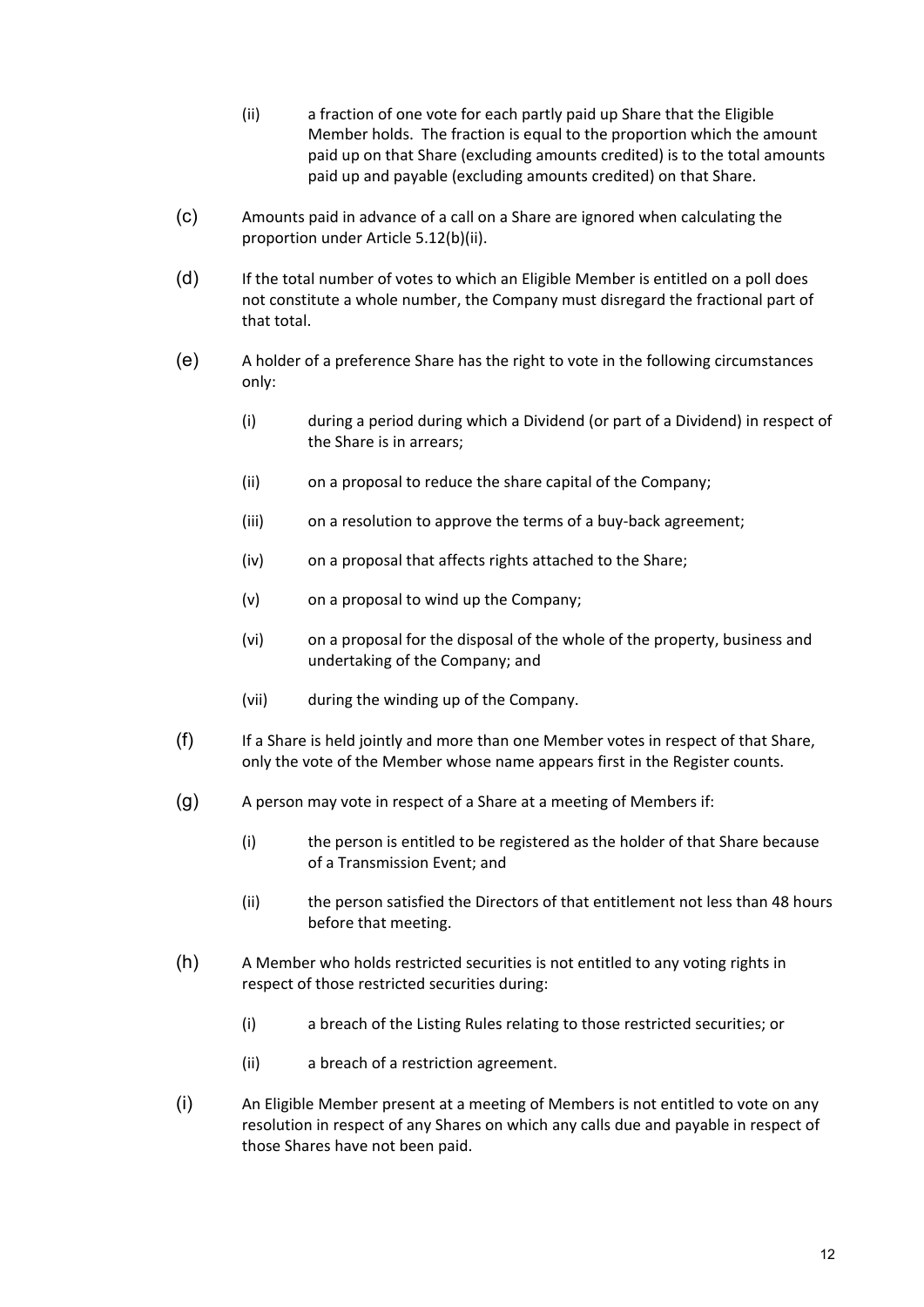- (j) An Eligible Member present at a meeting of Members is not entitled to vote on a resolution at that meeting where that vote is prohibited by the Applicable Law, an order of a court of competent jurisdiction or ASX.
- (k) The Company must disregard any vote on a resolution purported to be cast by a Member present at a meeting of Members where that person is not entitled to vote on that resolution.
- (l) The authority of any proxy or attorney for an Eligible Member to speak or vote at a meeting of Members in respect of the Shares to which the authority relates is suspended while the Eligible Member is present in person at that meeting.
- (m) If more than one proxy or attorney for an Eligible Member is present at a meeting of Members:
	- (i) none of them is entitled to vote on a show of hands; and
	- (ii) on a poll, the vote of each one is of no effect where the aggregate number or proportion of the Eligible Member's votes for which they have been appointed exceeds the total number or proportion of votes that could be cast by the Eligible Member.

## **5.13 Objections to qualification to vote**

- (a) An objection to the qualification of any person to vote at a meeting of Members may only be made:
	- (i) before that meeting, to the Directors; or
	- (ii) at that meeting (or any resumed meeting if that meeting is adjourned), to the chairperson of that meeting.
- (b) Any objection under Article 5.13(a) must be decided by the Directors or the chairperson of the meeting of Members (as the case may be), whose decision, made in good faith, is final and conclusive.

## **5.14 Proxies, attorneys and representatives**

- (a) An Eligible Member, who is entitled to attend and cast a vote at a meeting of Members, may vote on a show of hands and on a poll:
	- (i) in person or, if the Member is a body corporate, by its representative appointed in accordance with the Corporations Act;
	- (ii) by proxy or, if the Member is entitled to cast two or more votes at the meeting, by not more than 2 proxies; or
	- (iii) by attorney or, if the Member is entitled to cast two or more votes at the meeting, by not more than 2 attorneys.
- (b) A proxy, attorney or representative of a Member need not be a Member.
- (c) A Member may appoint a proxy, attorney or representative for:
	- (i) all or any number of meetings of Members; or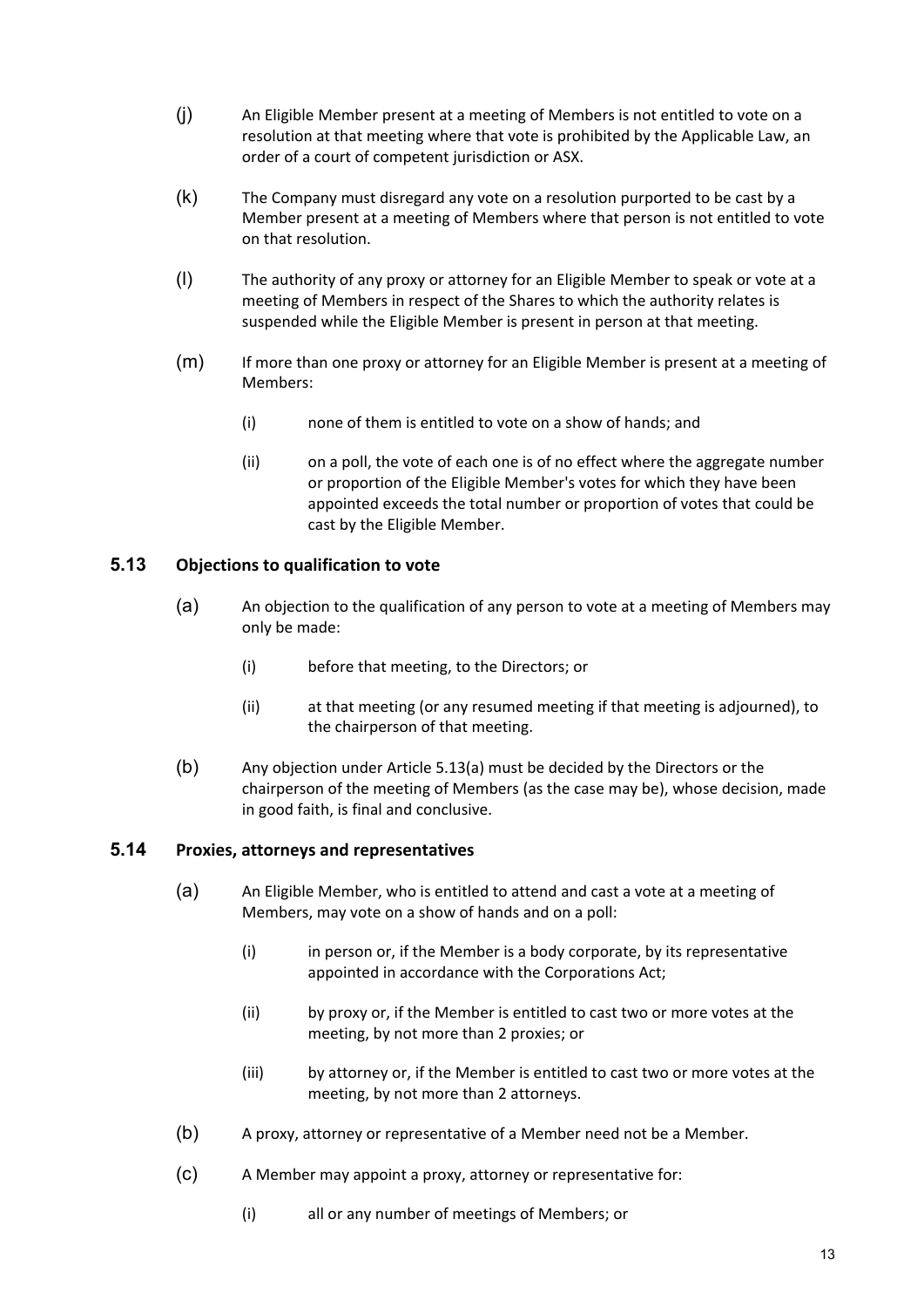- (ii) a particular meeting of Members.
- (d) An instrument appointing a proxy is valid if it is signed by the Member making the appointment and contains:
	- (i) the name and address of that Member;
	- (ii) the name of the Company;
	- (iii) the name of the proxy or the name of the office of the proxy; and
	- (iv) the meetings of Members at which the proxy may be used.
- (e) The chairperson of a meeting of Members may determine that an instrument appointing a proxy is valid even if it contains only some of the information specified in Article 5.14(d).
- (f) The decision of the chairperson of a meeting of Members as to the validity of an instrument appointing a proxy, attorney or representative is final and conclusive.
- (g) Unless otherwise provided in the Corporations Act or in the instrument appointing a proxy or attorney, a proxy or attorney may:
	- (i) agree to a meeting of Members being called by shorter notice than is required by the Corporations Act or this Constitution;
	- (ii) speak on any resolution at a meeting of Members on which the proxy or attorney may vote;
	- (iii) vote at a meeting of Members (but only to the extent allowed by the appointment);
	- (iv) demand or join in demanding a poll on any resolution at a meeting of Members on which the proxy or attorney may vote; and
	- (v) attend and vote at any meeting of Members which is rescheduled or adjourned.
- (h) Unless otherwise provided in the instrument appointing a proxy or attorney, a proxy or attorney may vote on:
	- (i) any amendment to a resolution on which the proxy or attorney may vote;
	- (ii) any motion not to put that resolution or any similar motion; and
	- (iii) any procedural motion relating to that resolution, including a motion to elect the chairperson of a meeting of Members, vacate the chair or adjourn that meeting,

even if the appointment directs the proxy or attorney how to vote on that resolution.

(i) The Company must only send a form of proxy to Eligible Members in respect of a meeting of Members which provides for the Eligible Member: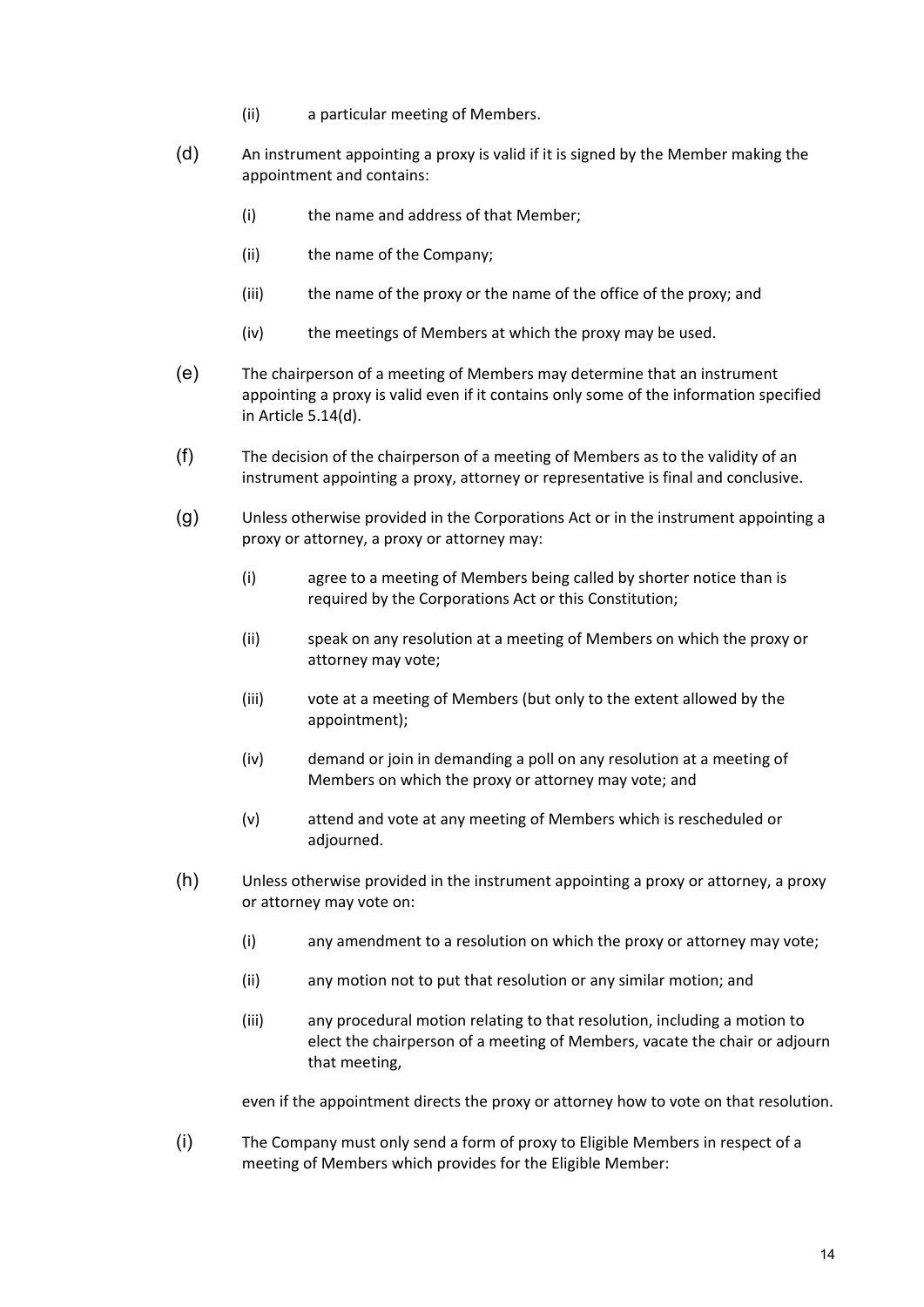- (i) to appoint proxies of the Eligible Member's choice, but may specify who is to be appointed as proxy if the Eligible Member does not choose; and
- (ii) to vote for or against each resolution, and may also provide for the Eligible Member to abstain from voting on each resolution or for the proxy to exercise a discretion to vote for or against each resolution.
- (j) If the name of the proxy or the name of the office of the proxy in a proxy form of an Eligible Member is not filled in, the proxy of that Eligible Member is:
	- (i) the person specified by the Company in the form of proxy in the case the Eligible Member does not choose; or
	- (ii) if no person is so specified, the chairperson of that meeting.
- (k) An Eligible Member may specify the manner in which a proxy or attorney is to vote on a particular resolution at a meeting of Members.
- (l) A proxy appointed in accordance with the Corporations Act to attend and vote may only exercise the rights of the Eligible Member on the basis and subject to the restrictions provided in the Corporations Act.
- (m) The appointment of a proxy or attorney by an Eligible Member may specify the proportion or number of the Eligible Member's votes that the proxy or attorney may exercise.
- (n) If an Eligible Member appoints 2 persons as proxy or attorney, and the appointment does not specify the proportion or number of the Eligible Member's votes those persons may exercise, those persons may exercise one half of the votes of the Eligible Member.
- (o) If the total number of votes to which a proxy or attorney is entitled to exercise does not constitute a whole number, the Company must disregard the fractional part of that total.
- (p) An appointment of proxy or attorney for a meeting of Members is effective only if the Company receives the appointment (and any authority under which the appointment was signed or a certified copy of the authority) not less than:
	- (i) 48 hours before the time scheduled for commencement of that meeting; or
	- (ii) in the case of a meeting which has been adjourned, 48 hours before the time scheduled for resumption of the meeting.
- (q) Unless the Company has received notice in writing of the matter not less than 48 hours before the time scheduled for the commencement of a meeting of Members, a vote cast at that meeting by a person appointed by an Eligible Member as a proxy, attorney or representative is, subject to this Constitution valid even if, before the person votes:
	- (i) there is a Transmission Event in respect of that Eligible Member;
	- (ii) that Eligible Member revokes the appointment of that person;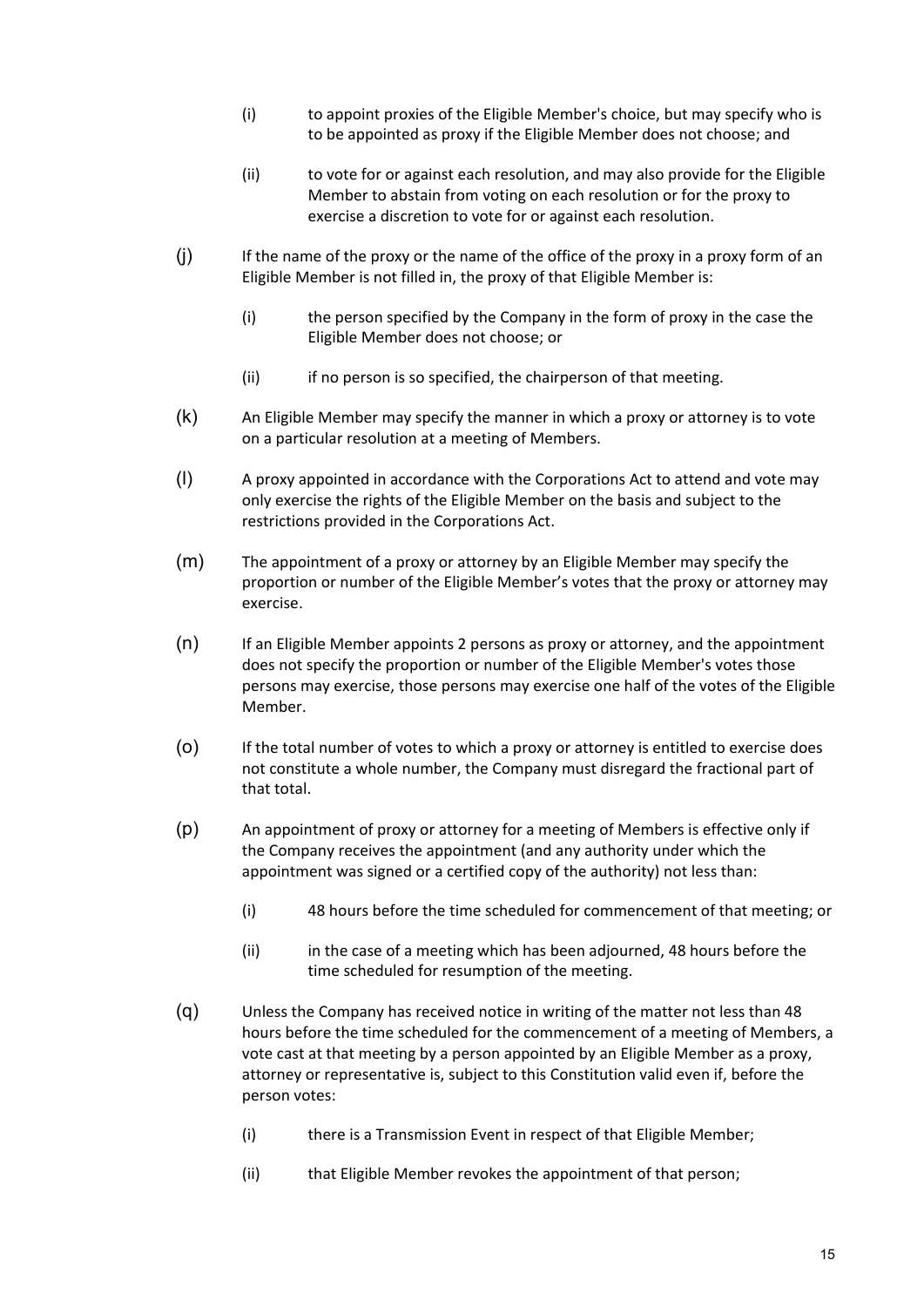- (iii) that Eligible Member revokes the authority under which the person was appointed by a third party; or
- (iv) that Eligible Member transfers the Shares in respect of which the appointment is made.

## **6. Directors**

#### **6.1 Number of Directors**

- (a) The Company must have not less than 3, and not more than 10, Directors.
- (b) The Company in general meeting may by ordinary resolution alter the maximum or minimum number of Directors provided that the minimum is not less than 3.
- (c) Subject to this Article 6.1 and in compliance with the Applicable Law, the Directors may determine the number of Directors provided that the Directors cannot reduce the number of Directors below the number in office at the time that determination takes effect.
- (d) If the number of Directors is below the minimum fixed by this Constitution, the Directors must not act except in emergencies, for appointing one or more directors in order to make up a quorum for a meeting of Directors, or to call and arrange to hold a meeting of Members.

#### **6.2 Appointment of Directors**

- (a) The first Directors are the persons specified as directors in the application for the registration of the Company under the Corporations Act.
- (b) Subject to Article 6.1, the Directors may appoint any person as a Director.
- (c) The Company in general meeting may by ordinary resolution appoint any person as a Director.
- (d) A Director need not be a Member.
- (e) The Company must hold an election of Directors each year.
- (f) The Company must accept nominations for the election of a Director:
	- (i) in the case of a meeting of Members called under Article  $5.1(c)$ , 30 Business Days; or
	- (ii) otherwise, 35 Business Days,
	- (iii) before the date of the meeting of Members at which the Director may be elected.
- (g) A nomination of a person for Director (other than a Director retiring in accordance with this Constitution) must be:
	- (i) in writing;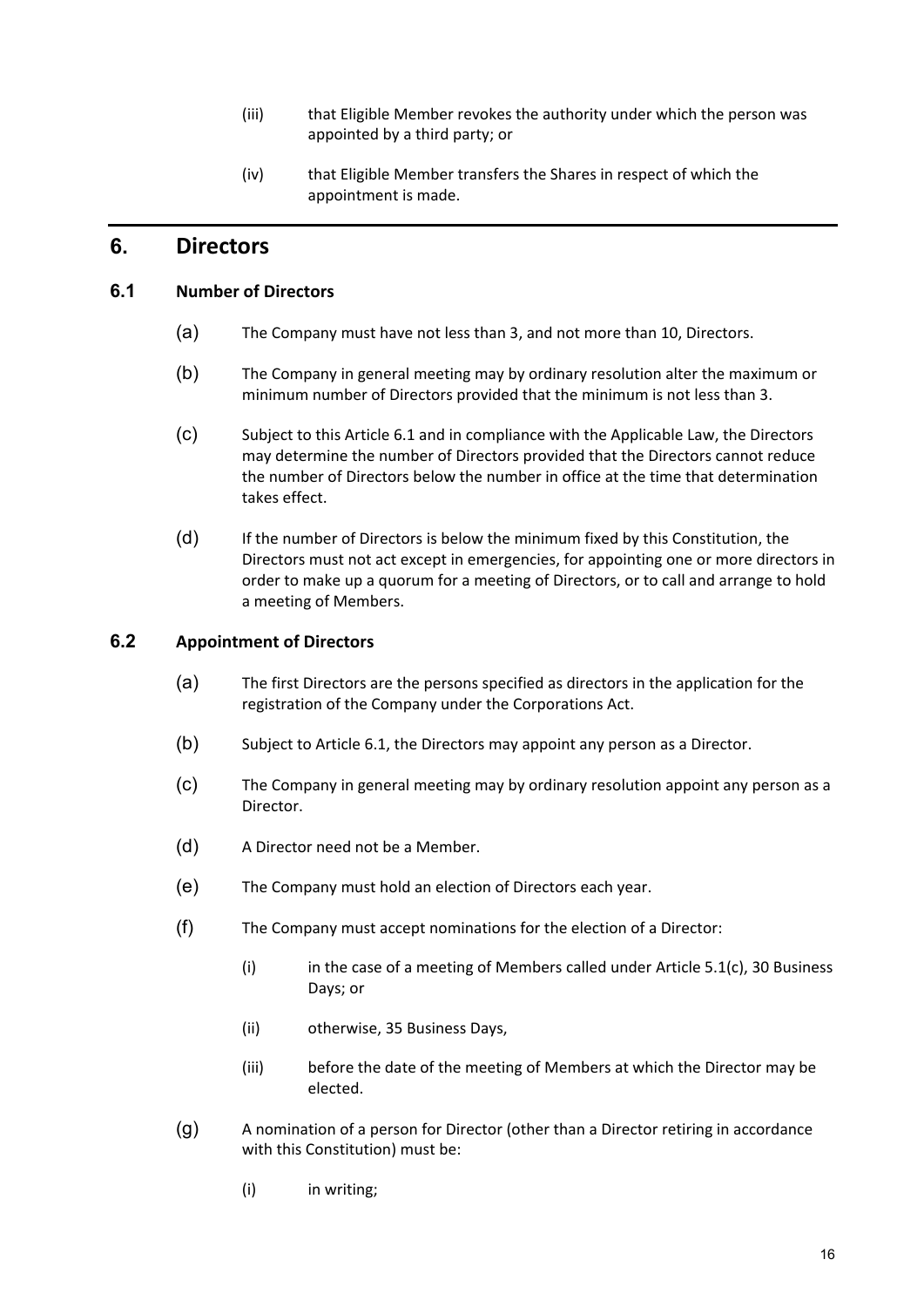- (ii) signed by a Member entitled to attend and vote at the meeting of Members at which the election is proposed;
- (iii) accompanied by a notice in writing signed by the nominee consenting to the nomination; and
- (iv) lodged with the Company at its registered office.

#### **6.3 Retirement of Directors and vacation of office**

- (a) Articles 6.3(b), 6.3(c), 6.3(d), 6.3(i) and 6.3(j) do not apply to the managing director of the Company, or if more than one, the managing director of the Company determined by the Directors.
- (b) A Director must retire from office no later than the longer of:
	- (i) the third annual general meeting of the Company; or
	- (ii) 3 years following that Director's last election or appointment.
- (c) If the Company has 3 or more Directors, one third of the Directors (rounded down to the nearest whole number) must retire at each AGM.
- (d) If the Company has less than 3 Directors, one Director must retire at each AGM.
- (e) The Directors to retire under Articles 6.3(c) and 6.3(d) are:
	- (i) those who have held their office as Director the longest period of time since their last election or appointment to that office; and
	- (ii) if two or more Directors have held office for the same period of time, those Directors determined by lot, unless those Directors agree otherwise.
- (f) A Director who retires under Articles 6.3(b), 6.3(c), 6.3(d) or 6.3(l) is eligible for re‐ election.
- (g) A Director may resign from office by giving the Company notice in writing.
- (h) The Company may by ordinary resolution passed at a general meeting remove any Director, and if thought fit, appoint another person in place of that Director.
- (i) A Director appointed under Article 6.2(b) may retire at the next general meeting of the Company and is eligible for re-election at that meeting.
- (j) Unless a Director appointed under Article 6.2(b) has retired under Article 6.3(i), that Director must retire at the next AGM, and is eligible for re‐election at that meeting.
- (k) A Director ceases to be a Director if:
	- (i) the Director becomes of unsound mind or a person whose property is liable to be dealt with under a law about mental health;
	- (ii) the Director is absent without the consent of the Directors from all meetings of the Directors held during a period of 6 months;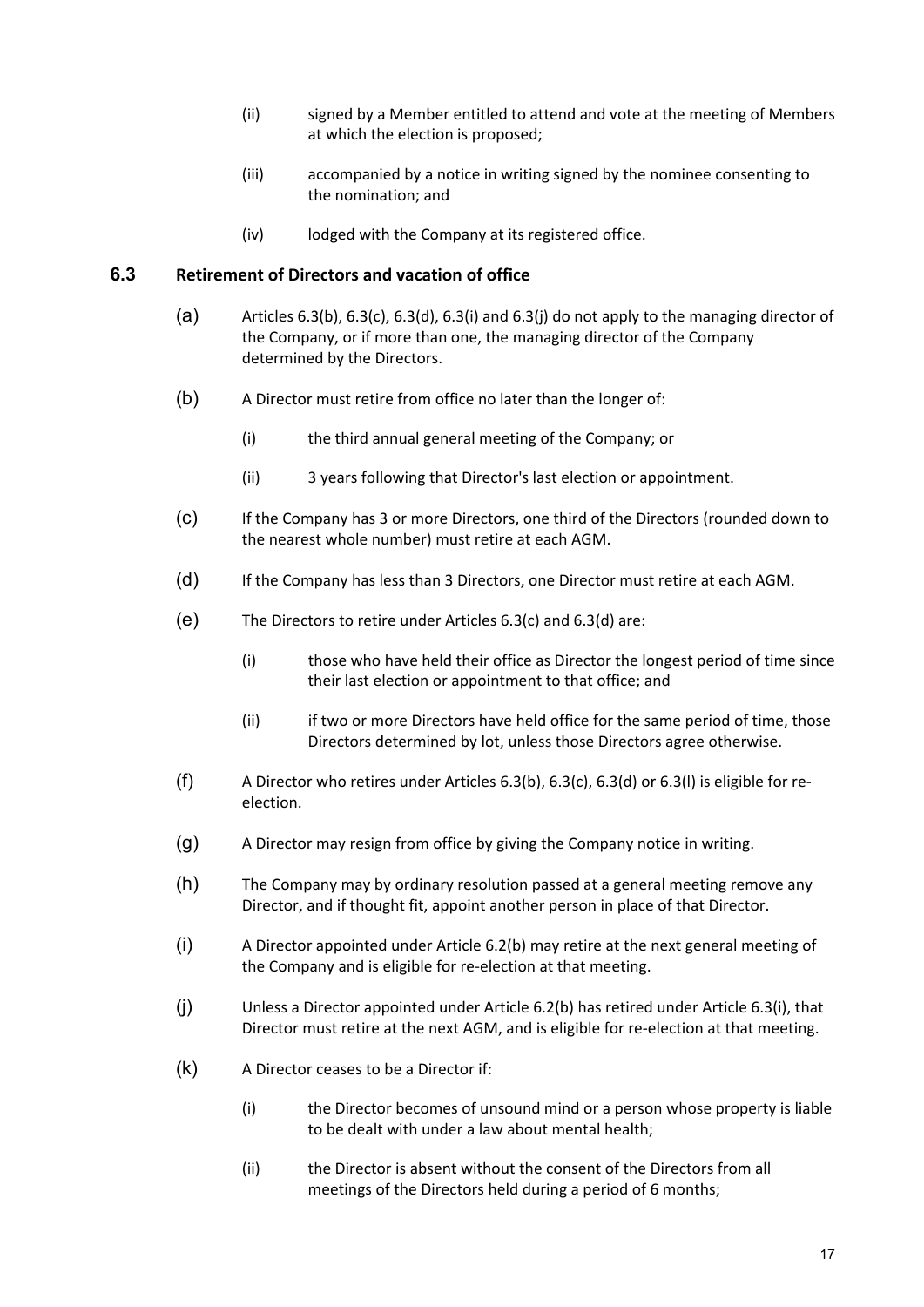- (iii) the Director resigns or is removed under this Constitution;
- (iv) the Director is an Executive Director (including a managing director) and ceases to be an employee of the Company (not including being a Non‐ executive Director) or of a related body corporate of the Company;
- (v) the Director becomes an insolvent under administration;
- (vi) the Corporations Act so provides; or
- (l) A Director who ceases to be the managing director must retire at the next AGM following the Director ceasing to be managing director

#### **6.4 Alternate Directors**

- (a) With the approval of a majority of the other Directors, a Director may appoint a person as an alternate director of that Director for any period.
- (b) An Alternate Director need not be a Member.
- (c) The appointing Director may terminate the appointment of his or her Alternate Director at any time.
- (d) A notice of appointment, or termination of appointment, of an Alternate Director is effective only if:
	- (i) the notice is in writing;
	- (ii) the notice is signed by the Director who appointed that Alternate Director; and
	- (iii) the Company is given a copy of the notice.
- (e) If the Director who appointed an Alternate Director is not present at a meeting of Directors, that Alternate Director may, subject to this Constitution and the Applicable Law:
	- (i) attend, count in the quorum of, speak at, and vote at that meeting in place of that appointing Director; and
	- (ii) exercise any other powers (except the power under Article 6.4(a)) that the appointing Director may exercise.
- (f) An Alternate Director cannot exercise any powers of his or her appointing Director if that appointing Director ceases to be a Director.
- $(q)$  A person does not cease to be a Director under Article 6.4(f) if that person retires as a Director at a meeting of Members and is re‐elected as a Director at that meeting.
- $(h)$  Subject to Article 6.5(g), the Company is not required to pay any remuneration to an Alternate Director.
- (i) An Alternate Director is an officer of the Company and not an agent of his or her appointing Director.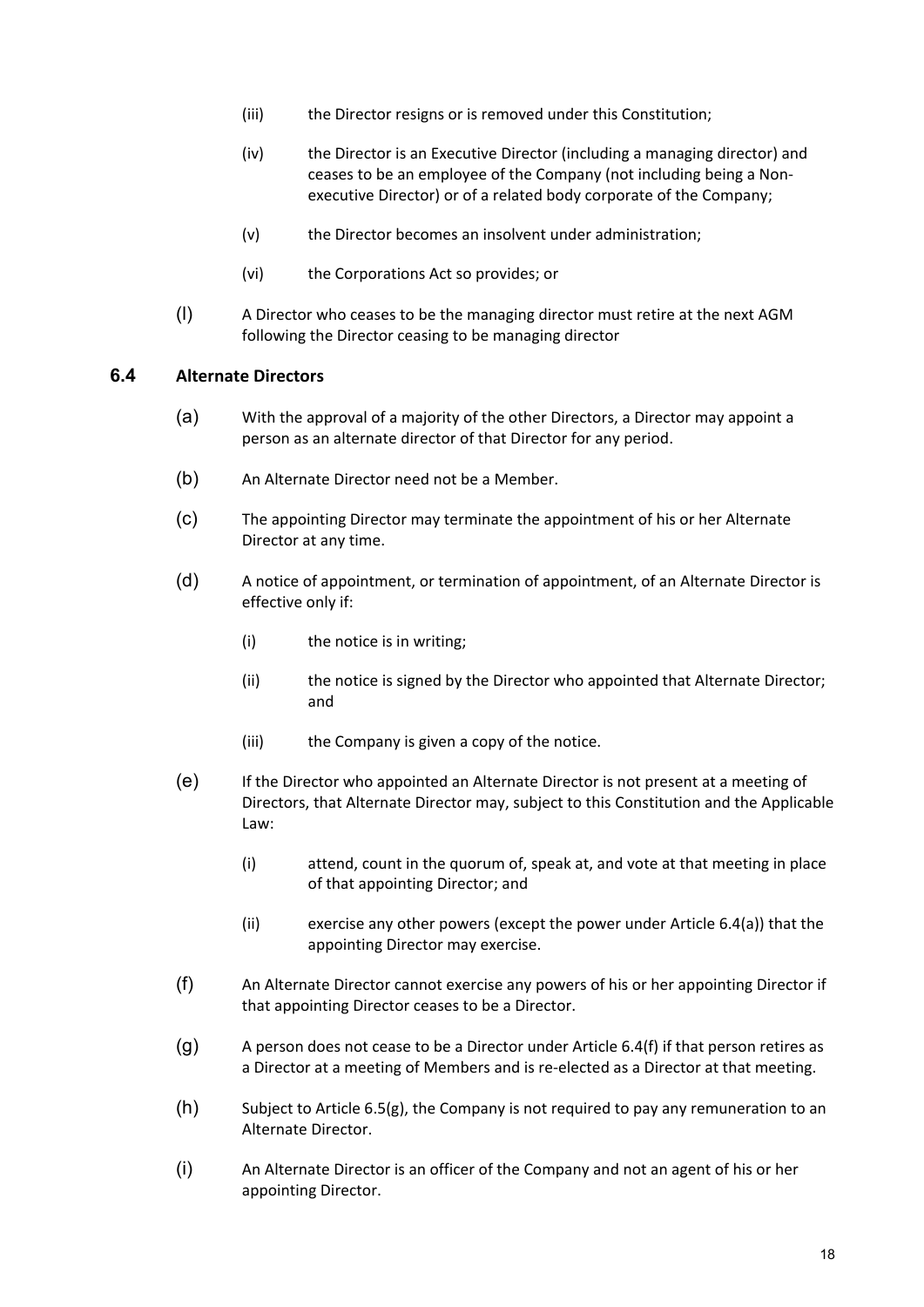### **6.5 Remuneration of Directors**

- (a) The Company may pay to the Non‐Executive Directors a maximum total amount of director's fees, determined by the Company in general meeting, or until so determined, as the Directors resolve.
- (b) The remuneration of the Non‐Executive Directors must not be calculated as a commission on, or percentage of, profits or operating revenue.
- (c) The Directors may determine the manner in which all or part of the amount in Article 6.5(a) is divided between the Non‐Executive Directors, or until so determined, the amount in Article 6.5(a) must be divided between the Non‐Executive Directors equally.
- (d) The remuneration of the Non‐Executive Directors is taken to accrue from day to day.
- (e) The remuneration of the Executive Directors:
	- (i) must, subject to the provisions of any contract between each of them and the Company, be fixed by the Directors; and
	- (ii) must not be calculated as a commission on, or percentage of, operating revenue.
- (f) If a Director performs extra or special services, including being:
	- (i) a member on a committee of Directors; or
	- (ii) the chairperson of Directors or deputy chairperson of Directors,

the Company may, subject to this Article 6.5, pay additional remuneration or provide benefits to that Director as the Directors resolve.

- (g) The Company must pay all reasonable travelling, accommodation and other expenses that a Director or Alternate Director properly incurs:
	- (i) in attending meetings of Directors or any meetings of committees of Directors;
	- (ii) in attending any meetings of Members; and
	- (iii) in connection with the business of the Company.
- (h) Subject to the Applicable Law, any Director may participate in any fund, trust or scheme for the benefit of:
	- (i) past or present employees or Directors of the Company or a related body corporate of the Company; or
	- (ii) the dependants of, or persons connected with, any person referred to in Article 6.5(h)(i).
- (i) Subject to the Applicable Law, the Company may give, or agree to give, a person a benefit in connection with that person's, or someone else's, retirement from a board or managerial office in the Company or a related body corporate of the Company.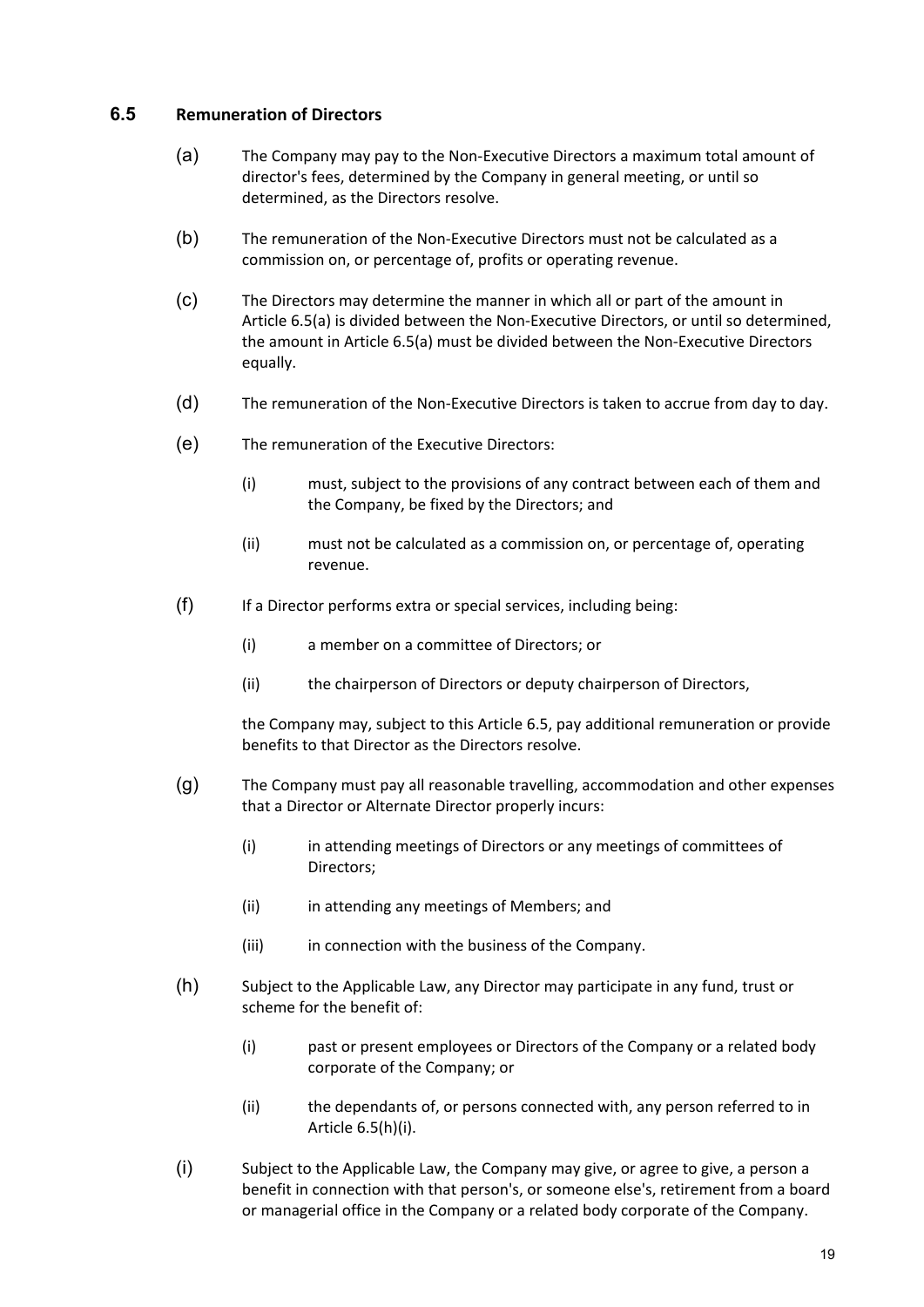## **6.6 Interests of Directors**

- (a) A Director may:
	- (i) hold an office or place of profit (except as auditor) in the Company, on any terms as the Directors resolve;
	- (ii) hold an office or otherwise be interested in any related body corporate of the Company or other body corporate in which the Company is interested; or
	- (iii) act, or the Director's firm may act, in any professional capacity for the Company (except as auditor) or any related body corporate of the Company or other body corporate in which the Company is interested,

and retain the benefits of doing so if the Director discloses in accordance with the Corporations Act the interest giving rise to those benefits.

- (b) If a Director discloses the interest of the Director in accordance with the Corporations Act:
	- (i) the Director may contract or make an arrangement with the Company, or a related body corporate of the Company or a body corporate in which the Company is interested, in any matter in any capacity;
	- (ii) the Director may, subject to the Corporations Act, be counted in a quorum for a meeting of Directors considering the contract or arrangement;
	- (iii) the Director may, subject to the Applicable Law, vote on whether the Company enters into the contract or arrangement, and on any matter that relates to the contract or arrangement;
	- (iv) the Director may sign on behalf of the Company, or witness the affixing of the common seal of the Company to, any document in respect of the contract or arrangement;
	- (v) the Director may retain the benefits under the contract or arrangement; and
	- (vi) the Company cannot avoid the contract or arrangement merely because of the existence of the Director's interest.
- (c) The Director must give to the Company:
	- (i) at its registered office; or
	- (ii) any other place the Company reasonably notifies the Director in writing,

the information which the Company is required by the Listing Rules to disclose to ASX in respect of:

- (iii) Notifiable Interests of the Director; and
- (iv) changes to the Notifiable Interests of the Director,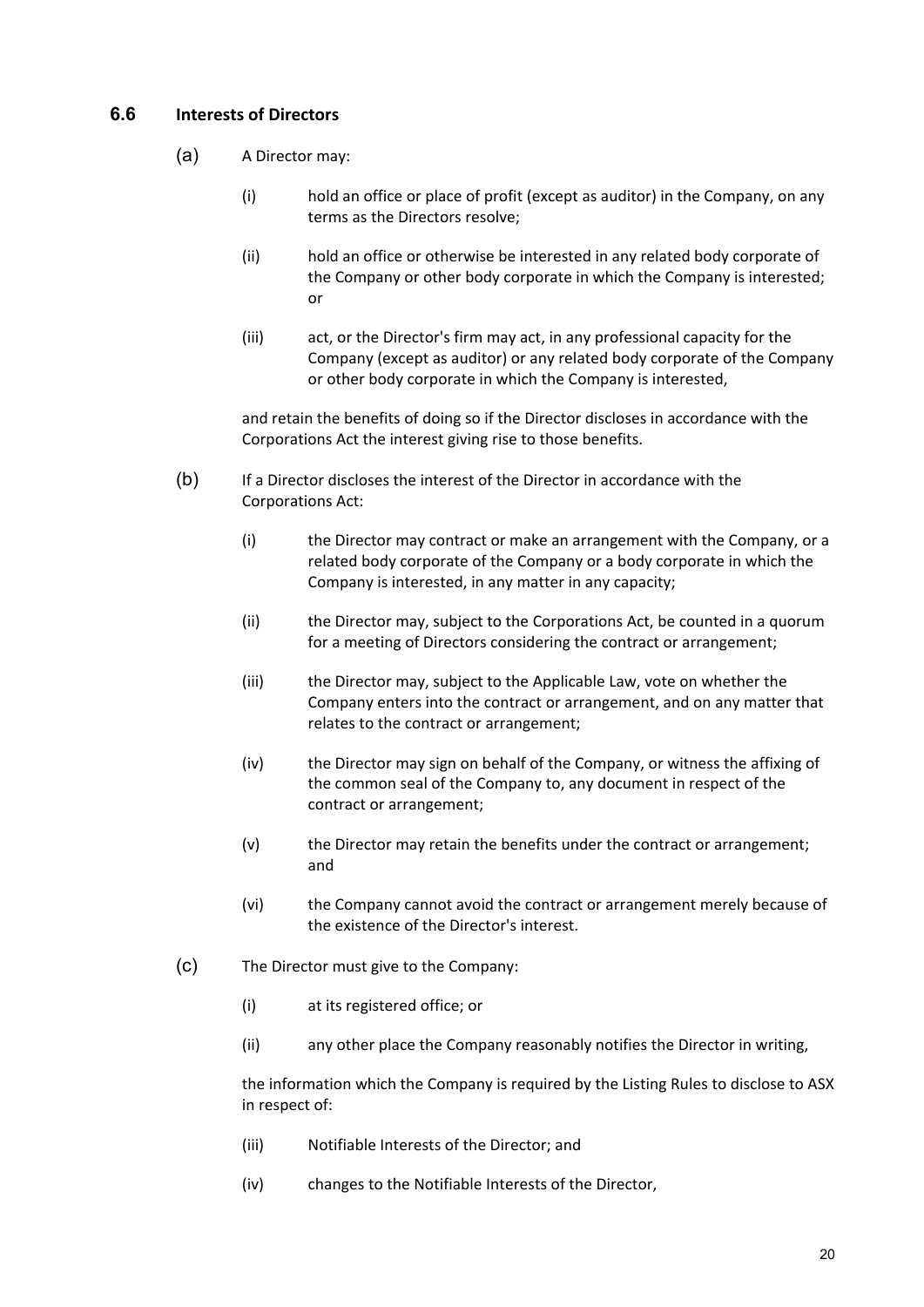in the form which the Company is required to tell ASX under the Listing Rules.

- (d) The information referred to in Article 6.6(c) must be given to the Company as soon as reasonably possible after each of the following dates but in any event no later than 3 Business Days after each of the following dates:
	- (i) when the Director is appointed as a director of the Company, the date of appointment;
	- (ii) when a change in a Notifiable Interest of the Director occurs, the date of the change; and
	- (iii) when the Director ceases to be a director of the Company, the date of cessation.
- (e) Each Director authorises the Company to give the information provided by the Director under Article 6.6(c) to ASX on the Director's behalf and as the Director's agent.
- (f) The Company may enforce after the date a person ceases to be a Director an obligation of that person under Article 6.6(c) in respect of events which occurred on or prior to the date that person ceased to be a Director.

## **7. Officers**

### **7.1 Managing Director**

- (a) The Directors may appoint one or more of themselves as a managing director, for any period and on any terms (including as to remuneration) as the Directors resolve.
- (b) Subject to any agreement between the Company and a managing director and without prejudice to any other Article in the Constitution, the Directors may remove or dismiss a managing director (without removing him as a Director) at any time, with or without cause.
- (c) The Directors may delegate any of their powers (including the power to delegate) to a managing director.
- (d) The Directors may revoke or vary:
	- (i) the appointment of a managing director; or
	- (ii) any power delegated to a managing director,

without removing him as a Director.

- (e) A managing director must exercise the powers delegated to him or her in accordance with any directions of the Directors.
- (f) The exercise of a delegated power by a managing director is as effective as if the Directors exercised the power.
- (g) A person ceases to be a managing director if the person ceases to be a Director.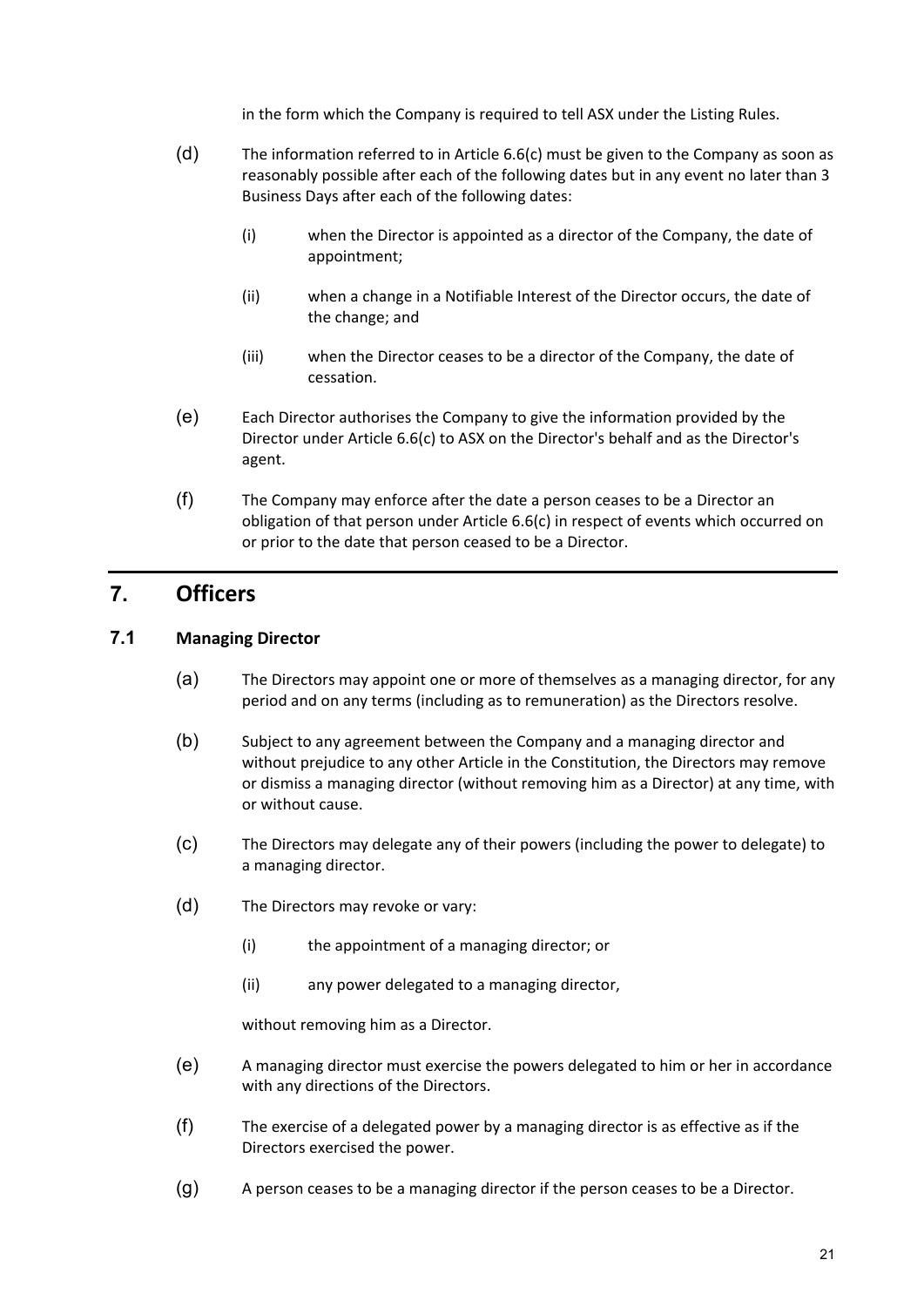(h) Subject to Article 6.3(k)(iv), removal as managing director under this Article 7.1 does not remove the managing director as a Director.

#### **7.2 Secretary**

- (a) The first Secretary is the person specified in the application for registration of the Company as company secretary.
- (b) The Directors may appoint one or more Secretaries, for any period and on any terms (including as to remuneration) as the Directors resolve.
- (c) Subject to any agreement between the Company and a Secretary, the Directors may remove or dismiss a Secretary at any time, with or without cause.
- (d) The Directors may revoke or vary the appointment of a Secretary.

#### **7.3 Indemnity and insurance**

- (a) To the extent permitted by law, the Company must indemnify each Relevant Officer against:
	- (i) a Liability of that person; and
	- (ii) Legal Costs of that person.
- (b) To the extent permitted by law, the Company may make a payment (whether by way of advance, loan or otherwise) to a Relevant Officer in respect of Legal Costs of that person.
- (c) To the extent permitted by law, the Company may pay, or agree to pay, a premium for a contract insuring a Relevant Officer against:
	- (i) a Liability of that person; and
	- (ii) Legal Costs of that person.
- (d) To the extent permitted by law, the Company may enter into an agreement or deed with:
	- (i) a Relevant Officer; or
	- (ii) a person who is, or has been an officer of the Company or a subsidiary of the Company,

under which the Company must do all or any of the following:

- (iii) keep books of the Company and allow either or both that person and that person's advisers access to those books on the terms agreed;
- (iv) indemnify that person against any Liability of that person;
- (v) make a payment (whether by way of advance, loan or otherwise) to that person in respect of Legal Costs of that person; and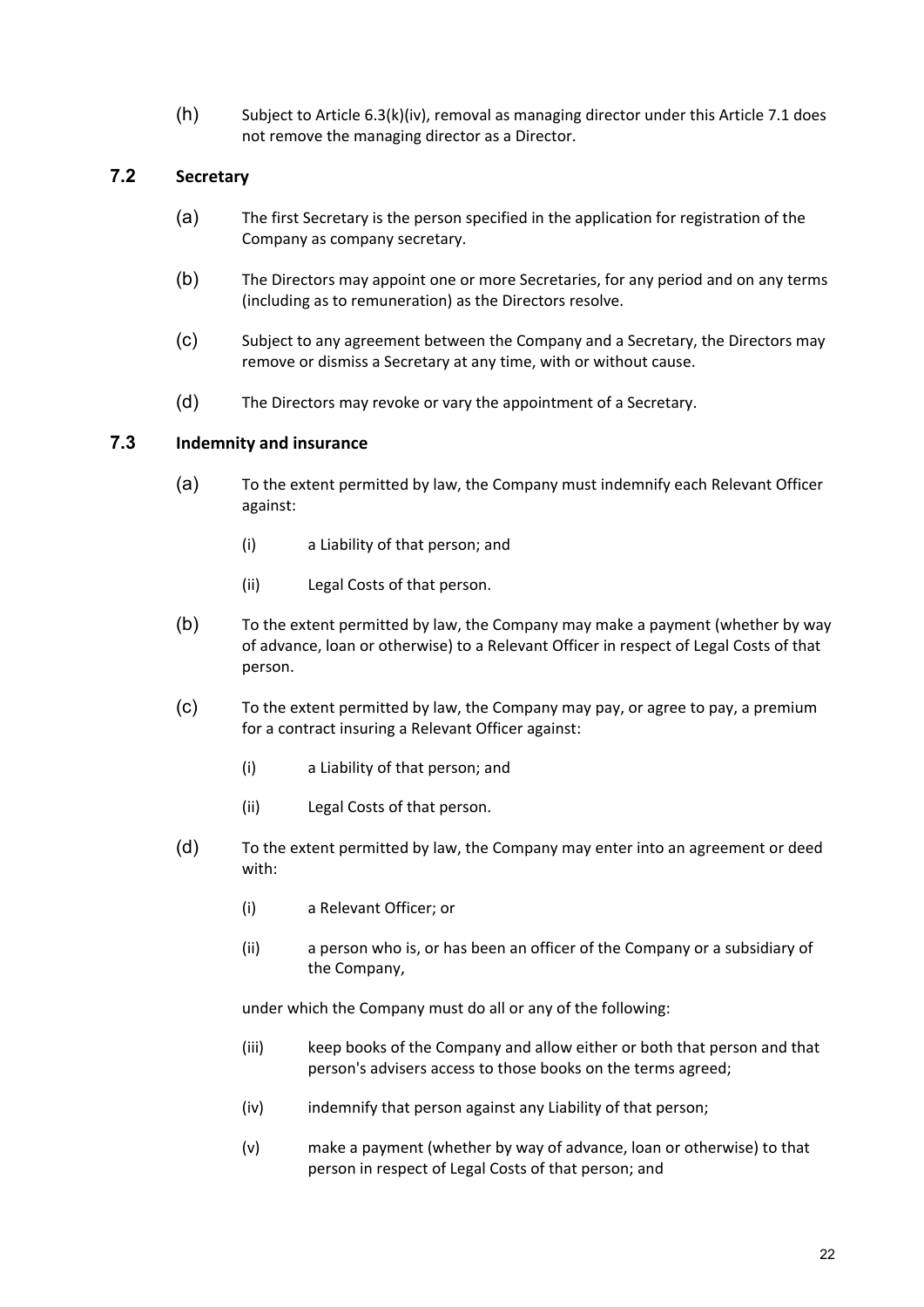(vi) keep that person insured in respect of any act or omission by that person while a Relevant Officer or an officer of the Company or a subsidiary of the Company, on the terms agreed (including as to payment of all or part of the premium for the contract of insurance).

## **8. Powers of the Company and Directors**

## **8.1 General powers**

- (a) The Company may exercise in any manner permitted by the Corporations Act any power which a public company limited by shares may exercise under the Corporations Act.
- (b) The business of the Company is managed by or under the direction of the Directors.
- (c) The Directors may exercise all the powers of the Company except any powers that the Corporations Act or this Constitution requires the Company to exercise in general meeting.

### **8.2 Execution of documents**

- (a) If the Company has a common seal, the Company may execute a document if that seal is fixed to the document and the fixing of that seal is witnessed by:
	- (i) 2 Directors;
	- (ii) a Director and a Secretary; or
	- (iii) a Director and another person appointed by the Directors for that purpose.
- (b) The Company may execute a document without a common seal if the document is signed by:
	- (i) 2 Directors;
	- (ii) a Director and a Secretary; or
	- (iii) a Director and another person appointed by the Directors for that purpose.
- (c) The Company may execute a document as a deed if the document is expressed to be executed as a deed and is executed in accordance with Article 8.2(a) or 8.2(b).
- (d) The Directors may resolve, generally or in a particular case, that any signature on certificates for securities of the Company may be affixed by mechanical or other means.
- (e) Negotiable instruments may be signed, drawn, accepted, endorsed or otherwise executed by or on behalf of the Company in the manner and by the persons as the Directors resolve.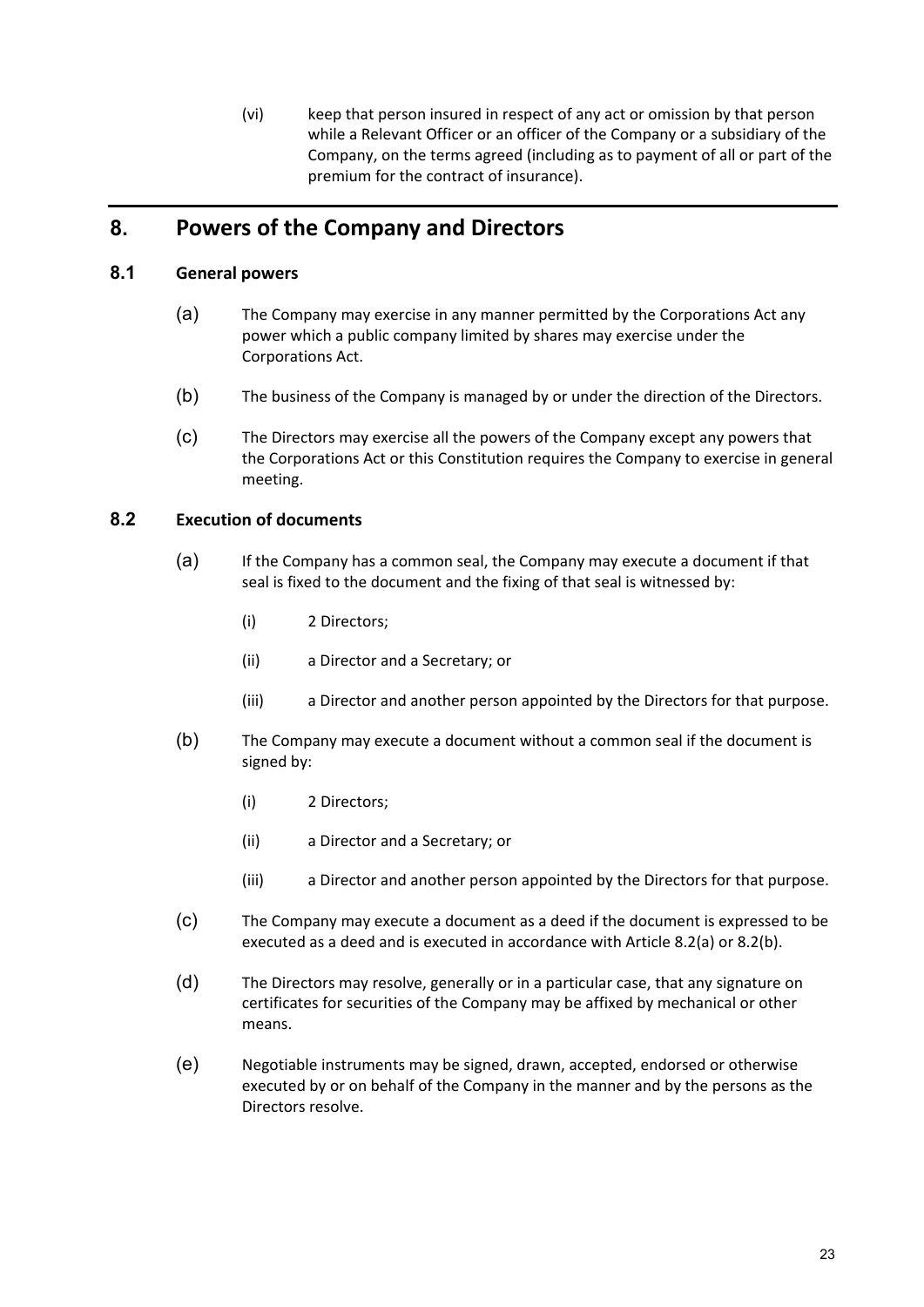### **8.3 Committees and delegates**

- (a) The Directors may delegate any of their powers (including this power to delegate) to a committee of Directors, a Director, an employee of the Company or any other person.
- (b) The Directors may revoke or vary any power delegated under Article 8.3(a).
- (c) A committee or delegate must exercise the powers delegated in accordance with any directions of the Directors.
- (d) The exercise of a delegated power by the committee or delegate is as effective as if the Directors exercised the power.
- (e) Article 9 applies with the necessary changes to meetings of a committee of Directors.

#### **8.4 Attorney or agent**

- (a) The Directors may appoint any person to be attorney or agent of the Company for any purpose, for any period and on any terms (including as to remuneration) as the Directors resolve.
- (b) The Directors may delegate any of their powers (including the power to delegate) to an attorney or agent.
- (c) The Directors may revoke or vary:
	- (i) an appointment under Article 8.4(a); or
	- (ii) any power delegated to an attorney or agent.

## **9. Proceedings of Directors**

#### **9.1 Written resolutions of Directors**

- (a) The Directors may pass a resolution without a meeting of the Directors being held if all of the Directors entitled to vote on the resolution assent to a document containing a statement that they are in favour of the resolution set out in the document.
- (b) Separate copies of the document referred to in Article 9.1(a) may be used for assenting to by Directors if the wording of the resolution and the statement is identical in each copy.
- (c) A Director may signify assent to a document under this Article 9.1 by signing the document or by notifying the Company of the assent of the Director:
	- (i) in a manner permitted by Article 11.3; or
	- (ii) by any technology including telephone or email.
- (d) Where a Director signifies assent to a document under Article 9.1(c) other than by signing the document, the Director must by way of confirmation sign the document before or at the next meeting of Directors attended by that Director.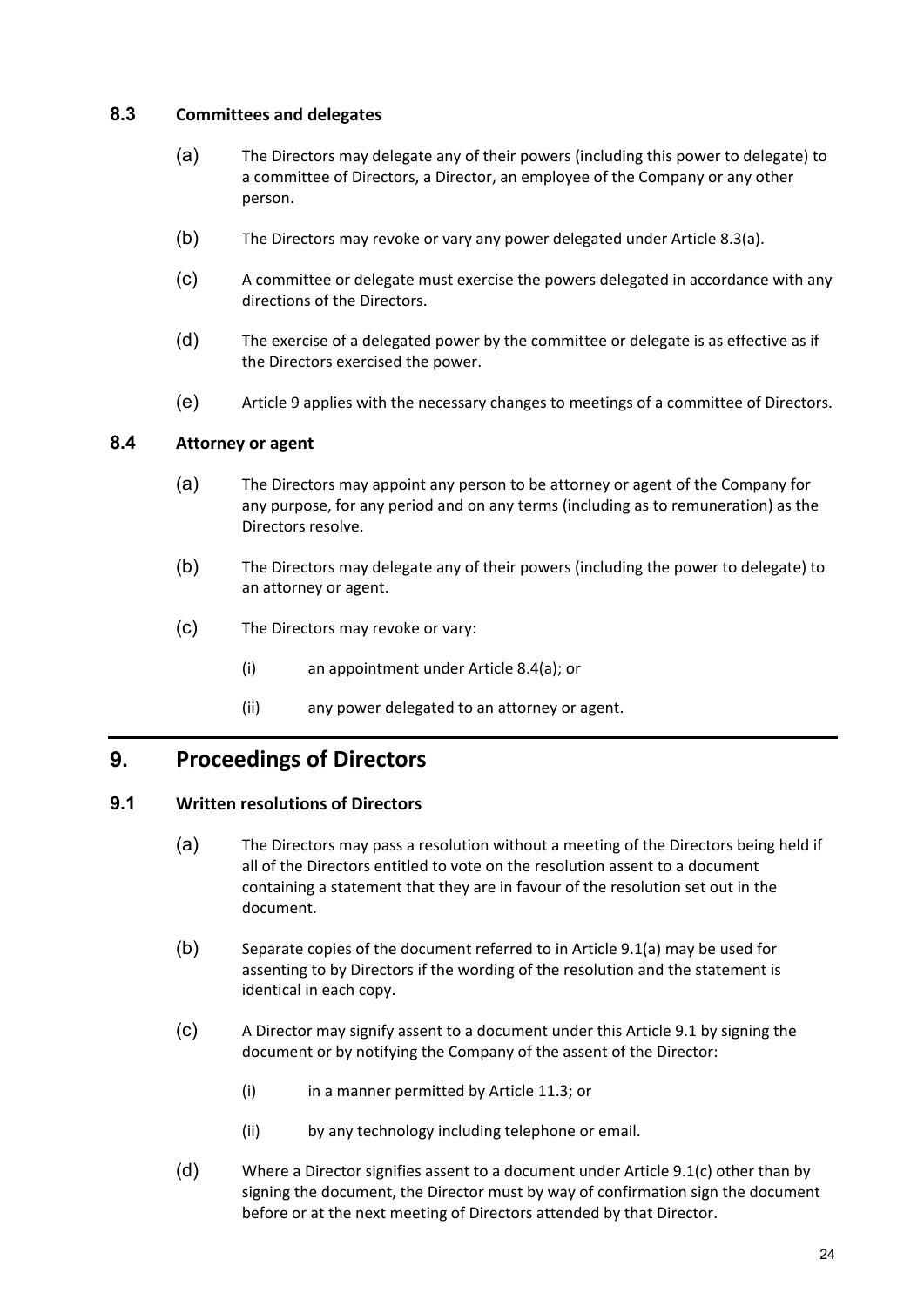(e) The resolution the subject of a document under Article 9.1(a) is not invalid if a Director does not comply with Article 9.1(d).

## **9.2 Meetings of Directors**

- (a) The Directors may meet, adjourn and otherwise regulate their meetings as they think fit.
- (b) A meeting of Directors may be held using any technology.
- (c) If a meeting of Directors is held in 2 or more places linked together by any technology:
	- (i) a Director present at one of the places is taken to be present at the meeting unless and until the Director states to the chairperson of the meeting that the Director is discontinuing her or her participation in the meeting; and
	- (ii) the chairperson of that meeting may determine at which place the meeting will be taken to have been held.

## **9.3 Who can call meetings of Directors**

- (a) A Director may call a meeting of Directors at any time.
- (b) On request of any Director, a Secretary of the Company must call a meeting of the Directors.

#### **9.4 How to call meetings of Directors**

- (a) Notice of a meeting of Directors must be given to each Director and Alternate Director.
- (b) The Company must give not less than 12 hours notice of a meeting of Directors, unless all Directors agree otherwise.
- (c) A Director or Alternate Director may waive notice of a meeting of Directors by notice in writing to the Company to that effect.

## **9.5 Quorum**

- (a) Subject to the Corporations Act, a quorum for a meeting of Directors is:
	- (i) if the Directors have fixed a number for the quorum, that number of Directors; and
	- (ii) in any other case, 2 Directors entitled to vote on a resolution that may be proposed at that meeting.
- (b) In determining whether a quorum for a meeting of Directors is present:
	- (i) where a Director has appointed an Alternate Director, that Alternate Director is counted if the appointing Director is not present;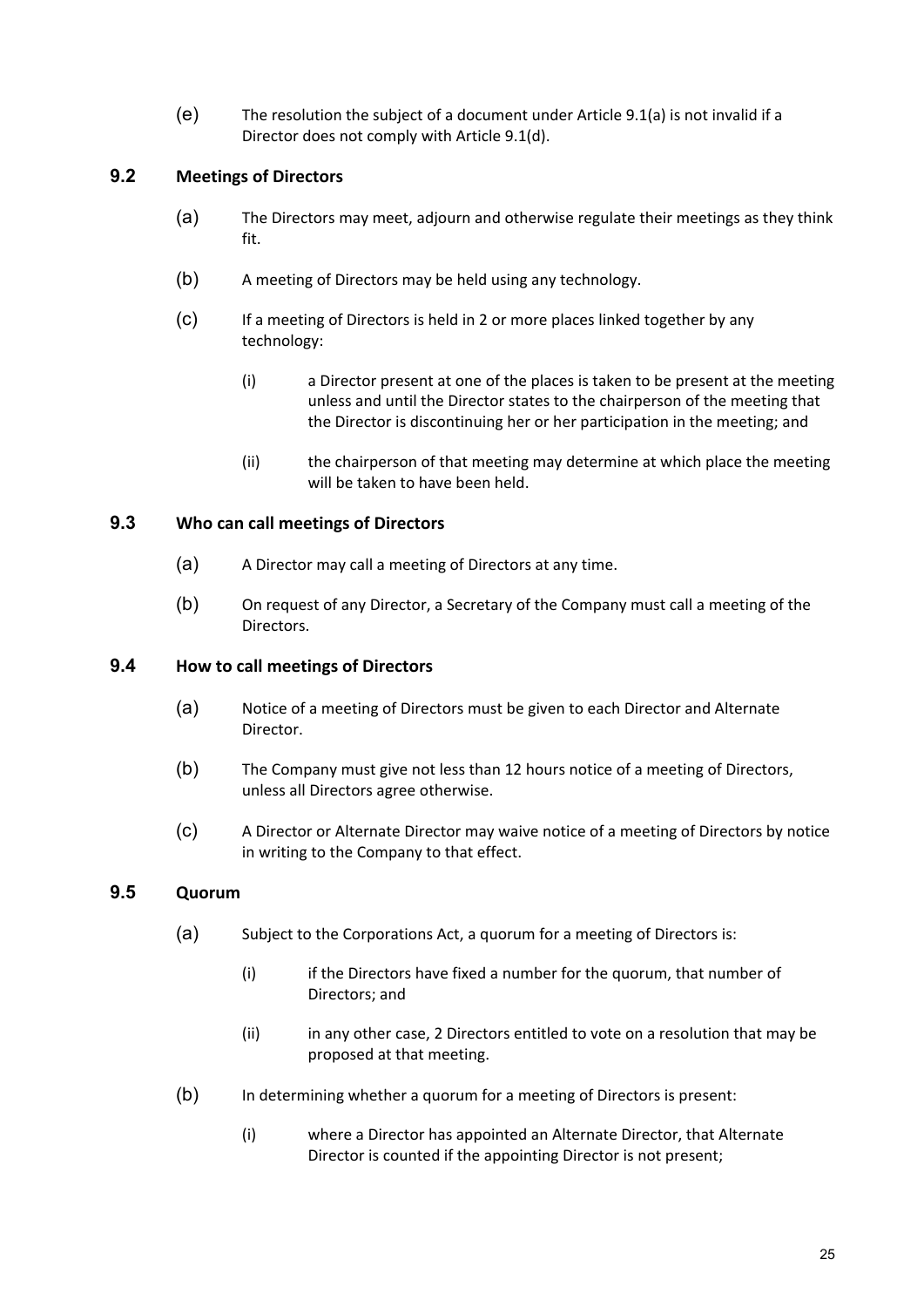- (ii) where a person is present as Director and an Alternate Director for another Director, that person is counted separately provided that there is at least one other Director or Alternate Director present; and
- (iii) where a person is present as an Alternate Director for more than one Director, that person is counted separately for each appointment provided that there is at least one other Director or Alternate Director present.
- (c) A quorum for a meeting of Directors must be present at all times during the meeting.
- (d) If there are not enough persons to form a quorum for a meeting of Directors, one or more of the Directors (including those who have an interest in a matter being considered at that meeting) may call a general meeting of the Company and the general meeting may pass a resolution to deal with the matter.

#### **9.6 Chairperson**

- (a) The Directors may elect a Director as chairperson of Directors or deputy chairperson of Directors for any period they resolve, or if no period is specified, until that person ceases to be a Director.
- (b) The Directors may remove the chairperson of Directors or deputy chairperson of Directors at any time.
- (c) The chairperson of Directors must (if present within 15 minutes after the time appointed for the holding of the meeting and willing to act) chair each meeting of Directors.
- (d) If:
	- (i) there is no chairperson of Directors; or
	- (ii) the chairperson of Directors is not present within 15 minutes after the time appointed for the holding of a meeting of Directors; or
	- (iii) the chairperson of Directors is present within that time but is not willing to chair all or part of that meeting,

then if the Directors have elected a deputy chairperson of Directors, the deputy chairperson of Directors must (if present within 15 minutes after the time appointed for the holding of the meeting and willing to act) chair all or part of the meeting of Directors.

- (e) Subject to Articles 9.6(c) and 9.6(d), if:
	- (i) there is no deputy chairperson of Directors; or
	- (ii) the deputy chairperson of Directors is not present within 15 minutes after the time appointed for the holding of a meeting of Directors; or
	- (iii) the deputy chairperson of Directors is present within that time but is not willing to chair all or part of that meeting,
	- (iv) the Directors present must elect one of themselves to chair all or part of the meeting of Directors.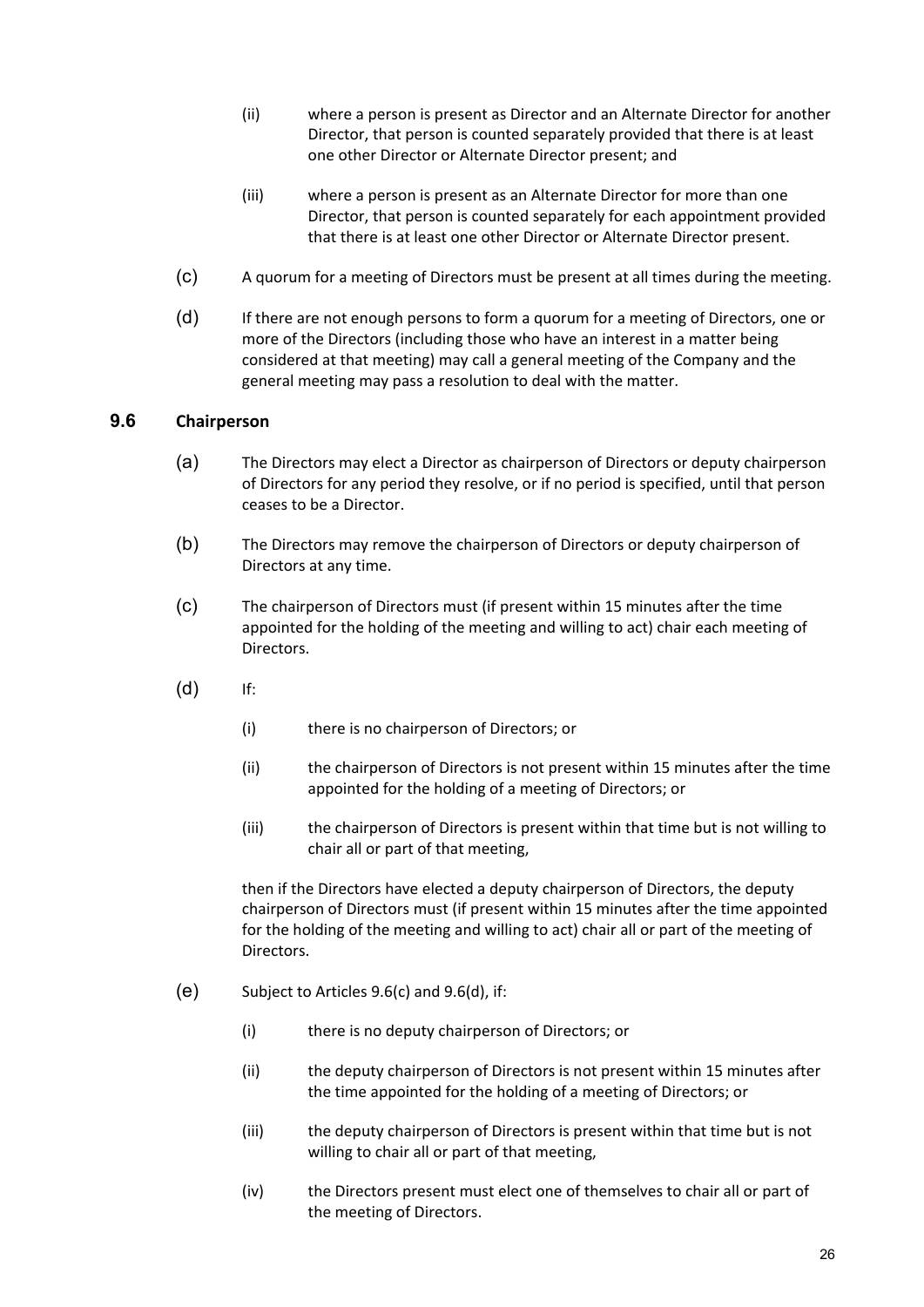(f) A person does not cease to be a chairperson of Directors or deputy chairperson of Directors if that person retires as a Director at a meeting of Members and is re‐elected as a Director at that meeting.

## **9.7 Resolutions of Directors**

- (a) A resolution of Directors is passed if more votes are cast in favour of the resolution than against it.
- (b) Subject to Article 6.6 and this Article 9.7, each Director has one vote on a matter arising at a meeting of the Directors.
- (c) In determining the number of votes a Director has on a matter arising at a meeting of Directors:
	- (i) where a person is present as Director and an Alternate Director for another Director, that person has one vote as a Director and, subject to Article 6.4(e), one vote as an Alternate Director; and
	- (ii) where a person is present as an Alternate Director for more than one Director, that person has, subject to Article 6.4(e), one vote for each appointment.
- (d) Subject to the Applicable Law, in case of an equality of votes on a resolution at a meeting of Directors, the chairperson of that meeting has a casting vote on that resolution in addition to any vote the chairperson has in his or her capacity as a Director in respect of that resolution.

# **10. Dividends and Profits**

## **10.1 Who may determine dividends**

- (a) Subject to and in accordance with the Corporations Act, the Listing Rules, the rights of any preference Shares and to the rights of the holders of any Shares created or raised under any special arrangement as to Dividend, the Directors may from time to time declare Dividend to be paid to the shareholders entitled to the Dividend. Subject to the rights of any preference Shares and to the rights of the holders of any Shares created or raised under any special arrangement as to Dividend, the Dividend as declared shall be payable on all Shares according to the proportion that the amount paid (not credited) is of the total amounts paid and payable (excluding amounts credited) in respect of such Shares.
- (b) The Directors may determine that a Dividend is payable on Shares and fix:
	- (i) the amount of the Dividend;
	- (ii) whether the Dividend is franked, the franking percentage and the franking class;
	- (iii) the time for determining entitlements to the Dividend;
	- (iv) the time for the payment of the Dividend; and
	- (v) the method of payment of the Dividend.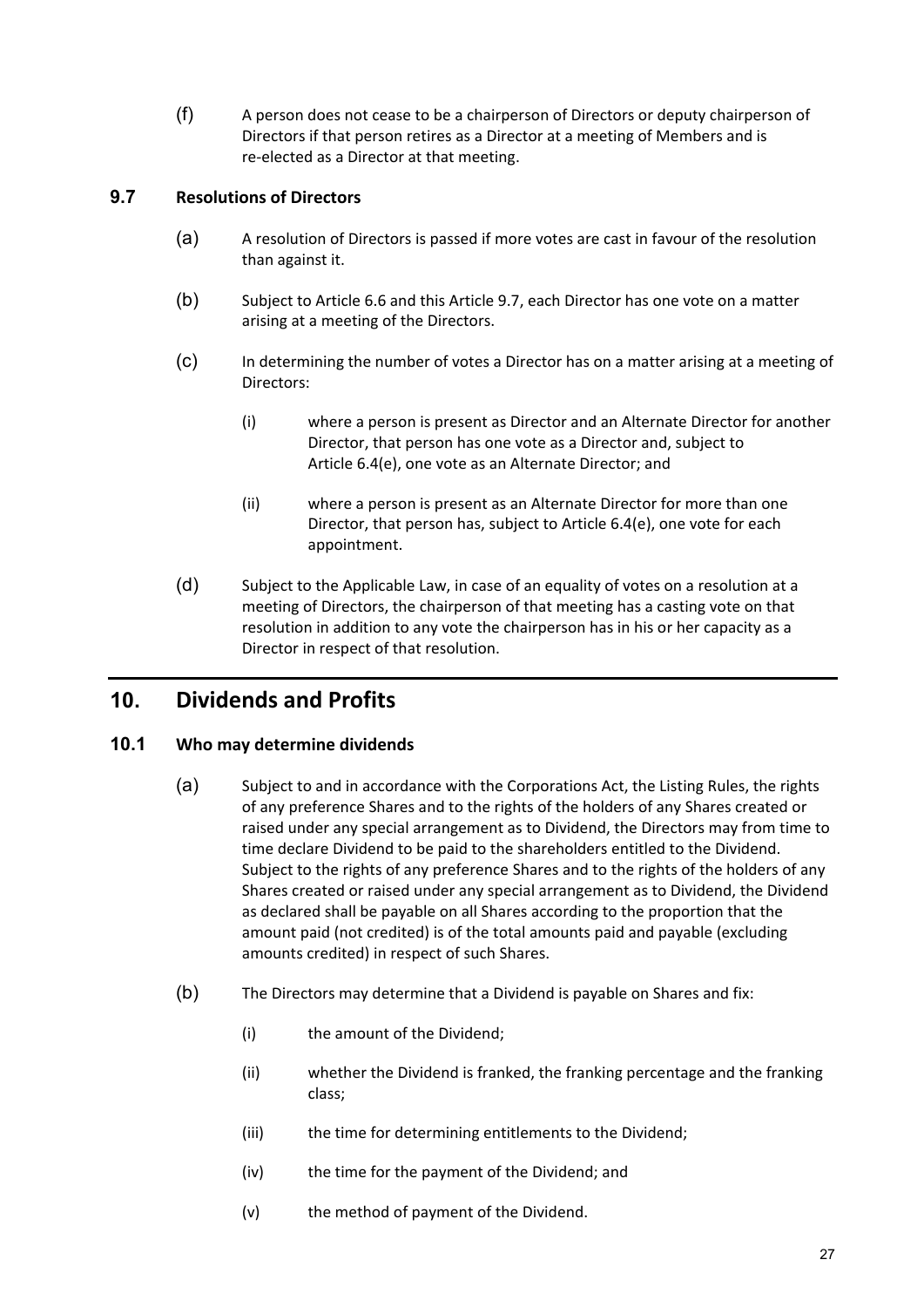- (c) The method of payment of a Dividend may include any or all of the payment of cash, the issue of shares, the grant of Company options or other Company securities, the transfer of shares or any other securities in any other body corporate or units in any unit trust or the transfer of any other assets.
- (d) If the method of payment of a Dividend includes an issue or transfer of shares in a body corporate, each Member:
	- (i) agrees to become a member of that body corporate; and
	- (ii) in the case of a transfer, appoints the Company and each Director as its agent to execute instrument of transfer or other document required to transfer those shares to that Member.
- (e) A Dividend in respect of a Share must be paid to the person whose name is entered in the Register as the holder of that Share:
	- (i) where the Directors have fixed a time under Article 10.1(b)(iii), at that time; or
	- (ii) in any other case, on the date the Dividend is paid.
- (f) A Member who holds restricted securities is not entitled to any Dividends in respect of those restricted securities during:
	- (i) a breach of the Listing Rules relating to those restricted securities; or
	- (ii) a breach of a restriction agreement.

### **10.2 Dividends for different classes**

The Directors may determine that Dividends be paid:

- (a) on Shares of one class but not another class; and
- (b) at different rates for different classes of Shares.

#### **10.3 Dividends proportional to paid up capital**

- (a) Subject to any rights or restrictions attached to a class of Shares, the person entitled to a Dividend on a Share is entitled to:
	- (i) if the Share is fully paid (whether the issue price of the Share was paid or credited or both), the entire Dividend; or
	- (ii) if the Share is partly paid, a proportion of that Dividend equal to the proportion which the amount paid (excluding amounts credited) on that Share is of the total amounts paid or payable (excluding amounts credited) on that Share.
- (b) Amounts paid in advance of a call on a Share are ignored when calculating the proportion under Article 10.3(a)(ii).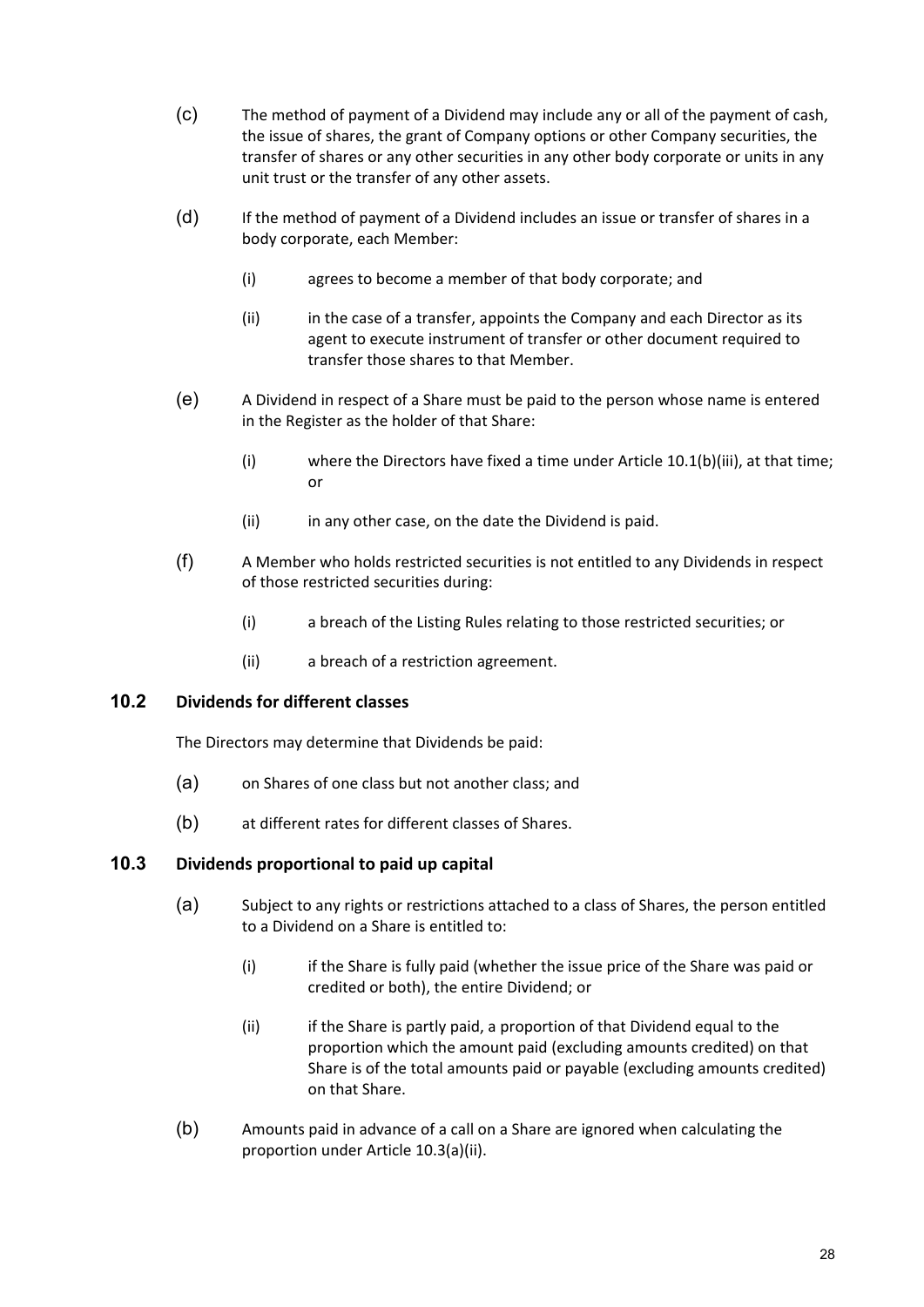### **10.4 Effect of a transfer on Dividends**

If a transfer of a Share is registered after the time determined for entitlements to a Dividend on that Share but before the Dividend is paid, the person transferring that Share is, subject to the ASX Settlement Operating Rules, entitled to that Dividend.

#### **10.5 No interest on Dividends**

The Company is not required to pay any interest on a Dividend.

#### **10.6 Unpaid amounts**

The Company may retain the whole or part of any Dividend on which the Company has a lien and apply that amount in total or part satisfaction of any amount secured by that lien.

#### **10.7 Capitalisation of profits**

- (a) The Directors may capitalise any profits of the Company and distribute that capital to the Members, in the same proportions as the Members are entitled to a distribution by Dividend.
- (b) The Directors may fix the time for determining entitlements to a capitalisation of profits.
- (c) The Directors may decide to apply capital under Article 10.7(a) in either or both of the following ways:
	- (i) in paying up an amount unpaid on Shares already issued; and
	- (ii) in paying up in full any unissued Shares or other securities in the Company.
- (d) The Members must accept an application of capital under Article 10.7(c) in full satisfaction of their interests in that capital.

#### **10.8 Distributions of assets**

The Directors may settle any problem concerning a distribution under Article 10 in any way. This may include:

- (a) rounding amounts up or down to the nearest whole number;
- (b) ignoring fractions;
- (c) valuing assets for distribution;
- (d) paying cash to any Member on the basis of that valuation; and
- (e) vesting assets in a trustee on trust for the Members entitled.

### **10.9 Dividend plans**

(a) The Directors may establish a dividend selection plan or bonus share plan on any terms, under which participants may elect in respect of all or part of their Shares: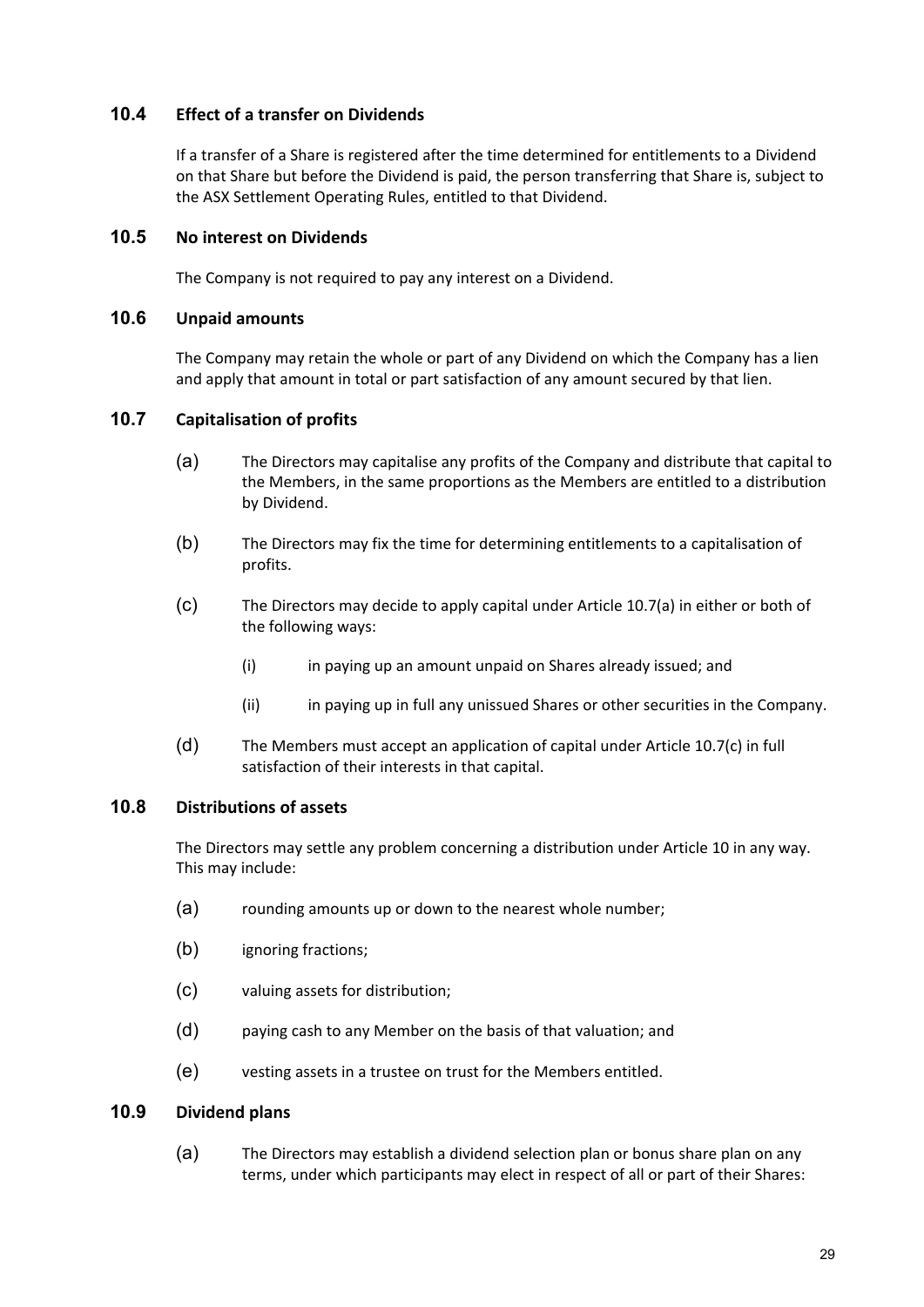- (i) to receive a Dividend from the Company paid in whole or in part out of a particular fund or reserve or out of profits derived from a particular source; or
- (ii) to forego a Dividend from the Company and receive some other form of distribution or entitlement (including securities) from the Company or another body corporate or a trust.
- (b) The Directors may establish a dividend reinvestment plan on any terms, under which participants may elect in respect of all or part of their Shares to apply the whole or any part of a Dividend from the Company in subscribing for securities of the Company or a related body corporate of the Company.
- (c) Subject to the Listing Rules, the Directors may implement, amend, suspend or terminate a plan established under this Article 10.9.

## **11. Notices and Payments**

#### **11.1 Notice to Members**

- (a) The Company may give Notice to a Member:
	- (i) in person;
	- (ii) by sending it by post to the address of the Member in the Register or the alternative address (if any) nominated by that Member;
	- (iii) by sending it to the fax number or electronic address (if any) nominated by that Member; or
	- (iv) such other means as permitted by the Corporations Act.
- (b) If the address of a Member in the Register is not within Australia, the Company must send all documents to that Member by air‐mail, air courier, fax or by electronic means.
- (c) The Company must give any Notice to Members who are joint holders of a Share to the person named first in the Register in respect of that Share, and that notice is notice to all holders of that Share.
- (d) The Company may give Notice to a person entitled to a Share because of a Transmission Event in any manner specified in Article 11.1(a).
- (e) Notice to a person entitled to a Share because of a Transmission Event is taken to be notice to the Member of that Share.
- (f) A Notice to a Member is sufficient, even if:
	- (i) a Transmission Event occurs in respect of that Member (whether or not a joint holder of a Share); or
	- (ii) that Member is an externally administered body corporate,

and regardless of whether or not the Company has notice of that event.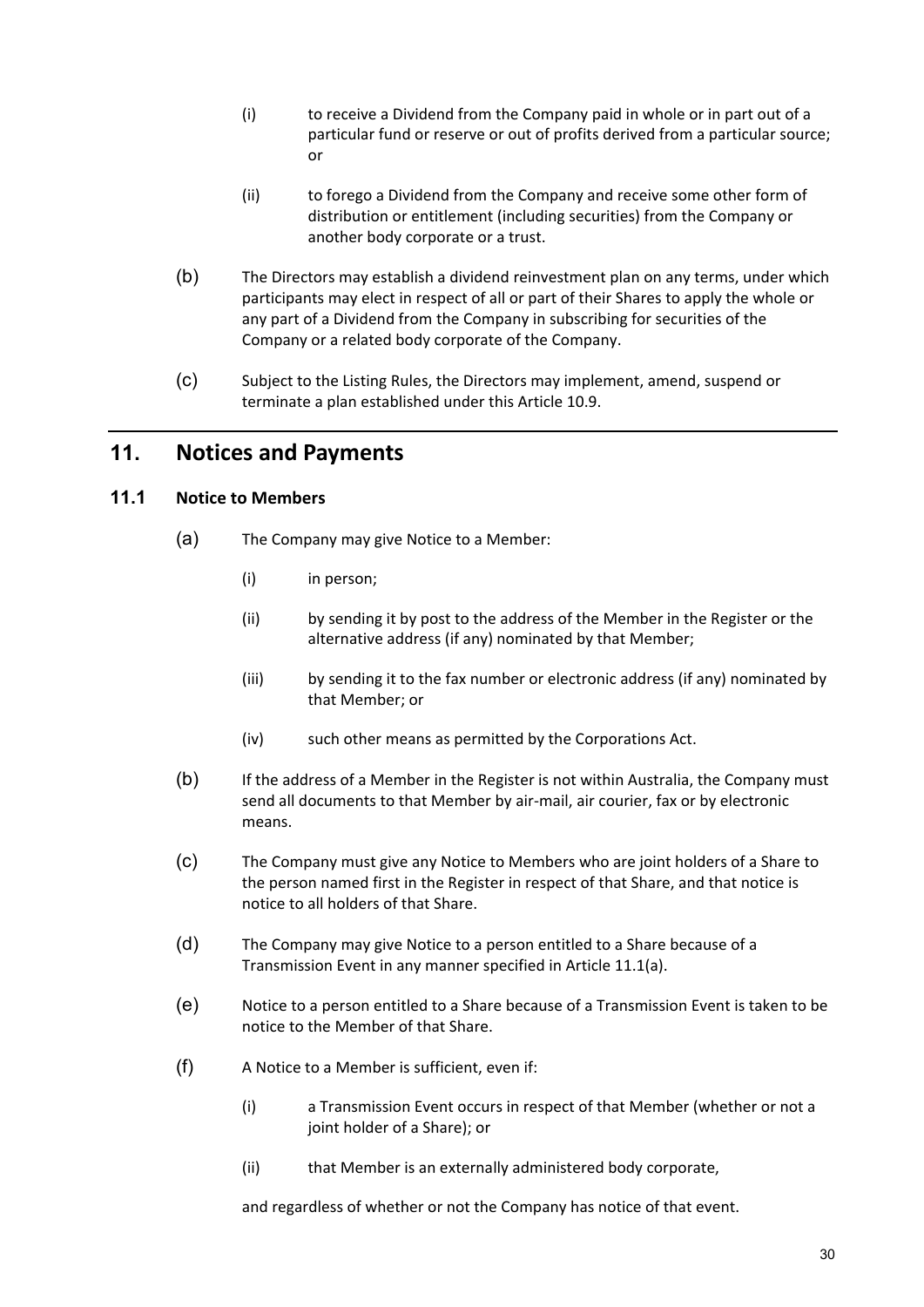- (g) A person entitled to a Share because of a transfer, Transmission Event or otherwise, is bound by every Notice given in respect of that Share.
- (h) Any Notice required or allowed to be given by the Company to one or more Members by advertisement is, unless otherwise stipulated, sufficiently advertised if advertised once in a daily newspaper circulating in the states and territories of Australia.

## **11.2 Notice to Directors**

The Company may give Notice to a Director or Alternate Director:

- (a) in person;
- (b) by sending it by post to the usual residential address of that person or the alternative address (if any) nominated by that person;
- (c) by sending it to the fax number or electronic address (if any) nominated by that person; or
- (d) by any other means agreed between the Company and that person.

#### **11.3 Notice to the Company**

A person may give Notice to the Company:

- (a) by leaving it at the registered office of the Company during a time when the registered office is open;
- (b) by sending it by post to the registered office of the Company;
- (c) by sending it to a fax number at the registered office of the Company nominated by the Company for that purpose;
- (d) by sending it to the electronic address (if any) nominated by the Company for that purpose; or
- (e) by any other means permitted by the Corporations Act.

#### **11.4 Time of service**

- (a) A notice sent by post to an address within Australia is taken to be given:
	- (i) in the case of a notice of meeting, one day after it is posted; or
	- (ii) in any other case, at the time at which the notice would be delivered in the ordinary course of post.
- (b) A notice sent by post or air‐mail to an address outside Australia is taken to be given:
	- (i) in the case of a notice of meeting, one day after it is posted; or
	- (ii) in any other case, at the time at which the notice would be delivered in the ordinary course of post.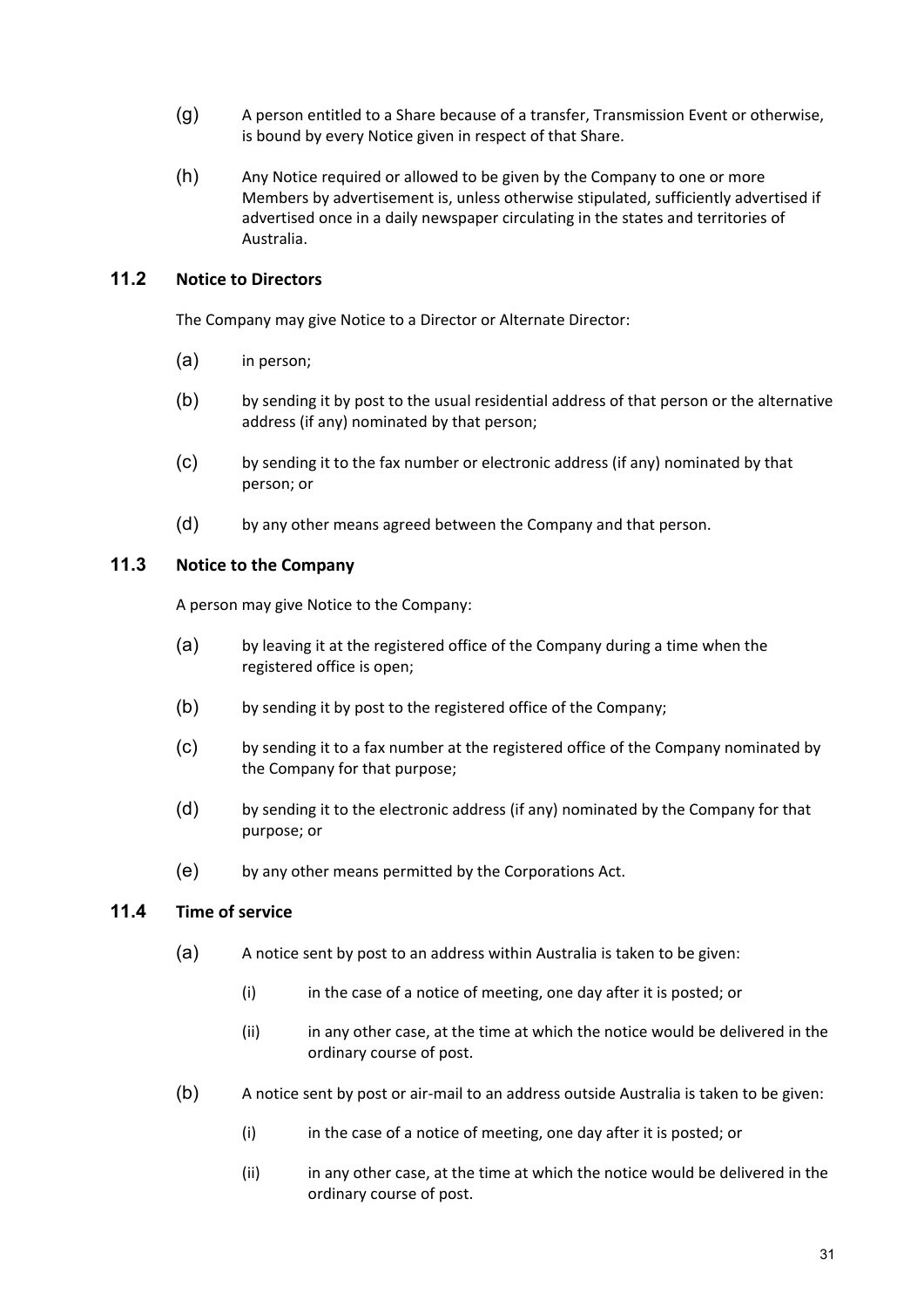- (c) A notice sent by air courier to a place outside Australia is taken to be given one day after delivery to the air courier.
- (d) A notice sent by fax is taken to be given on the day it is sent, provided that the sender's transmission report shows that the whole notice was sent to the correct fax number.
- (e) A notice sent to an electronic address is taken to be given on the date it is sent unless a delivery failure message is received by the Company.
- (f) The giving of a notice by post, air‐mail or air courier is sufficiently proved by evidence that the notice:
	- (i) was addressed to the correct address of the recipient; and
	- (ii) was placed in the post or delivered to the air courier.
- (g) A certificate by a Director or Secretary of a matter referred to in Article 11.4(f) is sufficient evidence of the matter, unless it is proved to the contrary.

## **11.5 Signatures**

The Directors may decide, generally or in a particular case, that a notice given by the Company be signed by mechanical or other means.

### **11.6 Payments**

- (a) The Company may pay a person entitled to an amount payable in respect of a Share (including a Dividend) by:
	- (i) crediting an account nominated in writing by that person;
	- (ii) cheque made payable to bearer, to the person entitled to the amount or any other person the person entitled directs in writing; or
	- (iii) any other manner as the Directors resolve.
- (b) The Company may post a cheque referred to in Article 11.6(a)(ii) to:
	- (i) the address in the Register of the Member of the Share;
	- (ii) if that Share is jointly held, the address in the Register of the Member named first in the Register in respect of the Share; or
	- (iii) any other address which that person directs in writing.
- (c) Any joint holder of a Share may give effective receipt for an amount (including a Dividend) paid in respect of the Share.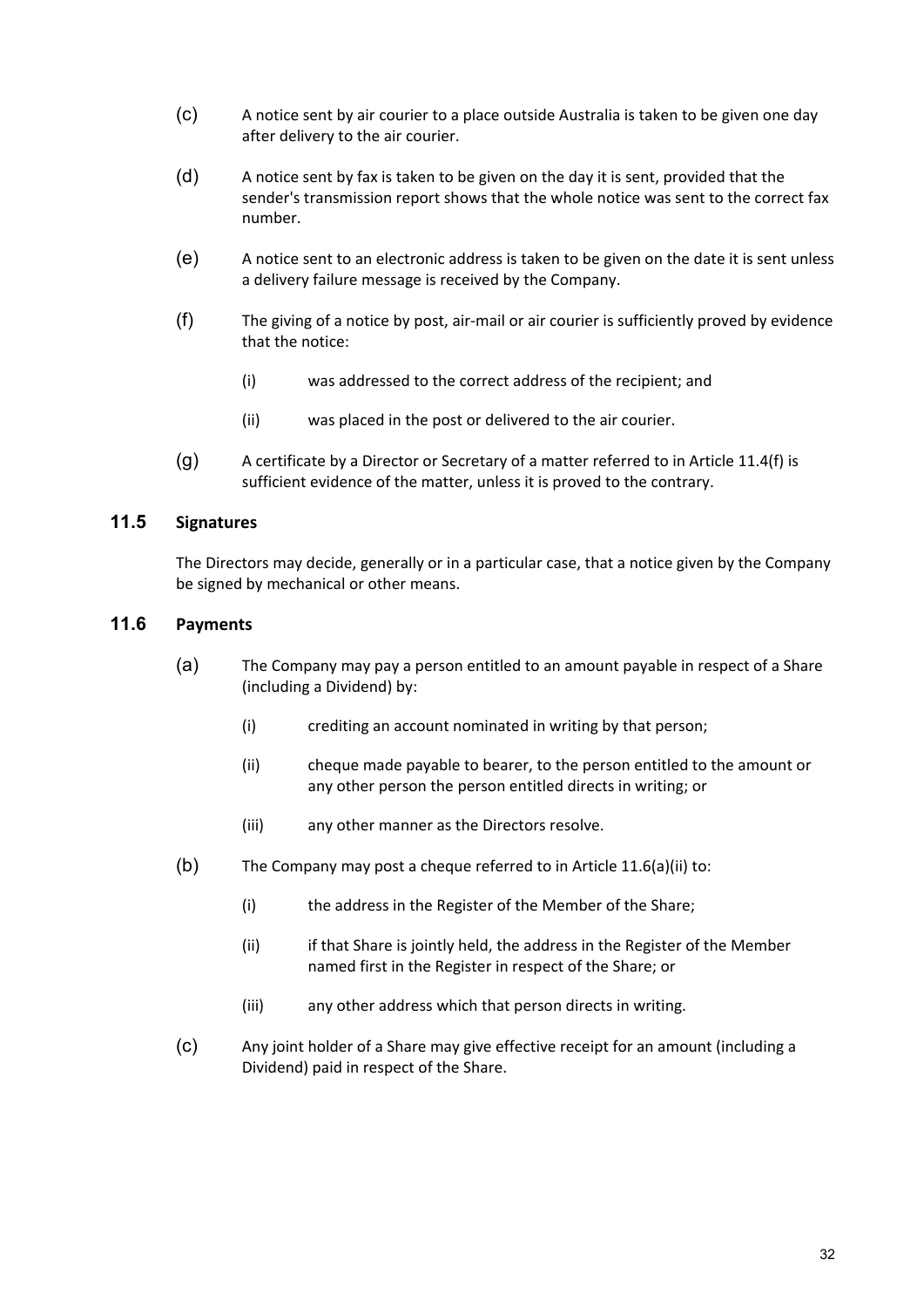# **12. Winding Up**

## **12.1 Distributions proportional to paid up capital**

Subject to any rights or restrictions attached to a class of Shares, on a winding up of the Company, any surplus must be divided among the Members in the proportions which the amount paid (including amounts credited) on the Shares of a Member is of the total amounts paid and payable (including amounts credited) on the Shares of all Members.

## **12.2 Distributions of assets**

- (a) Subject to any rights or restrictions attached to a class of Shares, on a winding up of the Company, the liquidator may, with the sanction of a special resolution of the Members:
	- (i) distribute among the Members the whole or any part of the property of the Company; and
	- (ii) decide how to distribute the property as between the Members or different classes of Members.
- (b) The liquidator of the Company may settle any problem concerning a distribution under Article 12 in any way. This may include:
	- (i) rounding amounts up or down to the nearest whole number;
	- (ii) ignoring fractions;
	- (iii) valuing assets for distribution;
	- (iv) paying cash to any Member on the basis of that valuation; and
	- (v) vesting assets in a trustee on trust for the Members entitled.
- (c) A Member need not accept any property, including shares or other securities, carrying a liability.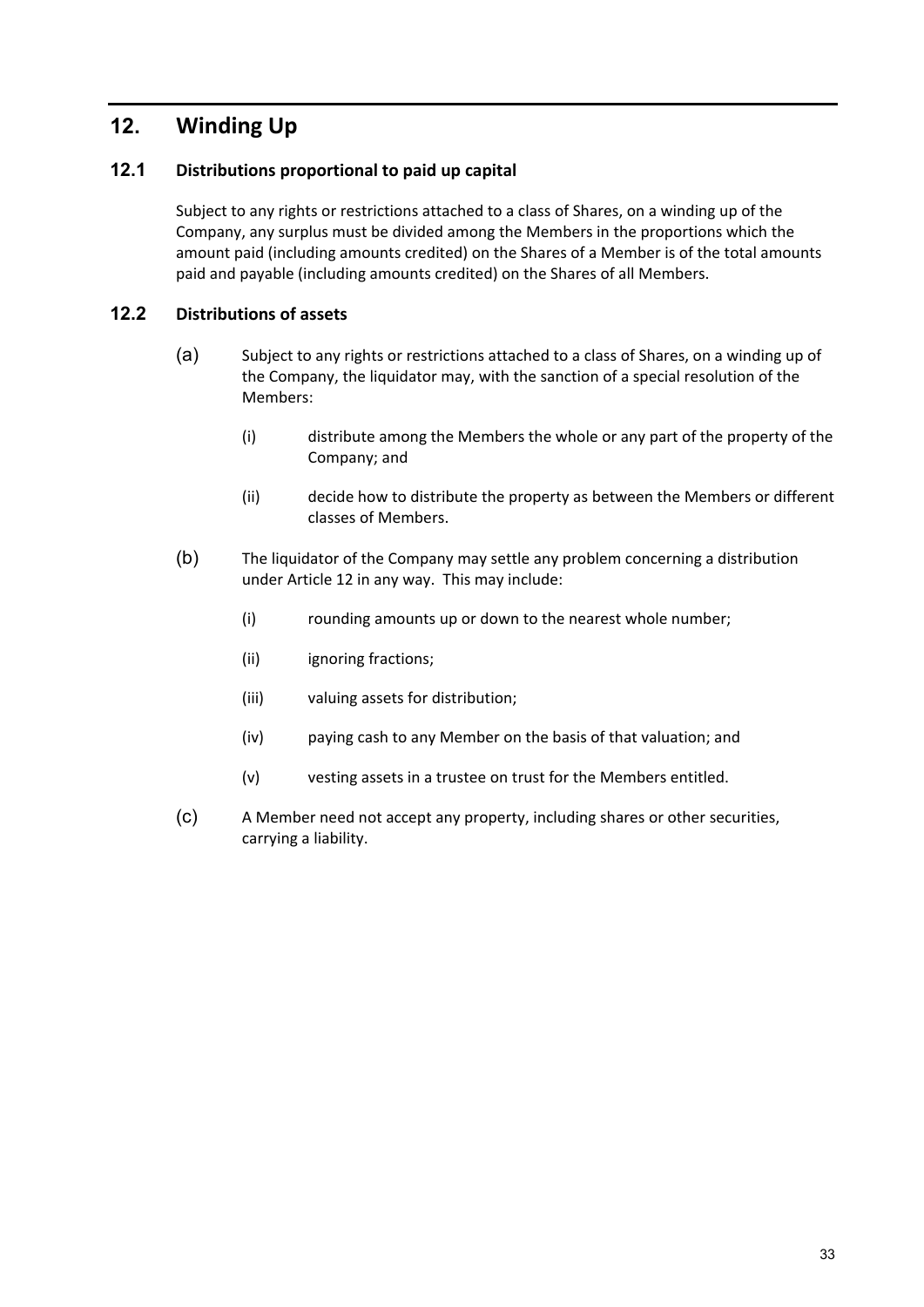## **1. Definitions**

In this Constitution:

**Alternate Director** means a person for the time being holding office as an alternate director of the Company under Article 6.4.

**Applicable Law** means the Corporations Act, the Listing Rules and the ASX Settlement Operating Rules.

**ASX Settlement** means ASX Settlement Pty Ltd ACN 008 504 532.

**ASX Settlement Operating Rules** means the operating rules of ASX Settlement in its capacity as a CS facility licensee, except to the extent of any relief given by ASX Settlement in their application to the Company.

**ASX** means ASX Limited ACN 008 624 691.

#### **Business Day**:

- (a) if the Company is admitted to the official list of ASX at the time, has the meaning given in the Listing Rules; or
- (b) otherwise, means a day except a Saturday, Sunday or public holiday in Western Australia.

**Company** means the company named Family Zone Cyber Safety Limited ACN 167 509 177 whatever its name may be from time to time.

**Corporations Act** means the Corporations Act 2001 (Commonwealth), except to the extent of any exemption, modification, declaration or order made in respect of that legislation which applies to the Company.

**Directors** means the directors of the Company for the time being.

**Dividend** includes an interim dividend and a final dividend.

**Eligible Member** means, in respect of a meeting of Members:

- (a) the date and time specified in the notice of that meeting, a person who is a Member at that time; or
- (b) as otherwise determined by the party calling the meeting,

provided that the time is not more than 48 hours prior to the meeting.

**Executive Director** means a Director who is an employee (whether full‐time or part‐time) of the Company or of any related body corporate of the Company other than by virtue of being a Director of the Company.

**Legal Costs** of a person means legal costs incurred by that person in defending an action for a Liability of that person.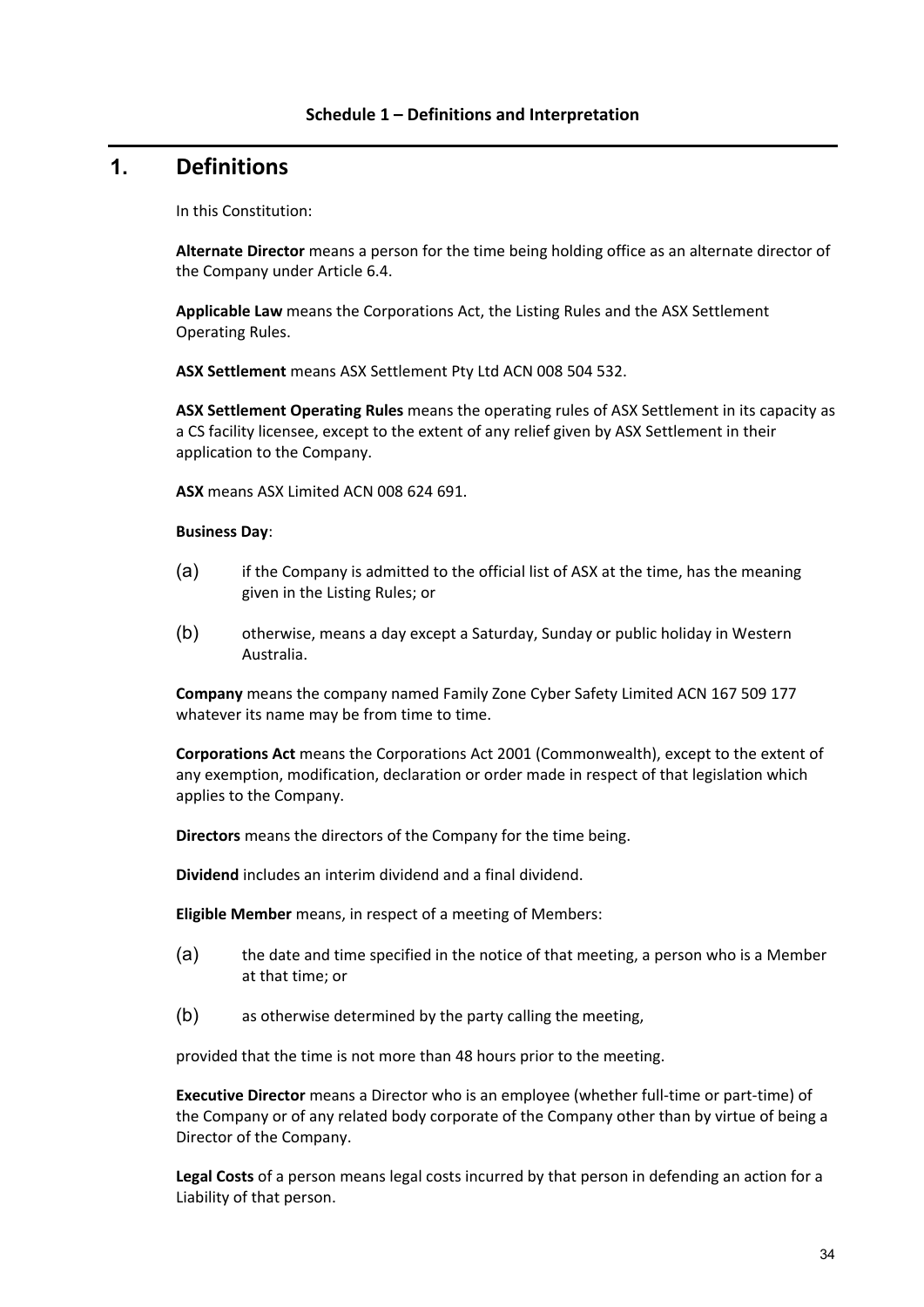**Liability** of a person means any liability incurred by that person as an officer of the Company or a subsidiary of the Company.

**Listing Rules** means the listing rules of ASX and any other rules of ASX which are applicable while the Company is admitted to the Official List of ASX, each as amended or replaced from time to time, except and to the extent of any express written waiver by ASX.

**Member** means a person whose name is entered in the Register as the holder of a Share.

**Non‐Executive Directors** means all Directors other than Executive Directors.

**Notice** means a notice given pursuant to, or for the purposes of, this Constitution or the Applicable Law.

**Notifiable Interest** has the meaning given by paragraph (a) of the definition of notifiable interest of a director in the Listing Rules.

**Personal Representative** means the legal personal representative, executor or administrator of the estate of a deceased person.

**Prescribed Notice** means 28 days or any shorter period of notice for a meeting of members of the Company allowed under the Corporations Act.

**Register** means the register of Members kept under the Applicable Law and, where appropriate, includes any sub‐register and branch register.

**Relevant Officer** means a person who is, or has been, a Director or Secretary.

**Secretary** means a company secretary of the Company for the time being.

**Share** means a share in the capital of the Company.

#### **Transmission Event** means:

- (a) if a Member is an individual:
	- (i) death or bankruptcy of that Member; or
	- (ii) that Member becoming of unsound mind or becoming a person whose property is liable to be dealt with under a law about mental health;
- (b) if a Member is a body corporate, the deregistration of that Member under the laws of the jurisdiction of its registration; or
- (c) in any case, the vesting in, or transfer to, a person of the Shares of a Member without that person becoming a Member.

## **2. Interpretation**

- (a) In this Constitution:
	- (i) a reference to a partly paid Share is a reference to a Share on which there is an amount unpaid;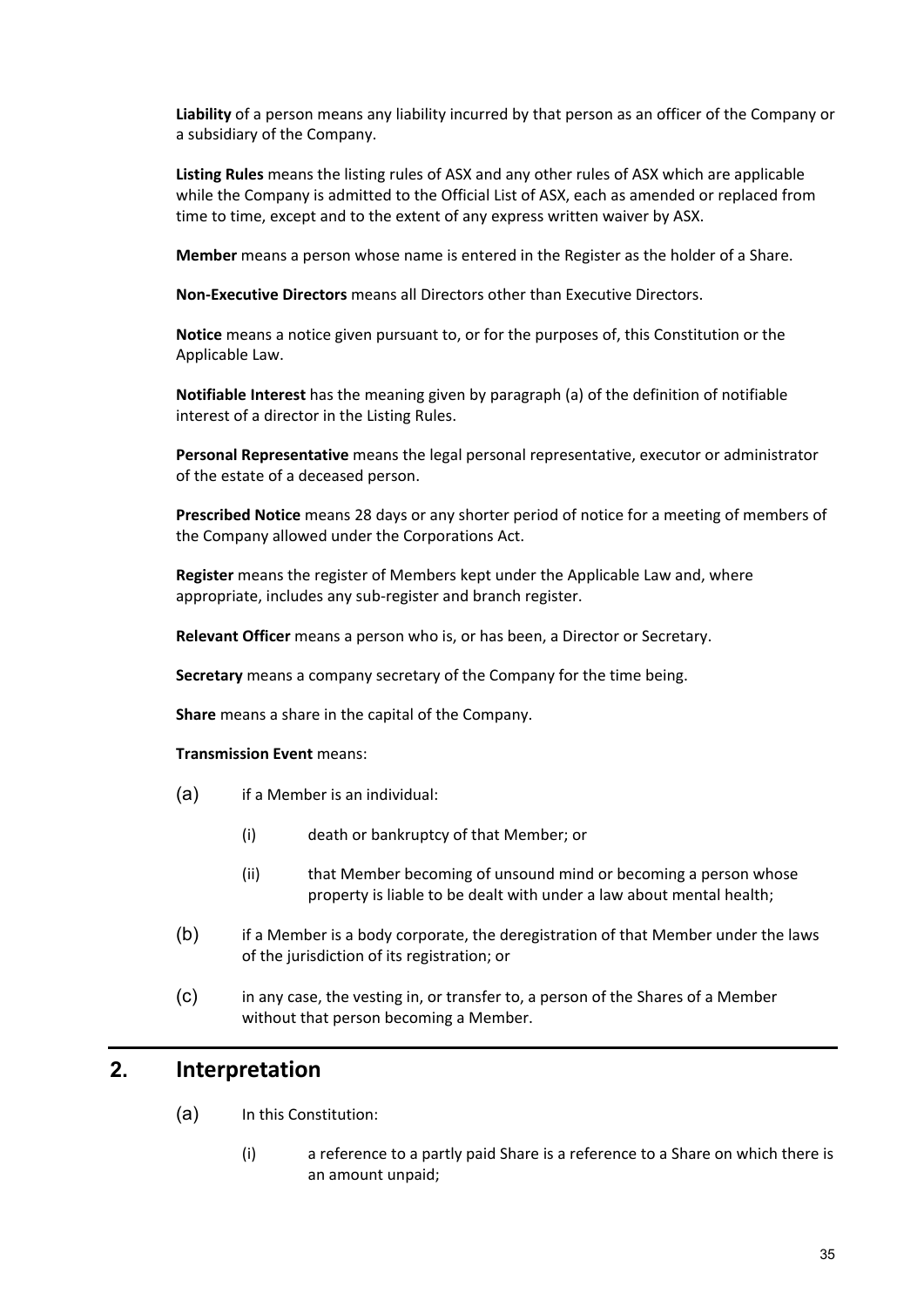- (ii) a reference to a call or an amount called in respect of a Share includes an amount that, by the terms of issue of a Share or otherwise, is payable at one or more fixed times;
- (iii) a reference to a Share which is jointly held is a reference to a Share for which there is more than one Member;
- (iv) a reference to a meeting of Members includes a meeting of any class of Members;
- (v) a Member is taken to be present at a meeting of Members if the Member is present in person or by proxy, attorney or representative; and
- (vi) a reference to a notice or document in writing includes a notice or document given by fax or another form of written communication.
- (b) In this Constitution, headings are for convenience only and do not affect interpretation, and unless the context indicates a contrary intention:
	- (i) words importing the singular include the plural (and vice versa);
	- (ii) words indicating a gender include every other gender;
	- (iii) the word person includes an individual, the estate of an individual, a corporation, an authority, an association or a joint venture (whether incorporated or unincorporated), a partnership and a trust;
	- (iv) where a word or phrase is given a defined meaning, any other part of speech or grammatical form of that word or phrase has a corresponding meaning; and
	- $(v)$  the word includes in any form is not a word of limitation.
- (c) Unless the context indicates a contrary intention, in this Constitution:
	- (i) a reference to an Article or a Schedule is to an article or a schedule of this Constitution;
	- (ii) a reference in a Schedule to a paragraph is to a paragraph of that Schedule;
	- (iii) a Schedule is part of this Constitution; and
	- (iv) a reference to this Constitution is to this Constitution (and where applicable any of its provisions) as modified or repealed from time to time.
- (d) Unless the context indicates a contrary intention, in this Constitution:
	- (i) a reference to any statute or to any statutory provision includes any statutory modification or re‐enactment of it or any statutory provision substituted for it, and all ordinances, by‐laws, regulations, rules and statutory instruments (however described) issued under it; and
	- (ii) a reference to the Listing Rules or the ASX Settlement Operating Rules includes any amendment or replacement of those rules from time to time.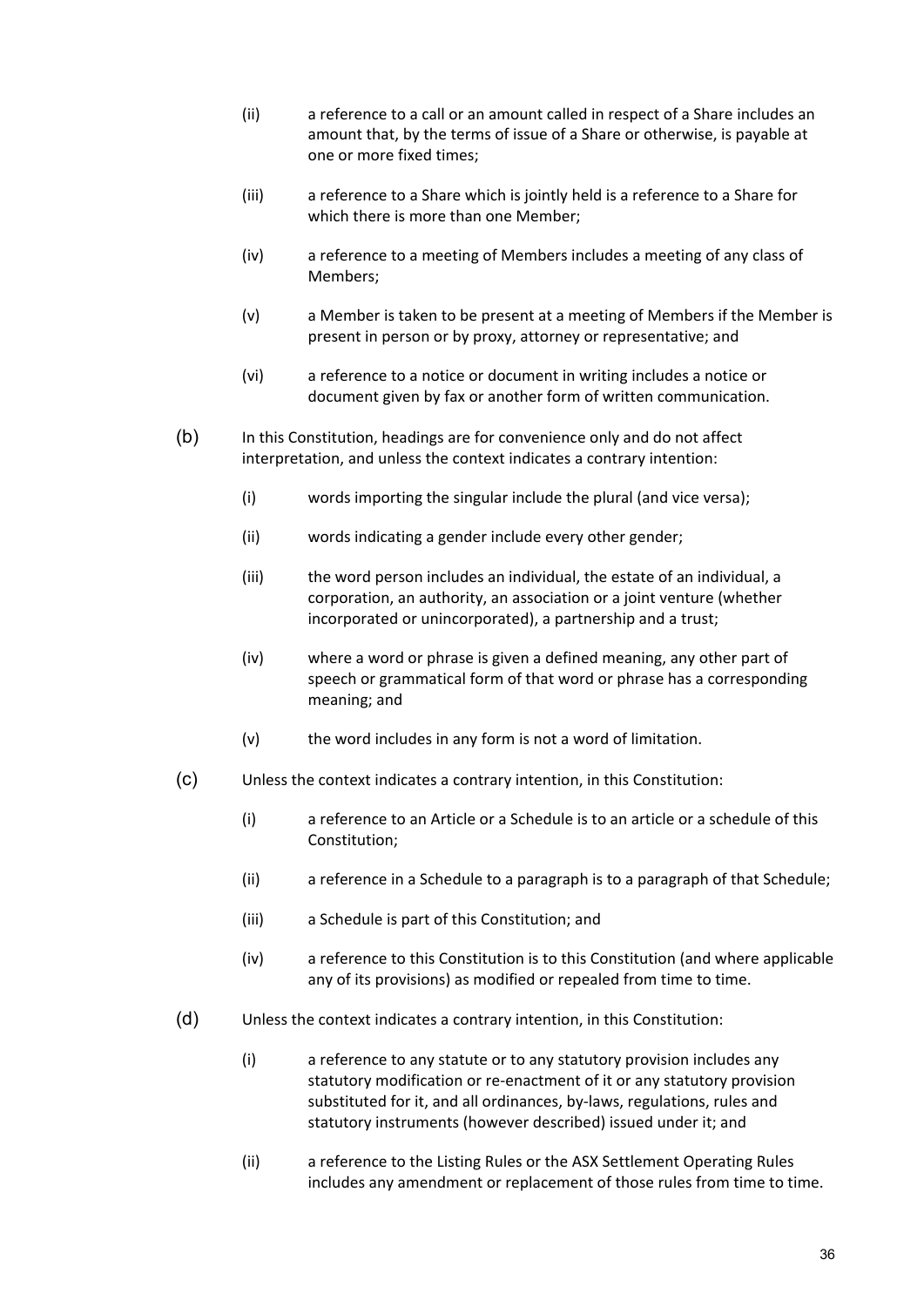- (e) Unless the context indicates a contrary intention:
	- (i) an expression in a provision of this Constitution which deals with a matter dealt with by a provision of the Applicable Law has the same meaning as in that provision of the Applicable Law; and
	- (ii) an expression in a provision of this Constitution that is defined in section 9 of the Corporations Act has the same meaning as in that section.
- (f) In this Constitution, a reference to the Listing Rules, the ASX Settlement Operating Rules or ASX has effect only if at that time the Company is included in the official list of ASX.

## **3. Exercise of Powers**

Where this Constitution confers a power or imposes a duty, then, unless the contrary intention appears, the power may be exercised and the duty must be performed from time to time as the occasion requires.

## **4. Articles of this Constitution**

- (a) Unless the Applicable Law provides that the Constitution may contain a provision contrary to the Applicable Law, the Articles of this Constitution are subject to the Applicable Law such that any Article of this Constitution that is inconsistent with or contrary to the Applicable Law will be read down to the extent of the inconsistency with the Applicable Law.
- (b) If an Article is inconsistent with or contrary to the Applicable Law and is not capable of being read down to the extent of the inconsistency under paragraph 4(a), the relevant Article will be severed from this Constitution.
- (c) If at any time any provision of this Constitution is or becomes illegal, invalid or unenforceable in any respect under the law of any jurisdiction, that does not affect or impair:
	- (i) the legality, validity or enforceability in that jurisdiction of any other provision of this Constitution; or
	- (ii) the legality, validity or enforceability under the law of any other jurisdiction of that or any other provision of this Constitution.

## **5. Provisions Required by ASX Listing Rule 15.11.1**

If the Company is admitted to the Official List of ASX, the following clauses apply:

- (a) notwithstanding anything contained in this Constitution, if the Listing Rules prohibit an act being done, the act shall not be done;
- (b) nothing contained in this Constitution prevents an act being done that the Listing Rules require to be done;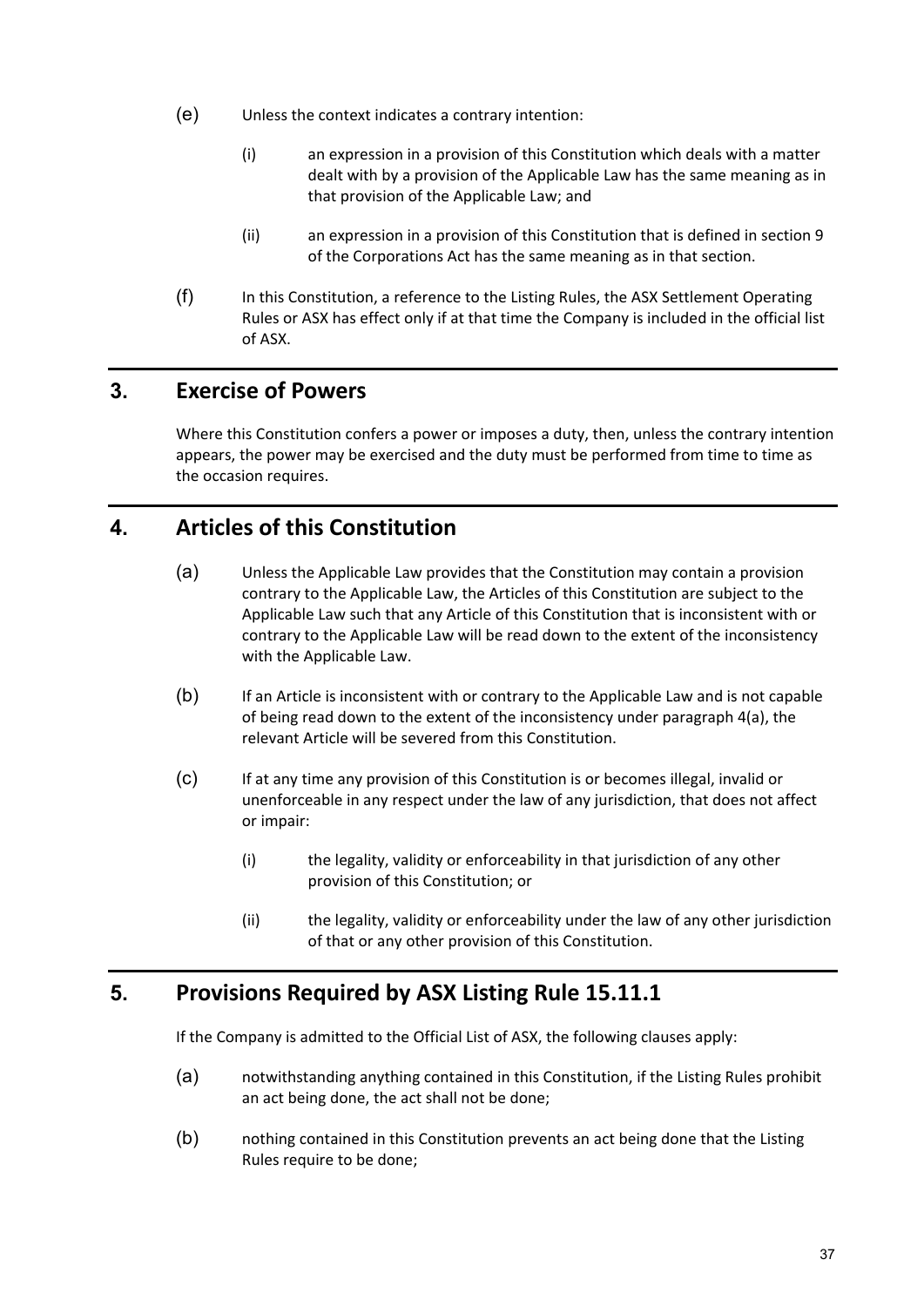- (c) if the Listing Rules require an act to be done or not to be done, authority is given for that act to be done or not to be done (as the case may be);
- (d) if the Listing Rules require this Constitution to contain a provision and it does not contain such a provision, this Constitution is deemed to contain that provision;
- (e) if the Listing Rules require this Constitution not to contain a provision and it contains such a provision, this Constitution is deemed not to contain that provision; and
- (f) if any provision of this Constitution is or becomes inconsistent with the Listing Rules, this Constitution is deemed not to contain that provision to the extent of the inconsistency.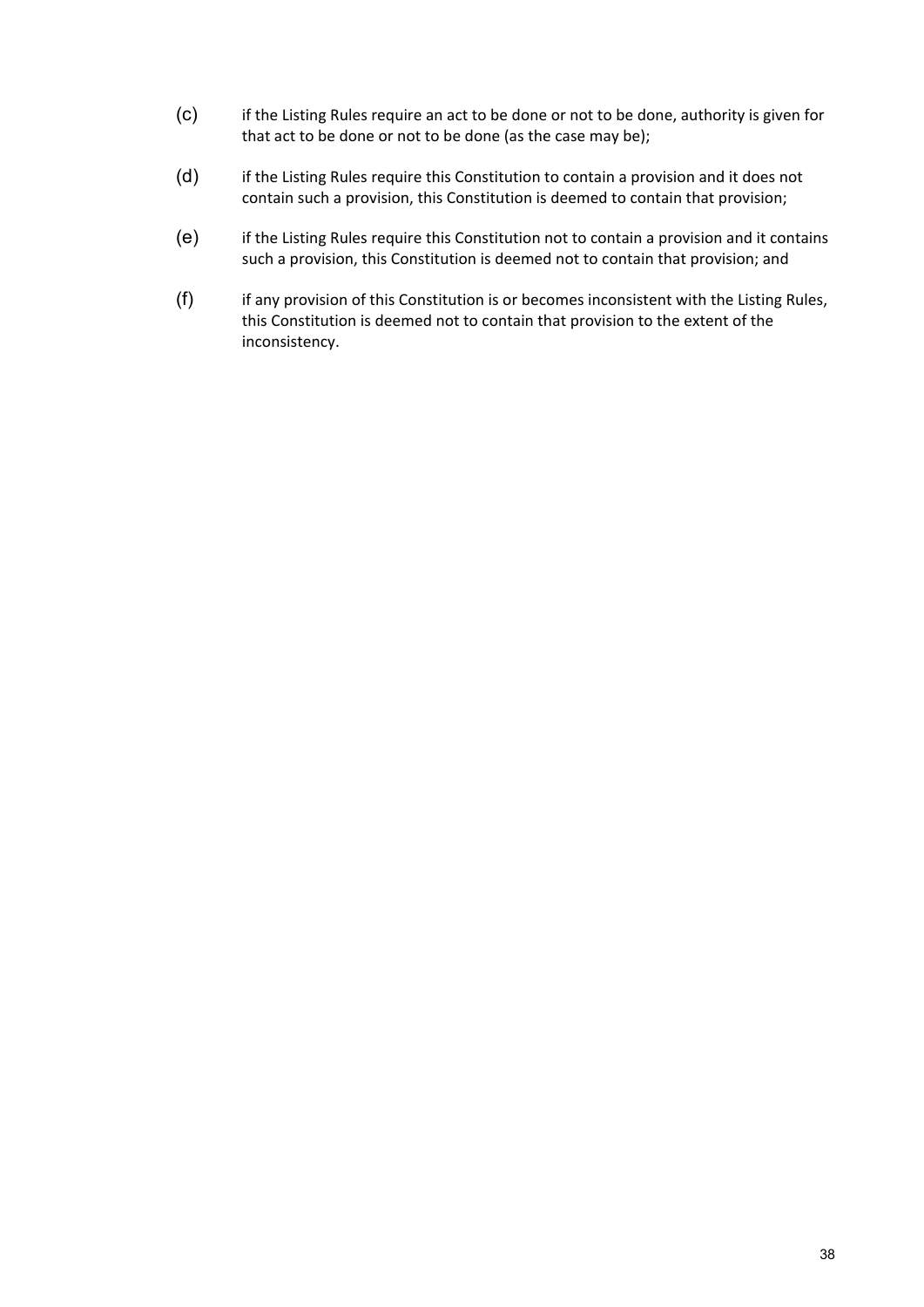## **1. Exercise of powers**

The powers of the Company under this Schedule 2 may only be exercised by the Directors.

## **2. Calls**

#### **2.1 Making a call**

- (a) Subject to the terms of issue of a Share, the Company may at any time make calls on the Members of a Share for all or any part of the amount unpaid on the Share as the Directors resolve.
- (b) The Company may make calls payable for one or more Members for different amounts and at different times.
- (c) Subject to the terms of issue of a Share, a call may be made payable by instalments.
- (d) Subject to the Company may revoke or postpone a call or extend the time for payment of a call.
- (e) A call is made when the Directors resolve to make the call.

### **2.2 Notice of a call**

- (a) The Company must give Members at least 10 Business Days notice of a call.
- (b) A notice of a call must be in writing and specify the amount of the call, the due date for payment, the manner in which payment of the call must be made, the consequences of non‐payment of the call and any other information required by the Listing Rules.
- (c) A call is not invalid if either or both a Member does not receive notice of the call or the Company accidentally does not give notice of the call to a Member.

## **2.3 Payment of a call**

- (a) A Member must pay to the Company the amount of each call made on the Member on the date and in the manner specified in the notice of the call.
- (b) If an amount unpaid on a Share is payable, by the terms of issue of the Share or otherwise, in one or more fixed amounts on one or more fixed dates, the Member of that Share must pay to the Company those amounts on those dates.
- (c) A Member must pay to the Company:
	- $(i)$  interest at the rate specified in paragraph  $7(a)$  on any amount referred to in paragraphs 2.3(a) or 2.3(b) which is not paid on or before the time appointed for its payment, from the time appointed for payment to the time of the actual payment; and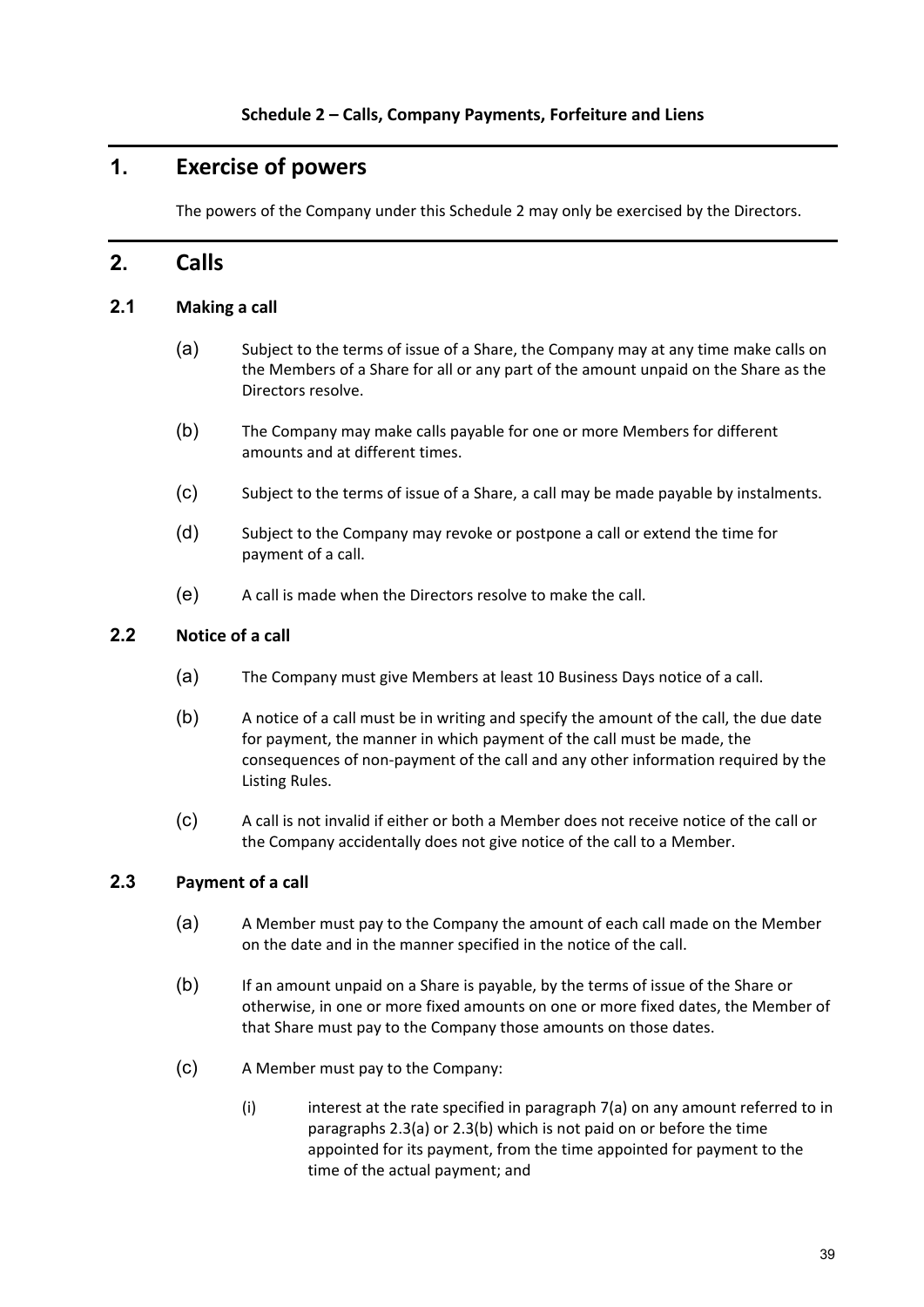- (ii) expenses incurred by the Company because of the failure to pay or late payment of that amount.
- (d) The Company may waive payment of all or any part of an amount payable under paragraph 2.3(c).
- (e) The joint holders of a Share are jointly and severally liable for the payment of all calls due in respect of that Share.

### **2.4 Recovery of a call**

- (a) The Company may recover an amount due and payable under this paragraph 2 from a Member by:
	- (i) commencing legal action against the Member for all or part of the amount due;
	- (ii) enforcing a lien on the Share in respect of which the call was made; or
	- (iii) forfeiting the Share in respect of which the call was made.
- (b) The debt due in respect of an amount payable under this paragraph 2 in respect of a Share is sufficiently proved by evidence that:
	- (i) the name of the Member sued is entered in the Register as one or more of the holders of that Share; and
	- (ii) there is a record in the minute books of the Company of:
		- $(A)$  in the case of an amount referred to in paragraph 2.3(b), that amount; or
		- (B) in any other case, the resolution making the call.

#### **2.5 Payment in advance of a call**

- (a) The Company may:
	- (i) accept from any Member all or any part of the amount unpaid on a Share held by the Member before that amount is called for;
	- (ii) pay interest at any rate the Directors resolve, on the amount paid before it is called, from the date of payment until and including the date the amount becomes actually payable; and
	- (iii) repay the amount paid to that Member.
- (b) An amount paid pursuant to paragraph 2.5(a)(i) does not confer a right to participate in:
	- (i) a Dividend determined to be paid from the profits of the Company; or
	- (ii) any surplus of the Company in a winding up of the Company,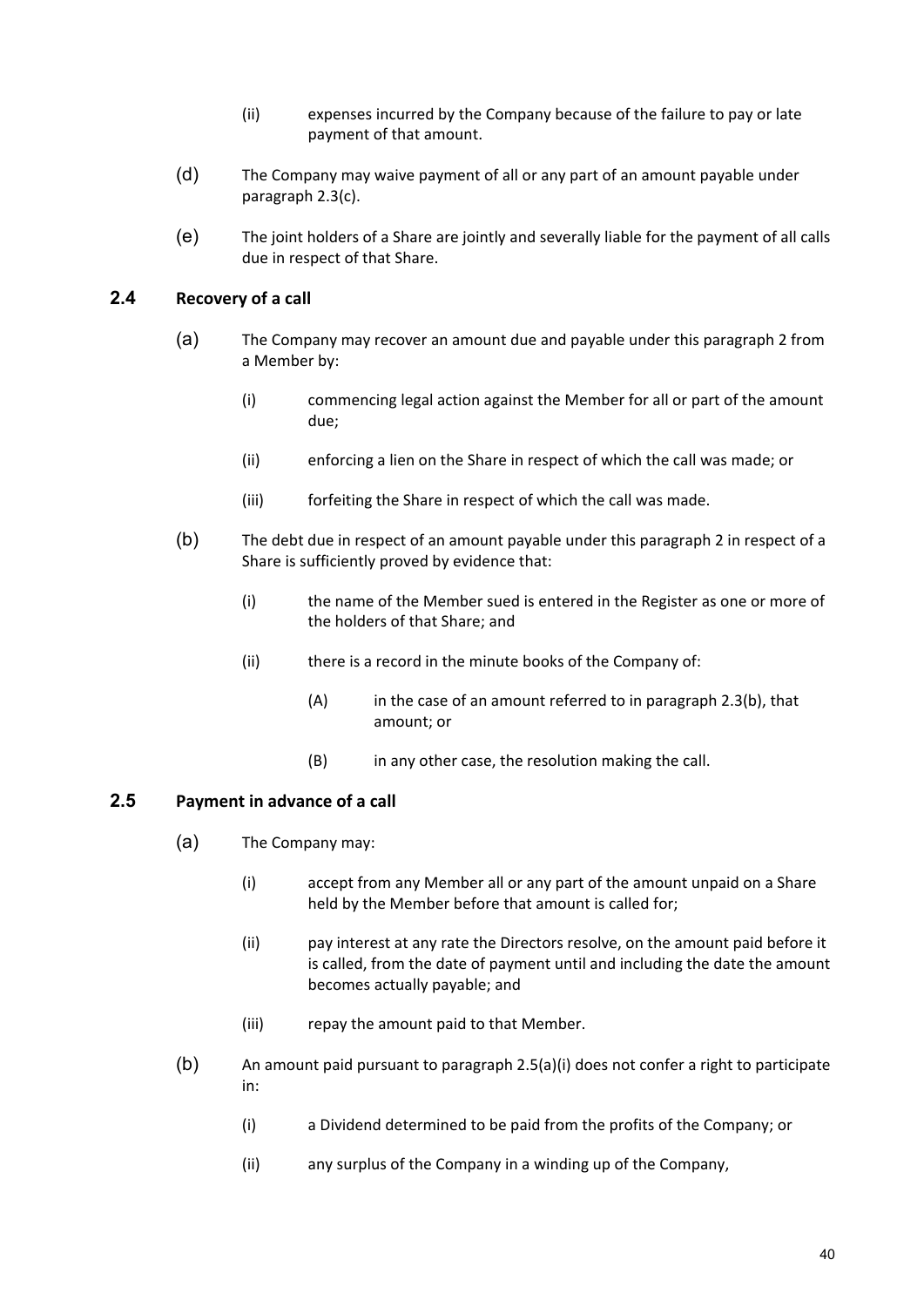for the period before the date when the amount paid would have otherwise become payable.

## **3. Company Payments on Behalf of a Member**

## **3.1 Rights of the Company**

- (a) A Member or, if the Member is deceased, the Member's Personal Representative, must indemnify the Company against any liability which the Company has under any law to make a payment (including payment of a tax) in respect of:
	- (i) a Share held by that Member (whether solely or jointly);
	- (ii) a transfer or transmission of Shares by that Member;
	- (iii) a Dividend or other money which is, or may become, due or payable to that Member; or
	- (iv) that Member.
- (b) A Member or, if the Member is deceased, the Member's Personal Representative, must pay to the Company immediately on demand:
	- (i) the amount required to reimburse the Company for a payment referred to in paragraph 3.1(a); and
	- (ii) pay to the Company interest at the rate specified in paragraph 7(a) on any amount referred to in paragraph 3.1(a) paid by the Company, from the date of payment by the Company until and including the date the Company is reimbursed in full for that payment.
- (c) Subject to the Applicable Law, the Company may refuse to register a transfer of any Shares by a Member referred to in paragraph 3.1(a), or that Member's Personal Representative, until all money payable to the Company under this paragraph 3.1 has been paid.
- (d) The powers and rights of the Company under this paragraph 3.1 are in addition to any right or remedy that the Company may have under the law which requires the Company to make a payment referred to in paragraph 3.1(a).

## **3.2 Recovery of Company payments**

- (a) The Company may recover an amount due and payable under paragraph 3.1 from the Member or the Member's Personal Representative by any or all of:
	- (i) deducting all or part of that amount from any other amount payable by the Company to that person in respect of the Shares of that person;
	- (ii) commencing legal action against that person for all or part of that amount; or
	- (iii) enforcing a lien on one or more of the Shares of that person.
- (b) The Company may waive any or all its rights under paragraph 3.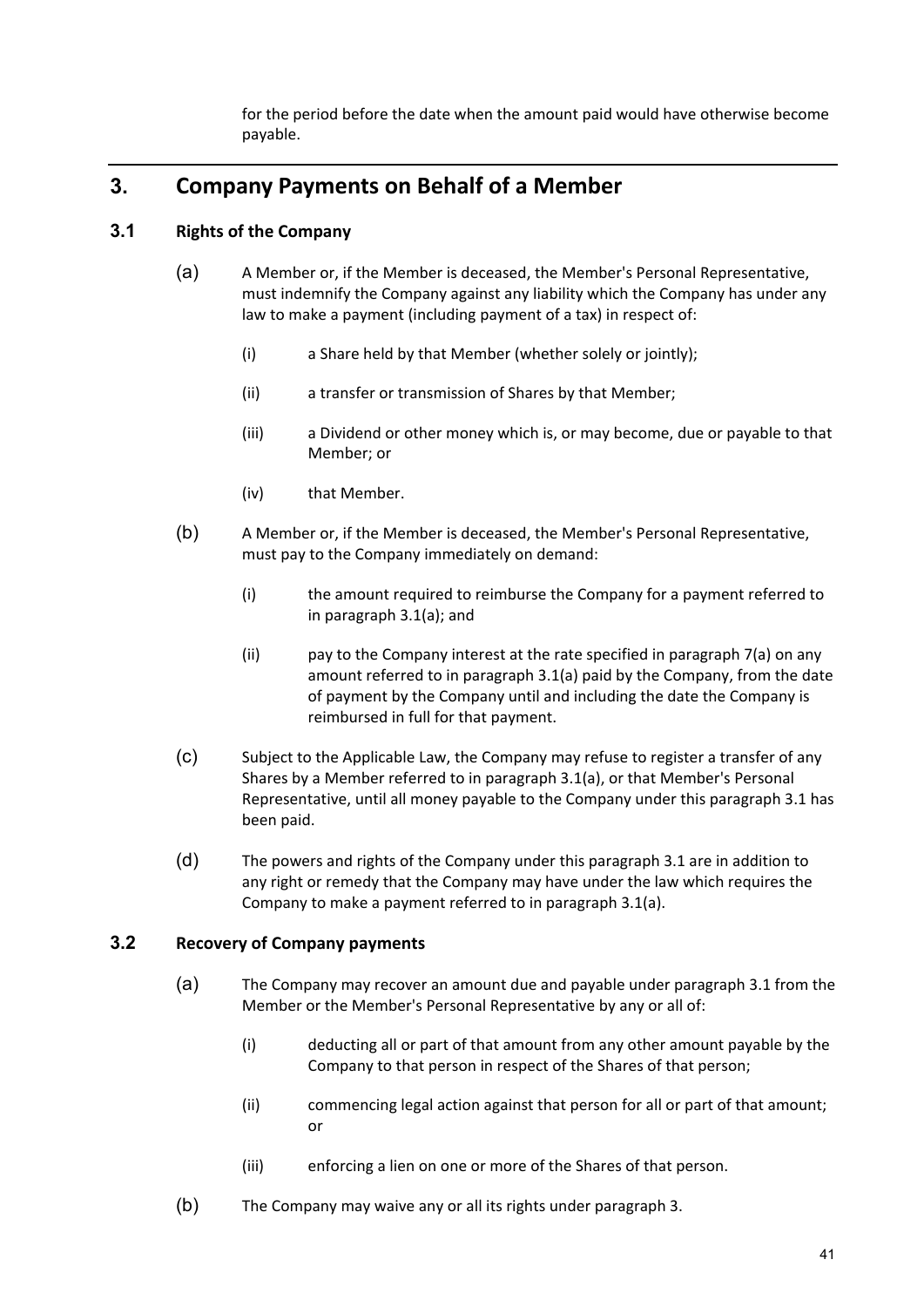## **4. Forfeiture**

## **4.1 Forfeiture procedure**

The Company may forfeit a Share of a Member by a resolution of the Directors if:

- (a) that Member does not pay a call or instalment on that Share on or before the date for its payment;
- (b) the Company gives that Member notice in writing:
	- (i) requiring the Member to pay that call or instalment, any interest on it and all expenses incurred by the Company by reason of the non‐payment; and
	- (ii) stating that the Share is liable to be forfeited if that Member does not pay to the Company, at the place specified in the notice, the amount specified in the notice, within 10 Business Days (or any longer period specified) after the date of the notice; and
- (c) that Member does not pay that amount in accordance with that notice.

## **4.2 Notice of forfeiture**

- (a) When any Share has been forfeited, the Company must:
	- (i) give notice in writing of the forfeiture to the Member registered as its holder before the forfeiture; and
	- (ii) record the forfeiture with the date of forfeiture in the Register.
- (b) Failure by the Company to comply with any requirement in paragraph 4.2(a) does not invalidate the forfeiture.

## **4.3 Effect of forfeiture**

- (a) The forfeiture of a Share extinguishes:
	- (i) all interests in that Share of the former Member; and
	- (ii) all claims against the Company in respect of that Share by the former Member, including all Dividends determined to be paid in respect of that Share and not actually paid.
- (b) A former Member of a forfeited Share must pay to the Company:
	- (i) all calls, instalments, interest and expenses in respect of that Share at the time of forfeiture; and
	- (ii) interest at the rate specified in paragraph 7(a) on those amounts from the time of forfeiture until and including the date of payment of those amounts.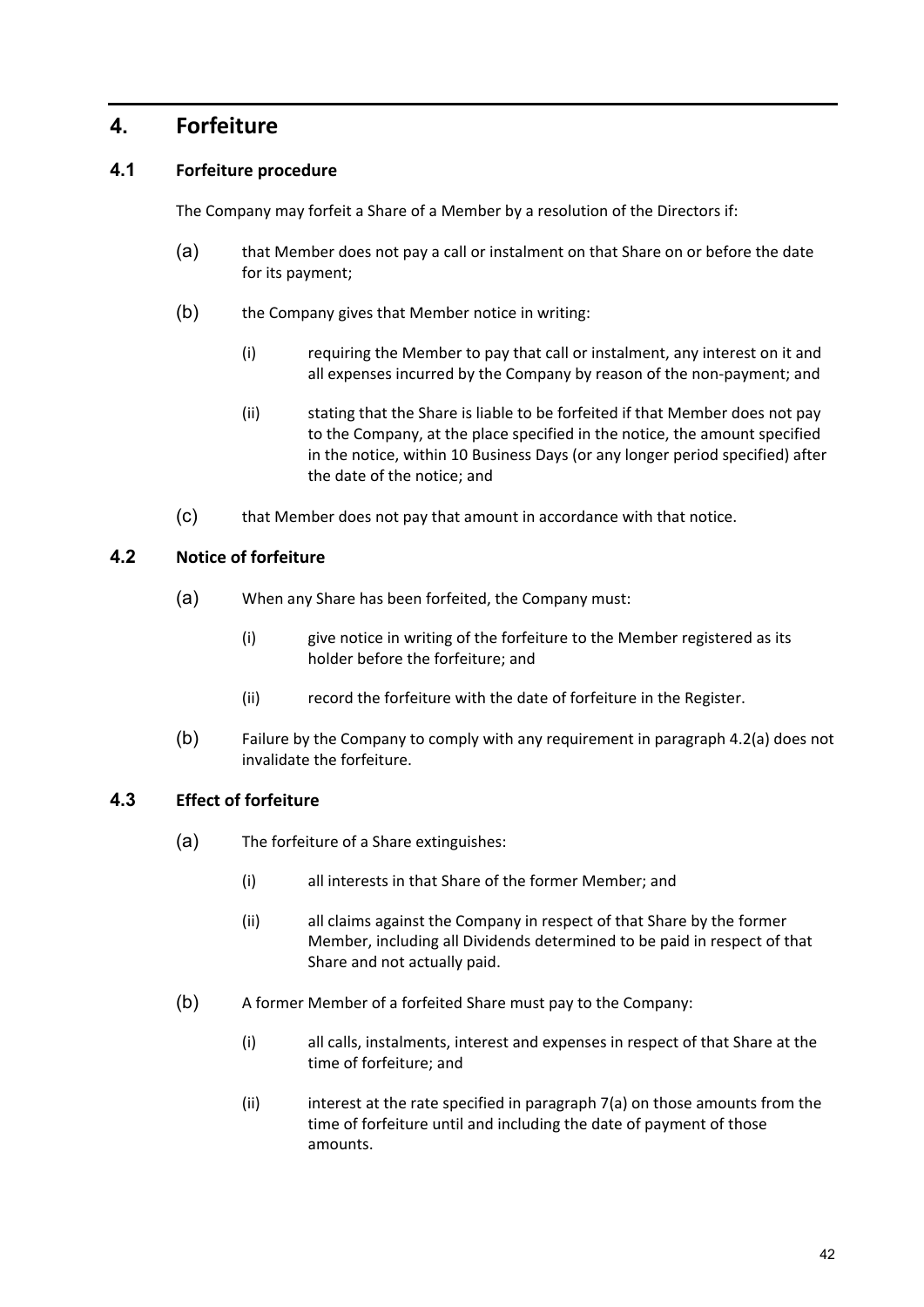#### **4.4 Sale or reissue of forfeited Shares**

The Company may sell, otherwise dispose of or reissue, a Share which has been forfeited on any terms and in any manner as the Directors resolve.

#### **4.5 Cancellation of forfeited Shares**

The Company may by ordinary resolution passed at a general meeting cancel a Share which has been forfeited under the terms on which the Share is on issue.

### **4.6 Proof of forfeiture**

A certificate in writing from the Company signed by a Director or Secretary that a Share was forfeited on a specified date is sufficient evidence of:

- (a) the forfeiture of that Share; and
- (b) the right and title of the Company to sell, dispose or reissue that Share.

### **4.7 Waiver or cancellation of forfeiture**

The Company may:

- (a) waive any or all of its rights under paragraph 4; and
- (b) at any time before a sale, disposition, reissue or cancellation of a forfeited Share, cancel the forfeiture on any terms as the Directors resolve.

## **5. Liens**

#### **5.1 First ranking lien**

The Company has a first ranking lien on:

- (a) each Share registered in the name of a Member;
- (b) the proceeds of sale of those Shares; and
- (c) all Dividends determined to be payable in respect of those Shares,

for:

- (d) each unpaid call or instalment which is due but unpaid on those Shares;
- (e) if those Shares were acquired under an employee incentive scheme, all amounts payable to the Company by the Member under loans made to enable those Shares to be acquired;
- (f) all amounts which the Company is required by law to pay, and has paid, in respect of those Shares (including any payment under paragraph 3) or the forfeiture or sale of those Shares; and
- (g) all interest and expenses due and payable to the Company under this Schedule 2.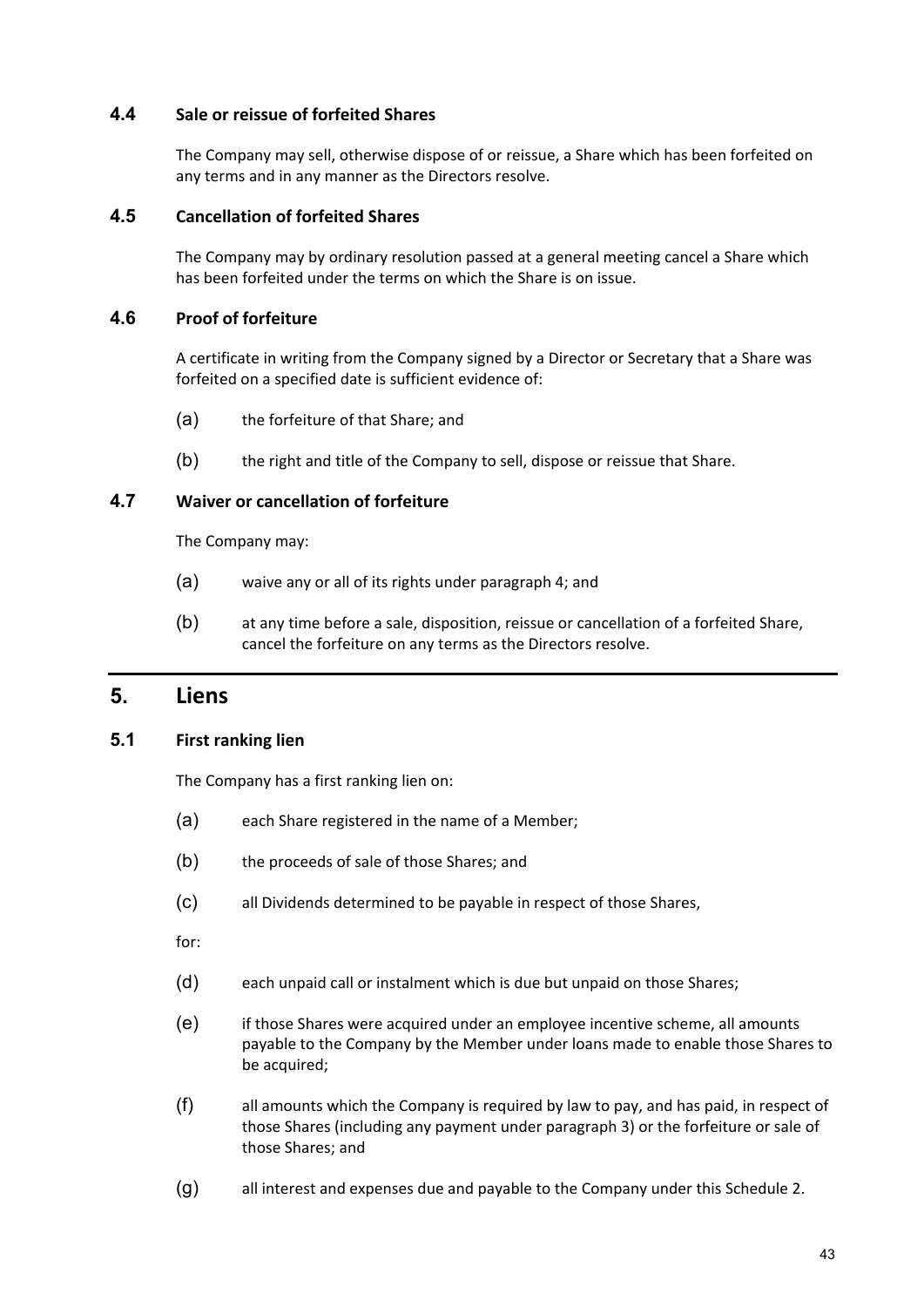## **5.2 Enforcement by sale**

The Company may sell a Share of a Member to enforce a lien on that Share if:

- (a) an amount secured by that lien is due and payable;
- (b) the Company gives that Member or the Member's Personal Representative notice in writing:
	- (i) requiring payment to the Company of that amount, any interest on it and all expenses incurred by the Company by reason of the non‐payment; and
	- (ii) stating that the Share is liable to be sold if that person does not pay to the Company, in the manner specified in the notice, the amount specified in the notice within 10 Business Days (or any longer period specified) after the date of the notice; and
- (c) that Member or the Member's Personal Representative does not pay that amount in accordance with that notice.

## **5.3 Release or Waiver of lien**

- (a) Registration of a transfer of a Share by the Company releases any lien of the Company on that Share in respect of any amount owing on that Share, unless the Company gives notice in writing, to the person to whom that Share is transferred, of the amount owing.
- (b) The Company may waive any or all of its rights under paragraph 5.

## **6. Sales, Disposals and Reissues**

#### **6.1 Sale procedure**

- (a) The Company may:
	- (i) receive the purchase money or consideration for Shares sold or disposed of under this Schedule 2;
	- (ii) appoint a person to sign a transfer of Shares sold or disposed of under this Schedule 2;
	- (iii) do all things necessary or desirable under the Applicable Law to effect a transfer of Shares sold or disposed of under this Schedule 2; and
	- (iv) enter in the Register the name of the person to whom Shares are sold or disposed.
- (b) The person to whom a Share is sold or disposed under this Schedule 2 need not enquire whether the Company:
	- (i) properly exercised its powers under this Schedule 2 in respect of that Share; or
	- (ii) properly applied the proceeds of sale or disposal of those Shares,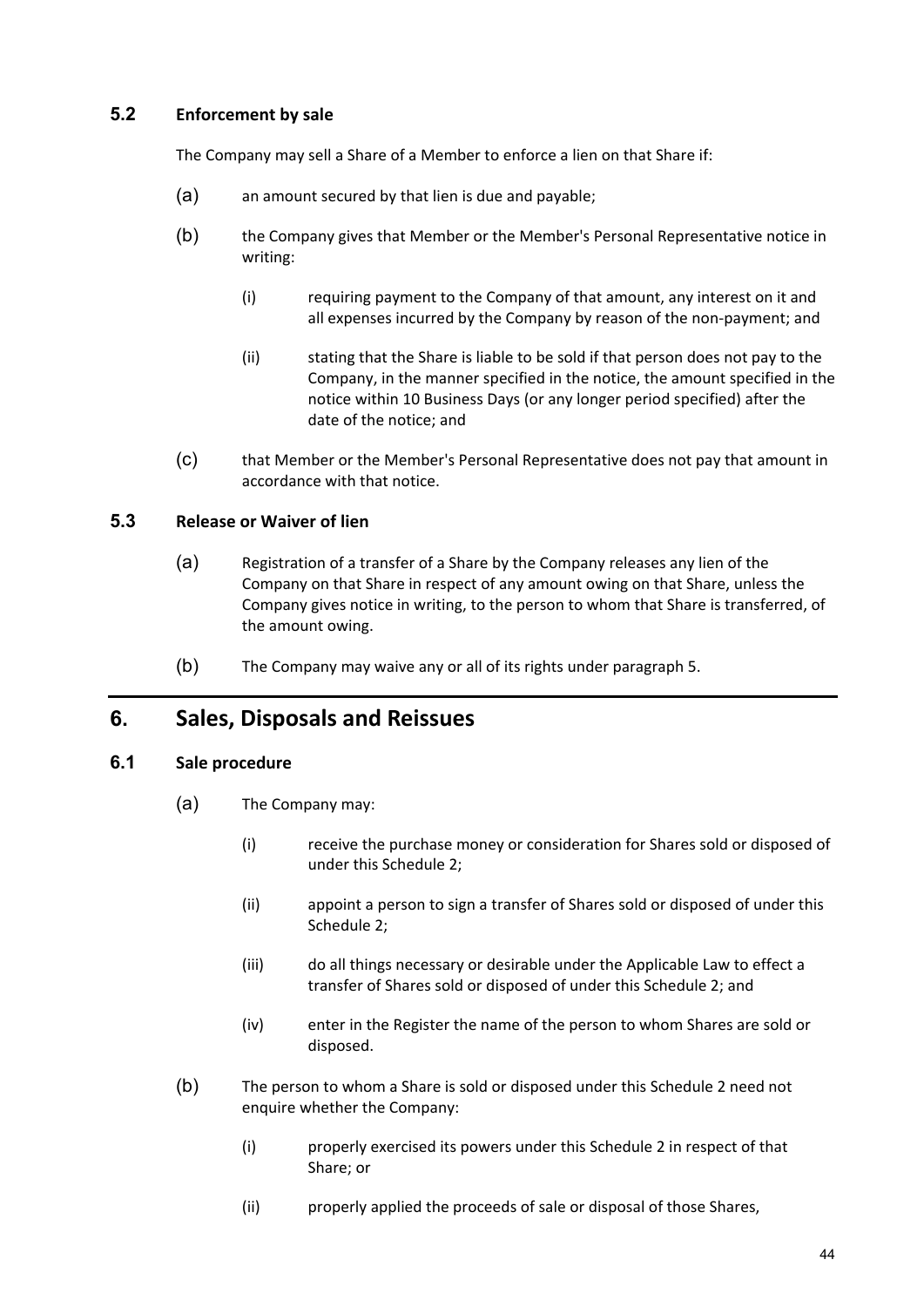and the title of that person is not affected by those matters.

- (c) The remedy (if any) of any person aggrieved by a sale or other disposal of Shares under this Schedule 2 is in damages only and against the Company exclusively.
- (d) A certificate in writing from the Company signed by a Director or Secretary that a Share was sold, disposed of or reissued in accordance with this Schedule 2 is sufficient evidence of those matters.

### **6.2 Application of proceeds**

The Company must apply the proceeds of any sale, other disposal or reissue of any Shares under this Schedule 2 in the following order:

- (a) the expenses of the sale, other disposal or reissue;
- (b) the amounts due and unpaid in respect of those Shares; and
- (c) the balance (if any) to the former Member or the former Member's Personal Representative, on the Company receiving the certificate (if any) of those Shares or other evidence satisfactory to the Company regarding the ownership of those Shares.

## **7. Interest**

- (a) A person must pay interest under this Schedule 2 to the Company:
	- (i) at a rate the Directors resolve; or
	- (ii) if the Directors do not resolve, at 15% per annum.
- (b) Interest payable to the Company under this Schedule 2 accrues daily.
- (c) The Company may capitalise interest payable under this Schedule 2 at any interval the Directors resolve.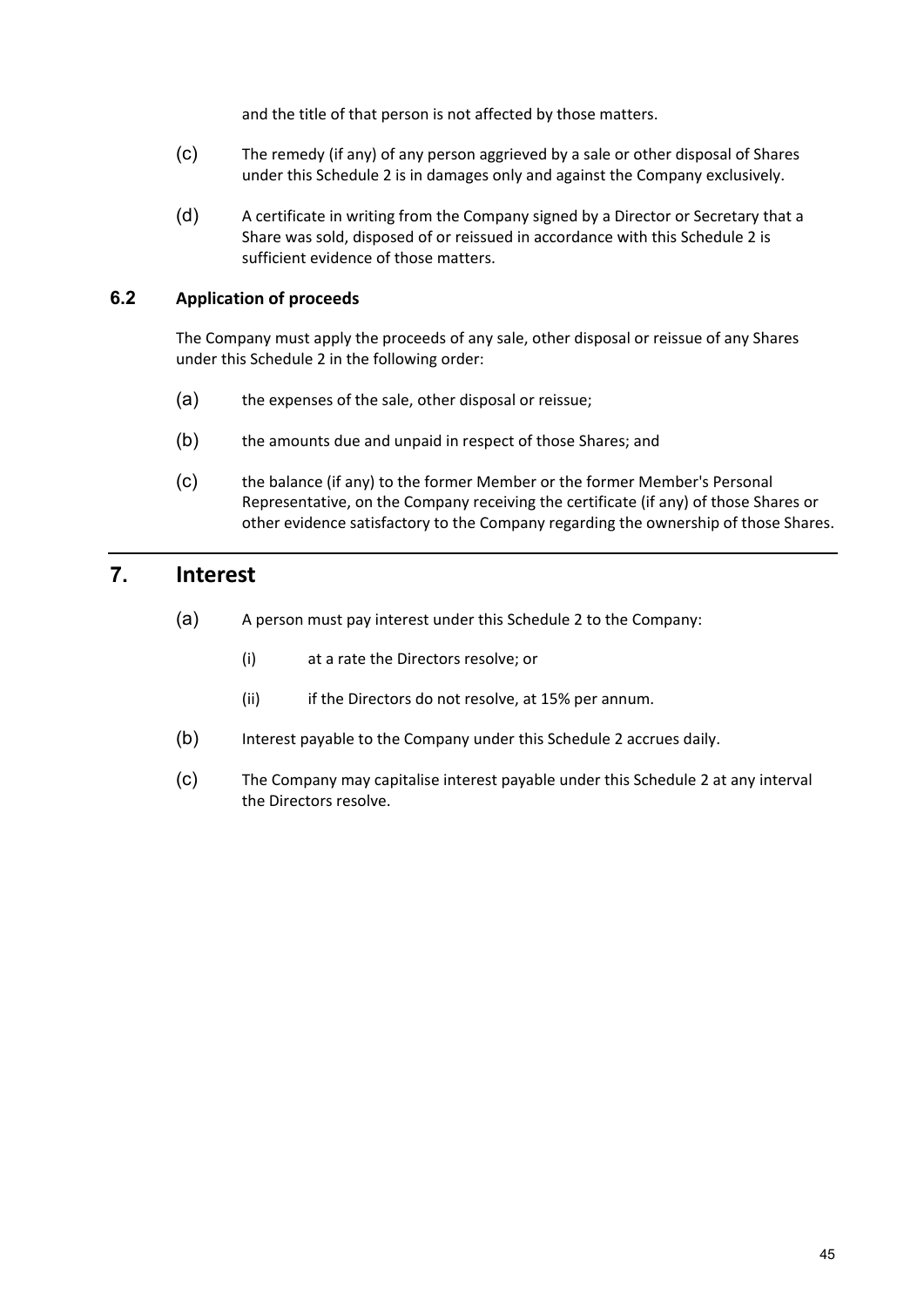## **1. Deceased Members**

### **1.1 Effect of death**

- (a) If a Member in respect of a Share which is not jointly held dies, the Company must recognise only the Personal Representative of that Member as having any title to or interest in, or any benefits accruing in respect of, that Share.
- (b) If a Member in respect of a Share which is jointly held dies, the Company must recognise only the surviving Members of that Share as having any title to or interest in, or any benefits accruing in respect of, that Share.

#### **1.2 Estates and Personal Representatives**

- (a) The estate of a deceased Member is not released from any liability in respect of the Shares registered in the name of that Member.
- (b) Where 2 or more persons are jointly entitled to any Share as a consequence of the death of the registered holder of that Share, they are taken to be joint holders of that Share.

## **2. Transmission Events**

#### **2.1 Transmittee right to register or transfer**

- (a) Subject to the Bankruptcy Act 1966 if a person entitled to a Share because of a Transmission Event gives the Directors the information they reasonably require to establish the person's entitlement to be registered as the holder of the Share, that person may:
	- (i) elect to be registered as a Member in respect of that Share by giving a signed notice in writing to the Company; or
	- (ii) transfer that Share to another person.
- (b) On receiving a notice under paragraph 2.1(a)(i), the Company must register the person as the holder of that Share.
- (c) A transfer under paragraph 2.1(a)(ii) is subject to all provisions of this Constitution relating to transfers of Shares.

#### **2.2 Other transmute rights and obligations**

- (a) A person registered as a Member as a consequence of paragraph 2.1 must indemnify the Company to the extent of any loss or damage suffered by the Company as a result of that registration.
- (b) A person who has given to the Directors the information referred to in paragraph 2.1(a) in respect of a Share is entitled to the same rights to which that person would be entitled if registered as the holder of that Share.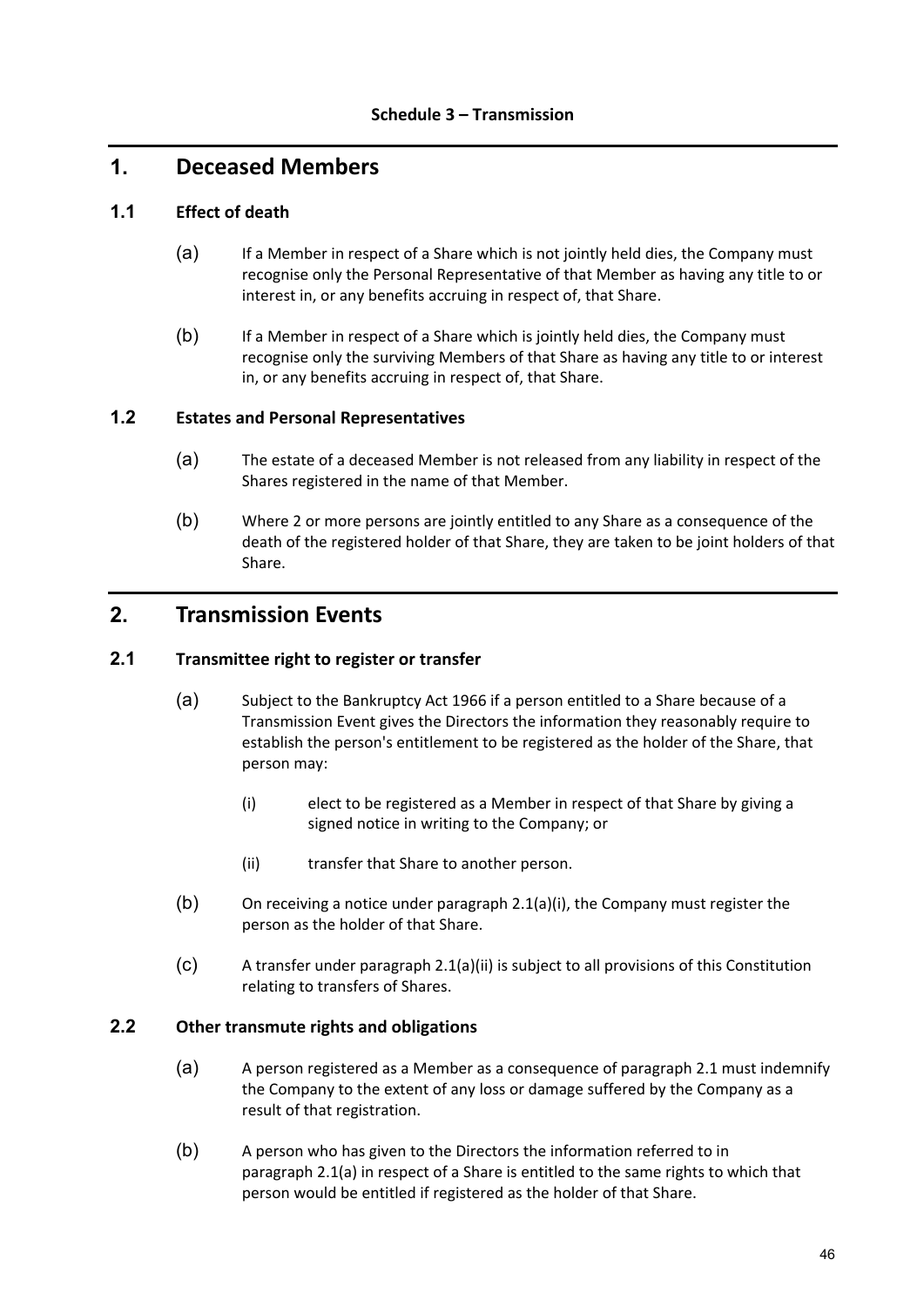## **1. Definitions**

In this Schedule:

**Sale Share** means a Share which is sold or disposed of in accordance with this Schedule.

## **2. Power to Sell Unmarketable Parcels**

### **2.1 Existing unmarketable parcels**

- (a) The Company may sell the Shares of a Member if:
	- (i) the total number of Shares of a particular class held by that Member is less than a marketable parcel;
	- (ii) the Company gives that Member notice in writing stating that the Shares are liable to be sold or disposed of by the Company; and
	- (iii) that Member does not give notice in writing to the Company, by the date specified in the notice of the Company (being not less than 42 days after the date of the Company giving that notice), stating that all or some of those Shares are not to be sold or disposed of.
- (b) The Company may only exercise the powers under paragraph 2.1(a), in respect of one or more Members, once in any 12 month period.
- (c) The power of the Company under paragraph 2.1(a) lapses following the announcement of a takeover bid. However, the procedure may be started again after the close of the offers made under the takeover bid.

#### **2.2 New unmarketable parcels**

- (a) The Company may sell the Shares of a Member if:
	- (i) the Shares of a particular class held by that Member are in a new holding created by a transfer on or after 1 September 1999; and
	- (ii) that transfer is of a number of Shares of that class that was less than a marketable parcel at the time the transfer document was initiated, or in the case of a paper based transfer document, was lodged with the Company.
- (b) The Company may give a Member referred to in paragraph 2.2(a) notice in writing stating that the Company intends to sell or dispose of the Shares.

## **3. Exercise of Power of Sale**

#### **3.1 Extinguishment of interests and claims**

The exercise by the Company of its powers under paragraph 2 extinguishes, subject to this Schedule 4: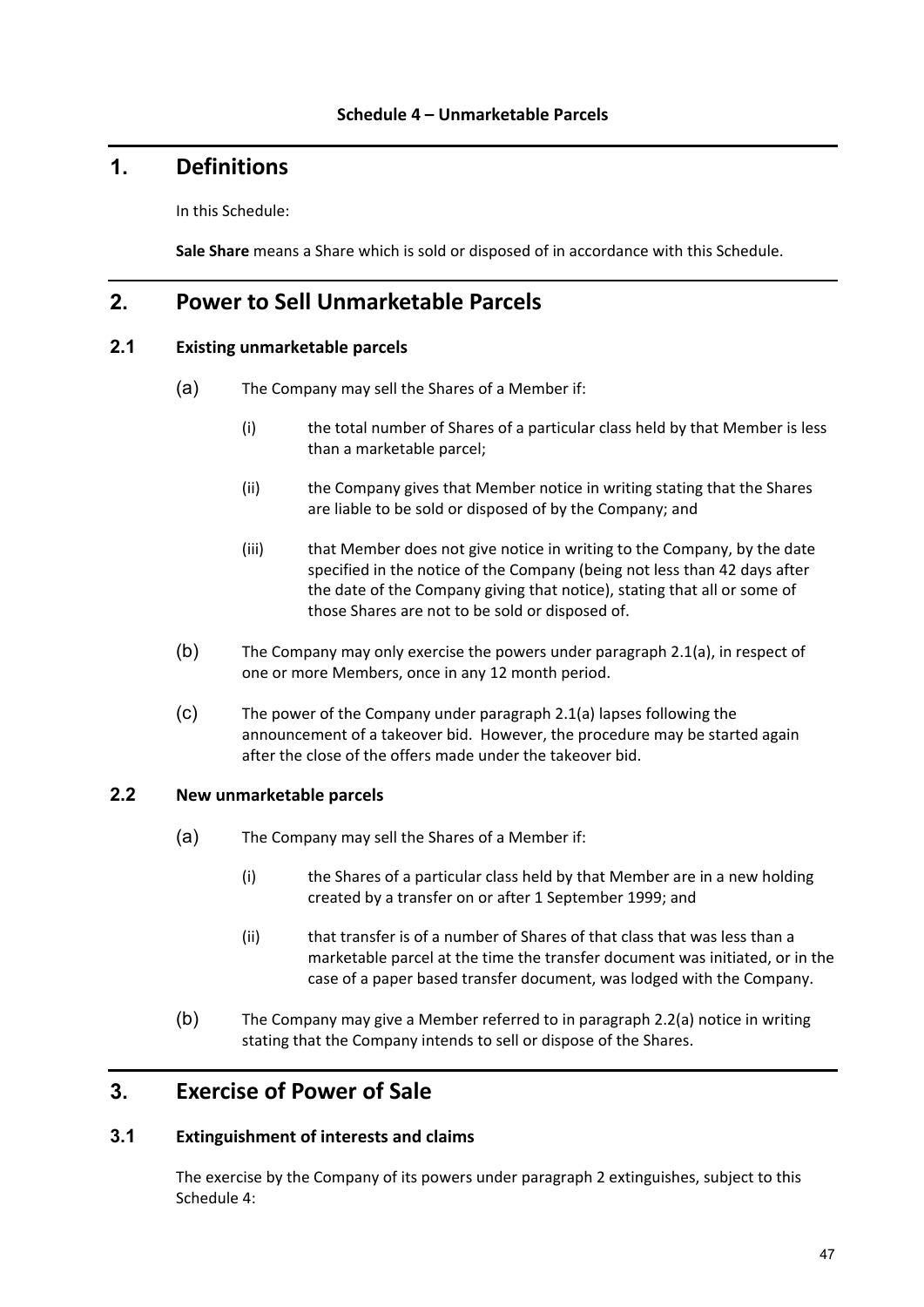- (a) all interests in the Sale Shares of the former Member; and
- (b) all claims against the Company in respect of the Sale Shares by that Member, including all Dividends determined to be paid in respect of those Share and not actually paid.

## **3.2 Manner of sale**

- (a) The Company may sell or dispose of any Shares under paragraph 2 at any time:
	- (i) using a financial services licensee on the basis that person obtains the highest possible price for the sale of the Shares; or
	- (ii) in any other manner and on any terms as the Directors resolve.
- (b) The Company may:
	- (i) exercise any powers permitted under the Applicable Law to enable the sale or disposal of Shares under this Schedule;
	- (ii) receive the purchase money or consideration for Sale Shares;
	- (iii) appoint a person to sign a transfer of Sale Shares; and
	- (iv) enter in the Register the name of the person to whom Sale Shares are sold or disposed.
- (c) The person to whom a Sale Share is sold or disposed need not enquire whether the Company:
	- (i) properly exercised its powers under this Schedule in respect of that Share; or
	- (ii) properly applied the proceeds of sale or disposal of those Shares,

and the title of that person is not affected by those matters.

- (d) The remedy of any person aggrieved by a sale or disposal of Sale Shares is in damages only and against the Company exclusively.
- (e) A certificate in writing from the Company signed by a Director or Secretary that a Share was sold or disposed of in accordance with this Schedule 4 is sufficient evidence of those matters.

## **3.3 Application of proceeds**

- (a) If the Company exercises the powers under paragraph 2.1, either the Company or the person to whom a Sale Share is sold or disposed of must pay the expenses of the sale or disposal.
- (b) The Company must apply the proceeds of any sale or disposal of any Sale Shares in the following order:
	- (i) in the case of an exercise of the powers under paragraph 2.2, the expenses of the sale or disposal;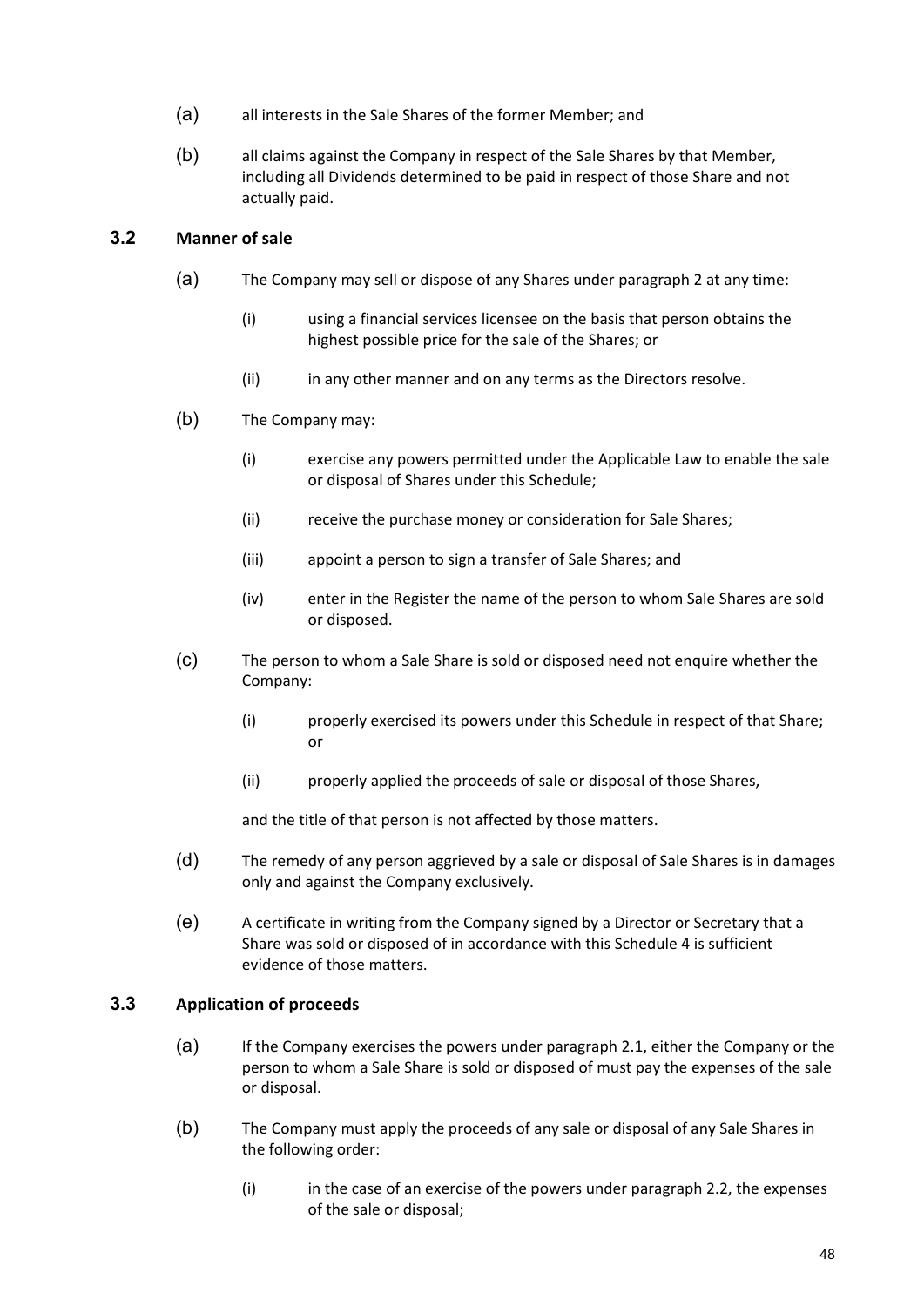- (ii) the amounts due and unpaid in respect of those Shares; and
- (iii) the balance (if any) to the former Member or the former Member's Personal Representative, on the Company receiving the certificate (if any) for those Shares or other evidence satisfactory to the Company regarding the ownership of those Shares.

#### **3.4 Voting and dividend rights pending sale**

- (a) If the Company is entitled to exercise the powers under paragraph 2.2, the Company may by resolution of the Directors remove or change either or both:
	- (i) the right to vote; and
	- (ii) the right to receive Dividends,

of the relevant Member in respect of some or all of the Shares liable to be sold or disposed of.

(b) After the sale of the relevant Sale Shares, the Company must pay to the person entitled any Dividends that have been withheld under paragraph 3.4(a).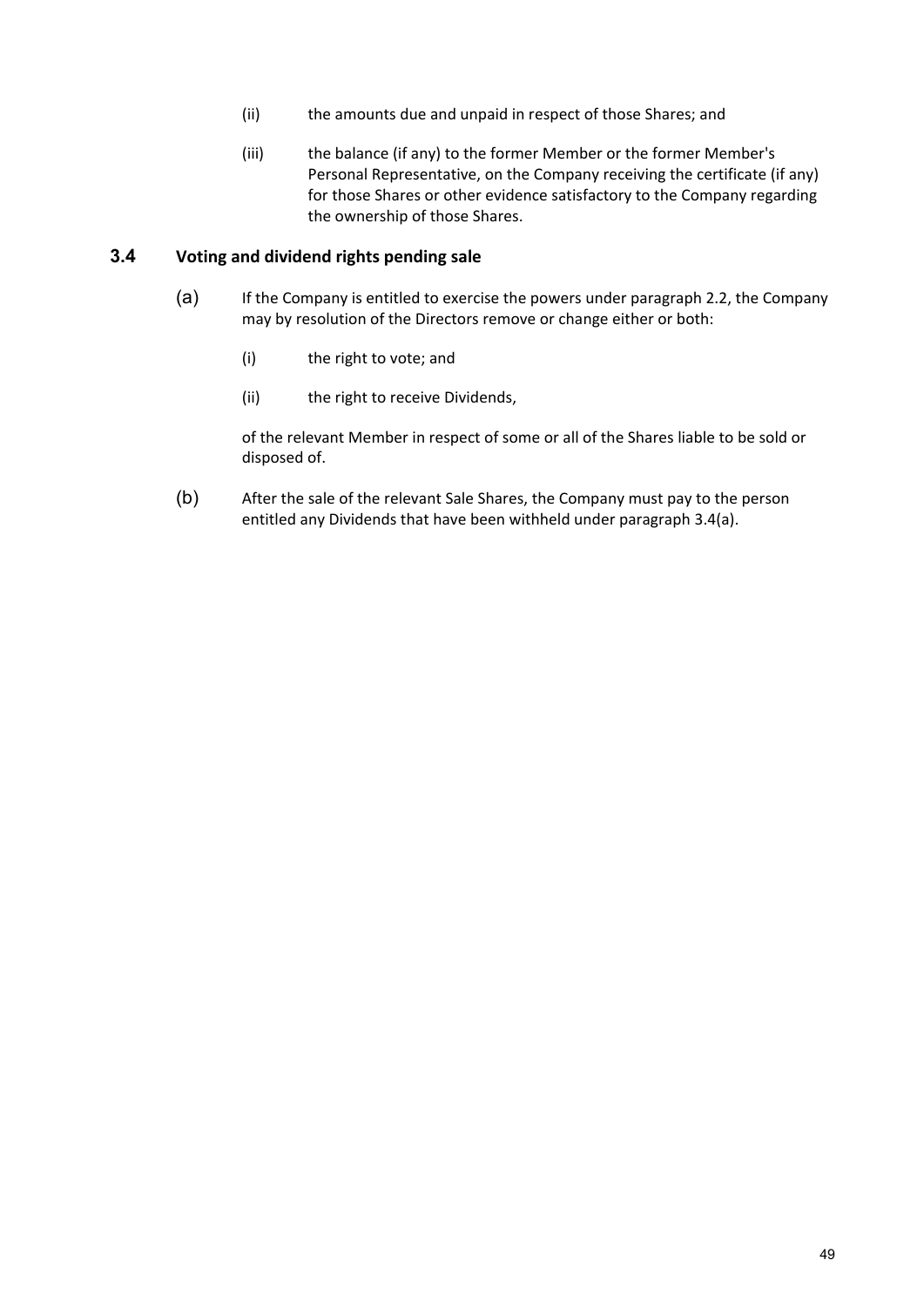## **1. Definitions**

In this Schedule:

**Approving Resolution** means a resolution to approve a proportional takeover bid in accordance with this Schedule.

**Deadline** means the 14th day before the last day of the bid period for a proportional takeover bid.

**Voter** means a person (other than the bidder under a proportional takeover bid or an associate of that bidder) who, as at the end of the day on which the first offer under that bid was made, held bid class securities for that bid.

## **2. Refusal of Transfers**

### **2.1 Requirement for an Approving Resolution**

- (a) The Company must refuse to register a transfer of Shares giving effect to a takeover contract for a proportional takeover bid unless and until an Approving Resolution is passed in accordance with this Schedule 5.
- (b) This Schedule 5 ceases to apply on the 3rd anniversary of its last adoption, or last renewal, in accordance with the Corporations Act.

#### **2.2 Voting on an Approving Resolution**

- (a) Where offers are made under a proportional takeover bid, the Directors must, call and arrange to hold a meeting of Voters for the purpose of voting on an Approving Resolution before the Deadline.
- (b) The provisions of this Constitution concerning meetings of Members (with the necessary changes) apply to a meeting held under paragraph 2.2(a).
- (c) Subject to this Constitution, every Voter present at the meeting held under paragraph 2.2(a) is entitled to one vote for each Share in the bid class securities that the Voter holds.
- (d) To be effective, an Approving Resolution must be passed before the Deadline.
- (e) An Approving Resolution that has been voted on is taken to have been passed if the proportion that the number of votes in favour of the resolution bears to the total number of votes on the resolution is greater than 50%, and otherwise is taken to have been rejected.
- (f) If no Approving Resolution has been voted on as at the end of the day before the Deadline, an Approving Resolution is taken, for the purposes of this Schedule, to have been passed in accordance with this Schedule.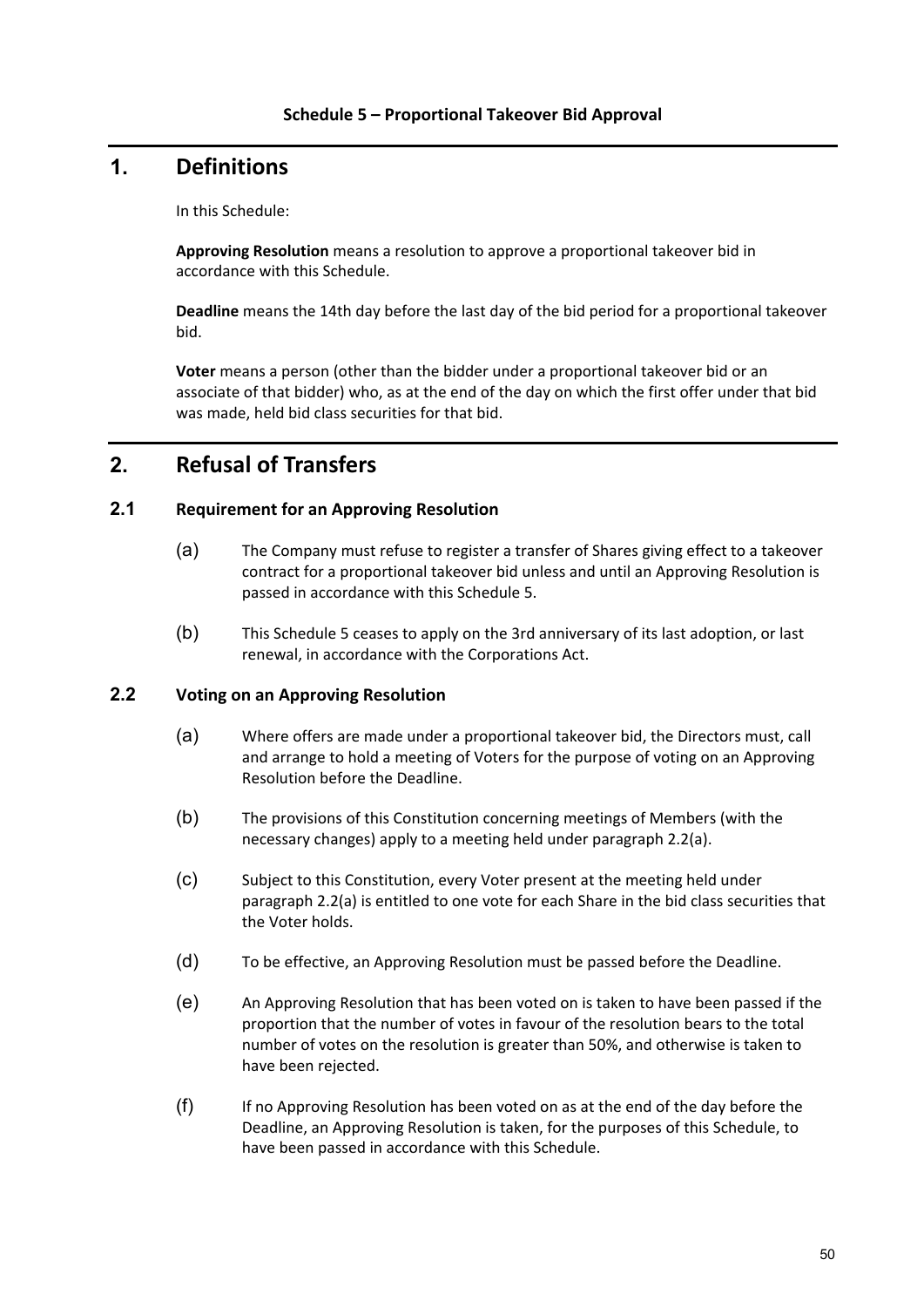## **1. Definitions**

In this Schedule, unless the context otherwise requires:

**Conversion Circumstances** means, in respect of a Converting Preference Share, whether the Preference Share is liable to be converted or convertible:

- (a) at the option of the Holder, or of the Company, or both;
- (b) upon the happening of a particular event; or
- (c) at a fixed time.

**Conversion Date** means, in respect of a Converting Preference Share, the date (if any) specified in the Issue Resolution for the conversion of that Preference Share or the date upon which an event specified in the Issue Resolution occurs which results in the conversion of that Preference Share.

**Conversion Number** means the number, or formula for determining the number, of ordinary Shares into which a Converting Preference Share will convert upon conversion.

**Converting Preference Share** means a Preference Share which is specified in the Issue Resolution as being liable to be converted or convertible into ordinary Shares in a manner permitted by the Corporations Act, whether at the option of the Holder or otherwise.

**Dividend** means any distribution of any property (including without limitation, money, Paid Up shares, debentures, debenture stock or other securities of the Company or of any other Corporation) to a Holder in respect of a Preference Share as a dividend, whether interim or final.

**Dividend Date** means, in respect of a Preference Share, a date specified in the Issue Resolution on which a Dividend in respect of that Preference Share is payable.

**Dividend Rate** means, in respect of a Preference Share, the terms specified in the Issue Resolution for the calculation of the amount of Dividend to be paid in respect of that Preference Share on any Dividend Date, which calculation may be wholly or partly established by reference to an algebraic formula.

**Franked Dividend** has the meaning given in section 160APA of the Income Tax Assessment Act 1936 (Cth)

**Holder** means, in respect of a Preference Share, the registered holder of that Share.

**Issue Resolution** means the resolution specified in paragraph 3.

**Preference Share** means a Share issued under Article 2.2.

**Redeemable Preference Share** means a Preference Share which is specified in the Issue Resolution as being liable to be redeemed in a manner permitted by the Corporations Act.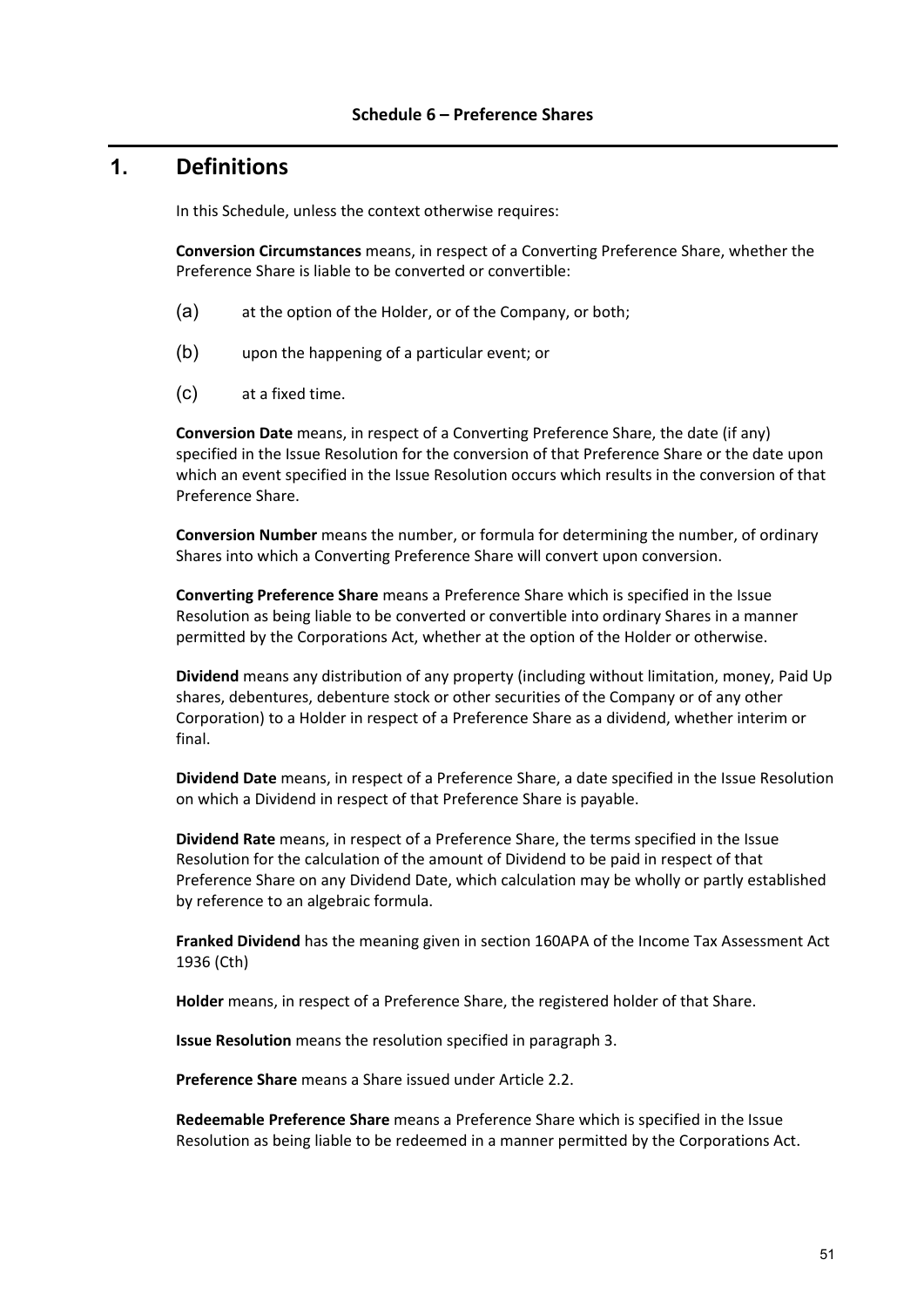**Redemption Amount** means, in respect of a Redeemable Preference Share, the amount specified in the Issue Resolution to be paid on redemption of the Redeemable Preference Share.

**Redemption Circumstances** means, in respect of a Redeemable Preference Share, whether the Preference Share is liable to be redeemed:

- (a) at the option of the Holder, or of the Company, or both;
- (b) upon the happening of a particular event; or
- (c) at a fixed time.

**Redemption Date** means, in respect of a Redeemable Preference Share, the date specified in the Issue Resolution for the redemption of that Preference Share or the date upon which an event specified in the Issue Resolution occurs which results in the redemption of that Preference Share.

**Specified Date** means, in respect of a Redeemable Preference Share, the date (if any) specified in the Issue Resolution before which that Redeemable Preference Share may not be redeemed by the Holder.

## **2. Rights of Holders**

Each Preference Share confers upon its Holder:

- $(a)$  the rights referred to in Articles 2.2(b) and 2.2(c);
- (b) the right in winding up to payment in cash of the amount then paid up on it, and any arrears of Dividend in respect of that Preference Share in priority to any other class of Shares;
- (c) the right in priority to any payment of a Dividend to any other class of Shares, to a cumulative preferential dividend payable on each Dividend Date in relation to that Preference Share calculated in accordance with the Dividend Rate in relation to that Preference Share; and
- (d) no right to participate beyond the extent elsewhere specified in this paragraph 2 in surplus assets or profits of the Company, whether in winding up or otherwise.

## **3. Issue Resolution**

- (a) The Directors may allot a Preference Share by a resolution of the Directors specifying:
	- (i) the Dividend Date;
	- (ii) the Dividend Rate;
	- (iii) whether the Preference Share is or is not a Redeemable Preference Share;
	- (iv) if the Preference Share is a Redeemable Preference Share, the Redemption Amount, the Redemption Date, the Redemption Circumstances and any Specified Date for that Redeemable Preference Share;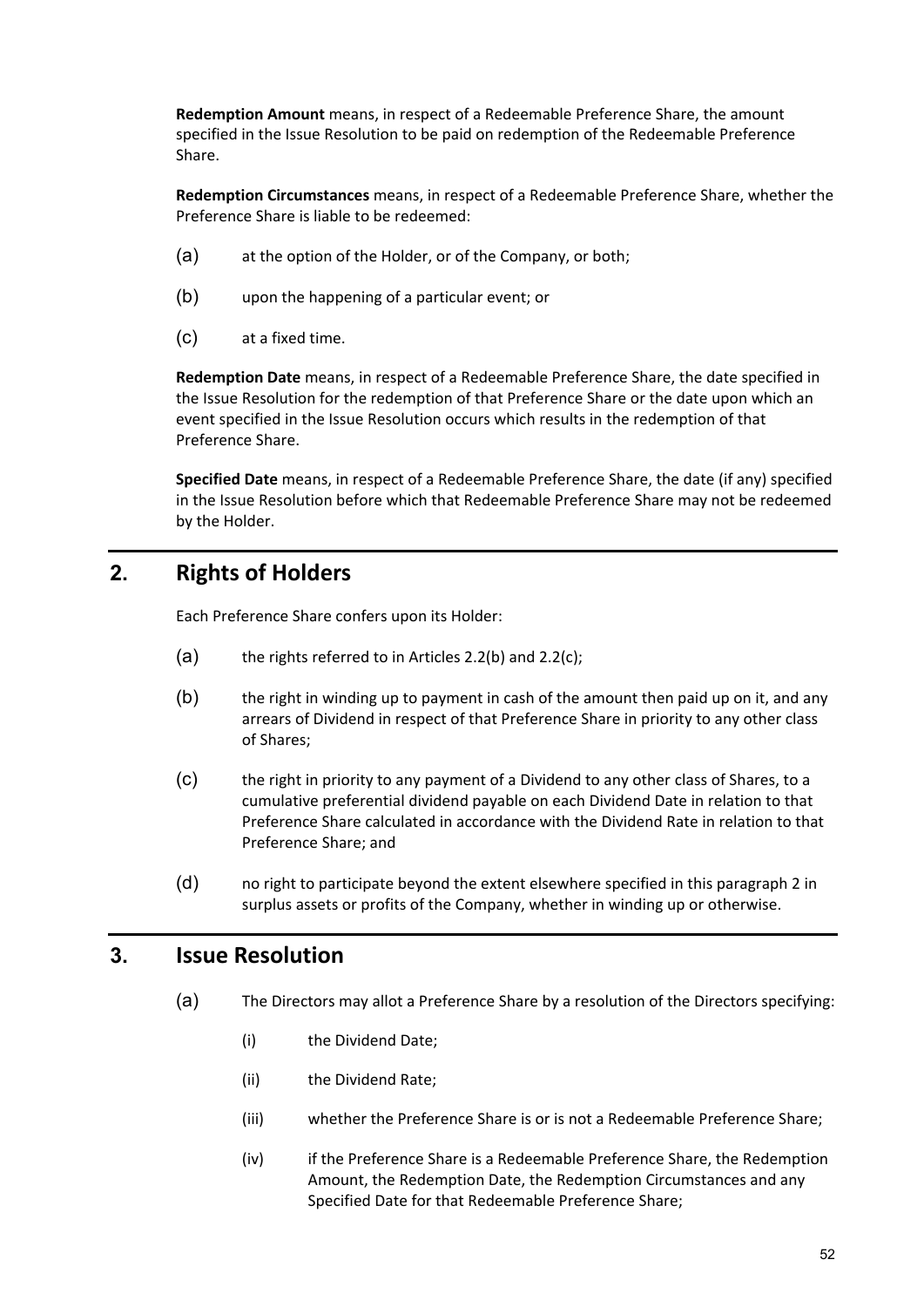- (v) whether the Preference Share is or is not a Converting Preference Share;
- (vi) if the Preference Share is a Converting Preference Share, the Conversion Circumstances, the Conversion Number and any Conversion Date; and
- (vii) any other terms and conditions to apply to that Preference Share.
- (b) The Issue Resolution in establishing the Dividend Rate for a Preference Share may specify that the Dividend is to be:
	- (i) fixed;
	- (ii) variable depending upon any variation of the respective values of any factors in an algebraic formula specified in the Issue Resolution; or
	- (iii) variable depending upon such other factors as the Directors may specify in the Issue Resolution,

and may also specify that the Dividend is to be a Franked Dividend or not a Franked Dividend.

- (c) Where the Issue Resolution specifies that the Dividend to be paid in respect of the Preference Share is to be a Franked Dividend the Issue Resolution may also specify:
	- (i) the extent to which such Dividend is to be franked; and
	- (ii) the consequences of any Dividend paid not being so franked, which may include a provision for an increase in the amount of the Dividend to such an extent or by reference to such factors as may be specified in the Issue Resolution.

## **4. Redemption**

- (a) The Company must redeem a Redeemable Preference Share on issue:
	- (i) in the case where the Redeemable Preference Share is liable to be redeemed at the option of the Company, on the specified date where the Company, not less than 10 Business Days before that date, has given a notice to the Holder of that Redeemable Preference Share stating that the Redeemable Preference Share will be redeemed on the specified date;
	- (ii) in the case where the Redeemable Preference Share is liable to be redeemed at the option of the Holder, on the specified date where the Holder of that Redeemable Preference Share, not less than 10 Business Days before that date, has given a notice to the Company stating that the Redeemable Preference Share will be redeemed on the specified date; and
	- (iii) in any event, on the Redemption Date,

but no Redeemable Preference Share may be redeemed by the Holder before the Specified Date unless the Redemption Date occurs before that date.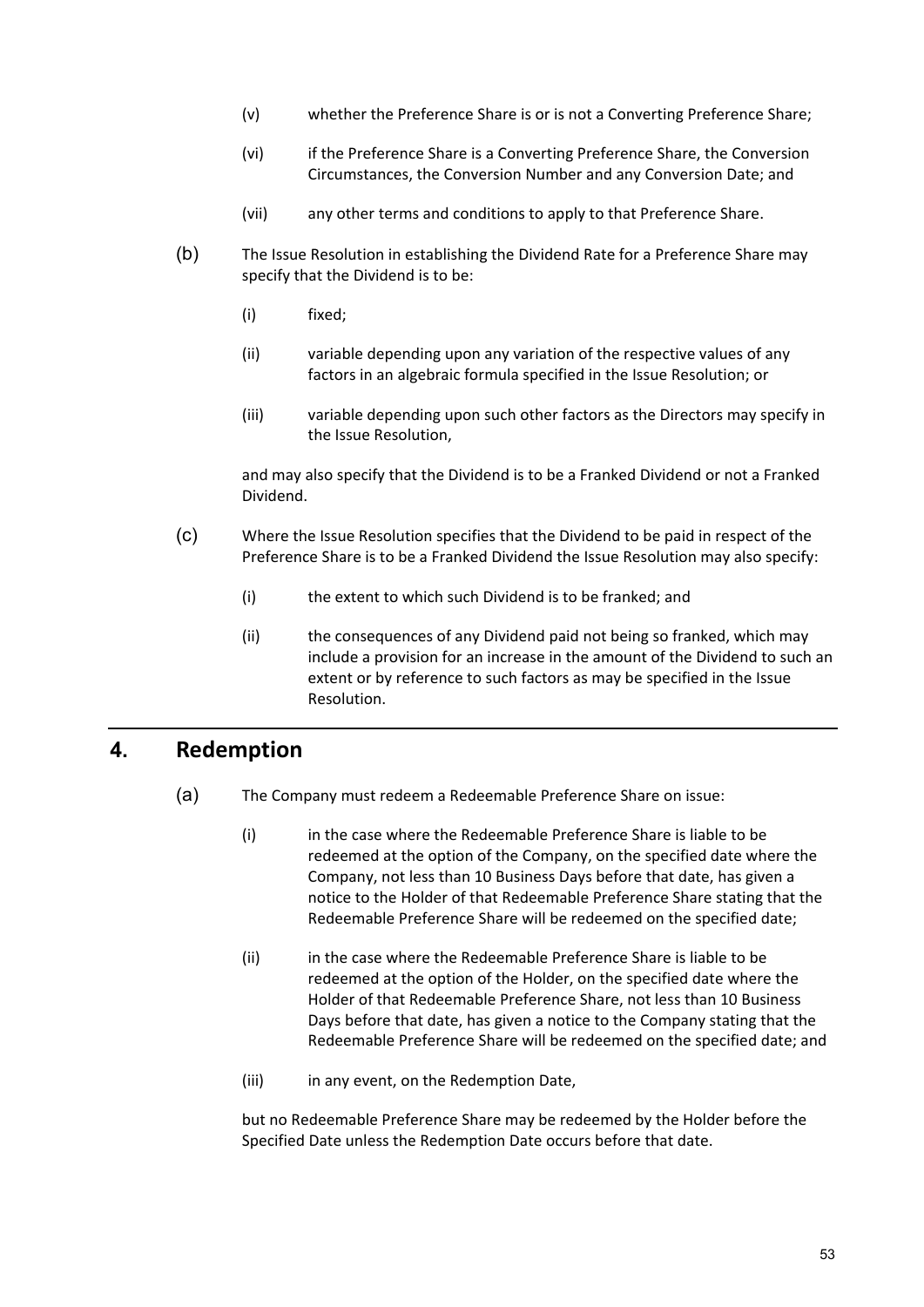- (b) On redemption of a Redeemable Preference Share, the Company, after the Holder has surrendered to the Company the Certificate (if any) in respect of that Redeemable Preference Share, must pay to the Holder the Redemption Amount by:
	- (i) directly crediting the account nominated in writing by the Holder from time to time; or
	- (ii) cheque made payable to the Holder or such other person nominated in writing by the Holder sent through the post to:
		- (A) in the case where the Holder is a joint holder of the Redeemable Preference Share, the address in the Register of the person whose name stands first on the Register in respect of the joint holding; or
		- (B) otherwise, to the address of the Holder in the Register.

## **5. Conversion**

- (a) The Company must convert a Converting Preference Share on issue:
	- (i) in the case where the Converting Preference Share is liable to be redeemed at the option of the Company, on the specified date where the Company, not less than 10 Business Days before that date, has given a notice to the Holder of that Converting Preference Share stating that the Converting Preference Share will be converted on the specified date;
	- (ii) in the case where the Converting Preference Share is liable to be redeemed at the option of the Holder, on the specified date where the Holder of that Converting Preference Share, not less than 10 Business Days before that date, has given a notice to the Company stating that the Converting Preference Share will be converted on the specified date; and
	- (iii) in any event, on the Conversion Date.
- (b) On conversion of a Converting Preference Share the Company must allot to the Holder additional ordinary Shares such that following conversion the Holder holds that number of ordinary Shares in accordance with the Conversion Number. Conversion of a Converting Preference Shares does not constitute a cancellation, redemption or termination of a Converting Preference Share or the issue, allotment or creation of a new Share.
- (c) The allotment of additional ordinary Shares on Conversion does not constitute a cancellation, redemption or termination of a Converting Preference Share. Conversion is the taking effect of existing rights of a Converting Preference Share and the ending of the special rights attached to the Converting Preference Share.
- (d) Following Conversion, each Converting Preference Share will rank equally with and will confer rights identical with and impose obligations identical with all other fully paid ordinary Shares then on issue.